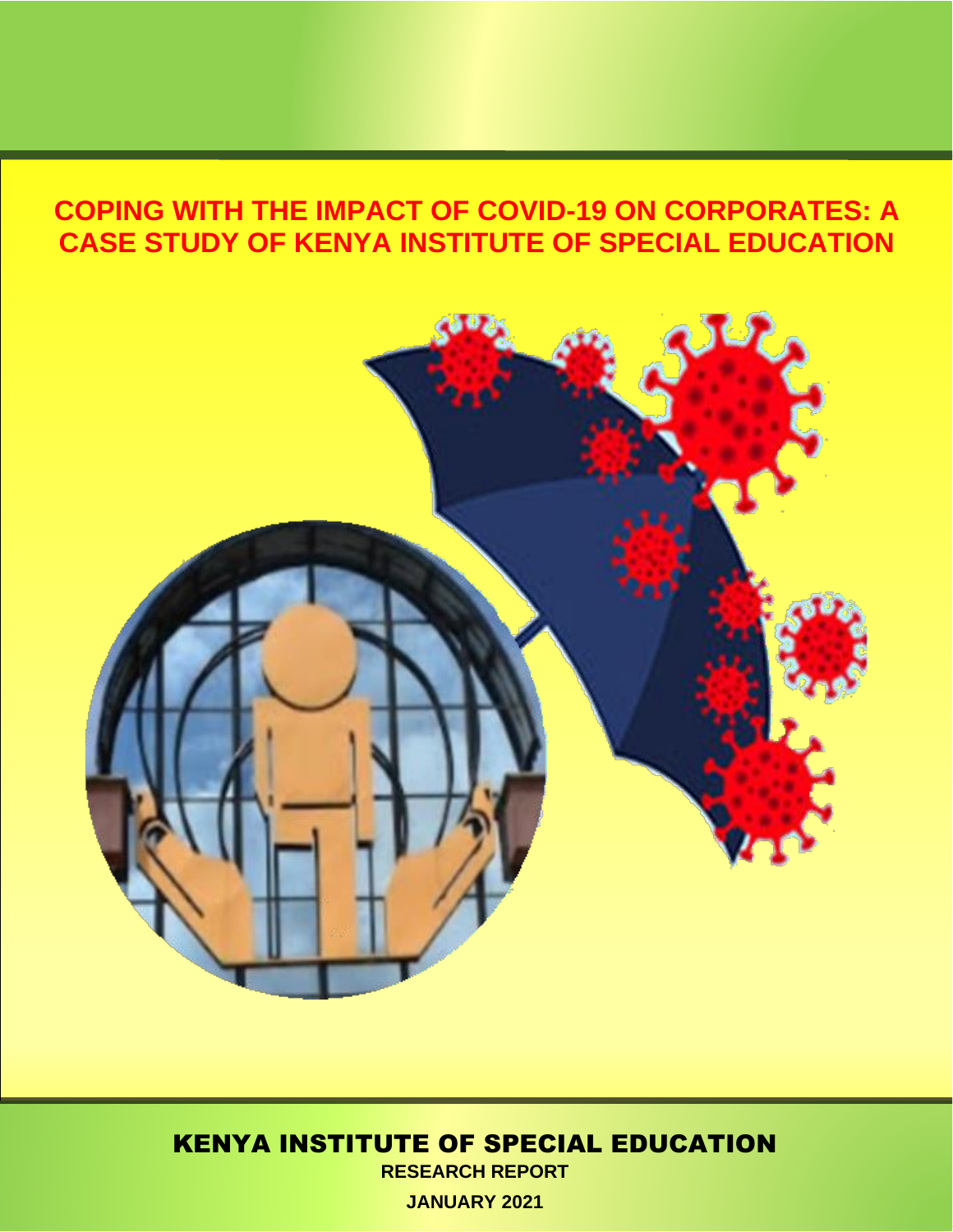## <span id="page-1-0"></span>**PREFACE**

Covid-19 pandemic affected the whole education system worldwide thus resulting in closure of all learning institutions in Kenya, this led to disruption of the functionality of learning institutions since everyone had to oblige to the Government regulations to help curb the spread of the pandemic.

Covid-19 did not only affect learning institutions daily operations but also the social and emotional wellbeing of the staff and learners. Close to a year later after the first case of COVID-19 was reported in Kenya, most learning institutions have reopened resulting in major changes to ensure they re-operationalize their programmes. This has necessitated the adoption of technology in the day-to-day activities as well as putting in place safety and health measures to cope with the pandemic.

The Kenya Institute of Special Education has been affected by the disruption brought about by the Covid-19 pandemic. Consequently, measures have been put in place to ensure that operations are restored. The institute has conducted a study to find out how staff and students are coping with the pandemic. Moreover, this study has sought to establish how COVID-19 affected human capital, institute operations and to establish the measures put in place to cope with the pandemic.

This report acts as a pacesetter for learning institutions in evaluating their level of preparedness and response to covid-19. The Kenya institute of Special Education through this study is committed to providing quality training of personnel in special needs, conducting research in special needs, assessing children with special needs and disabilities, and offering other specialized services to persons with special needs and disabilities as guided by her Vision, Mission and Strategic Plan Objectives.

Dr.John K.Mugo Chairman, KISE Council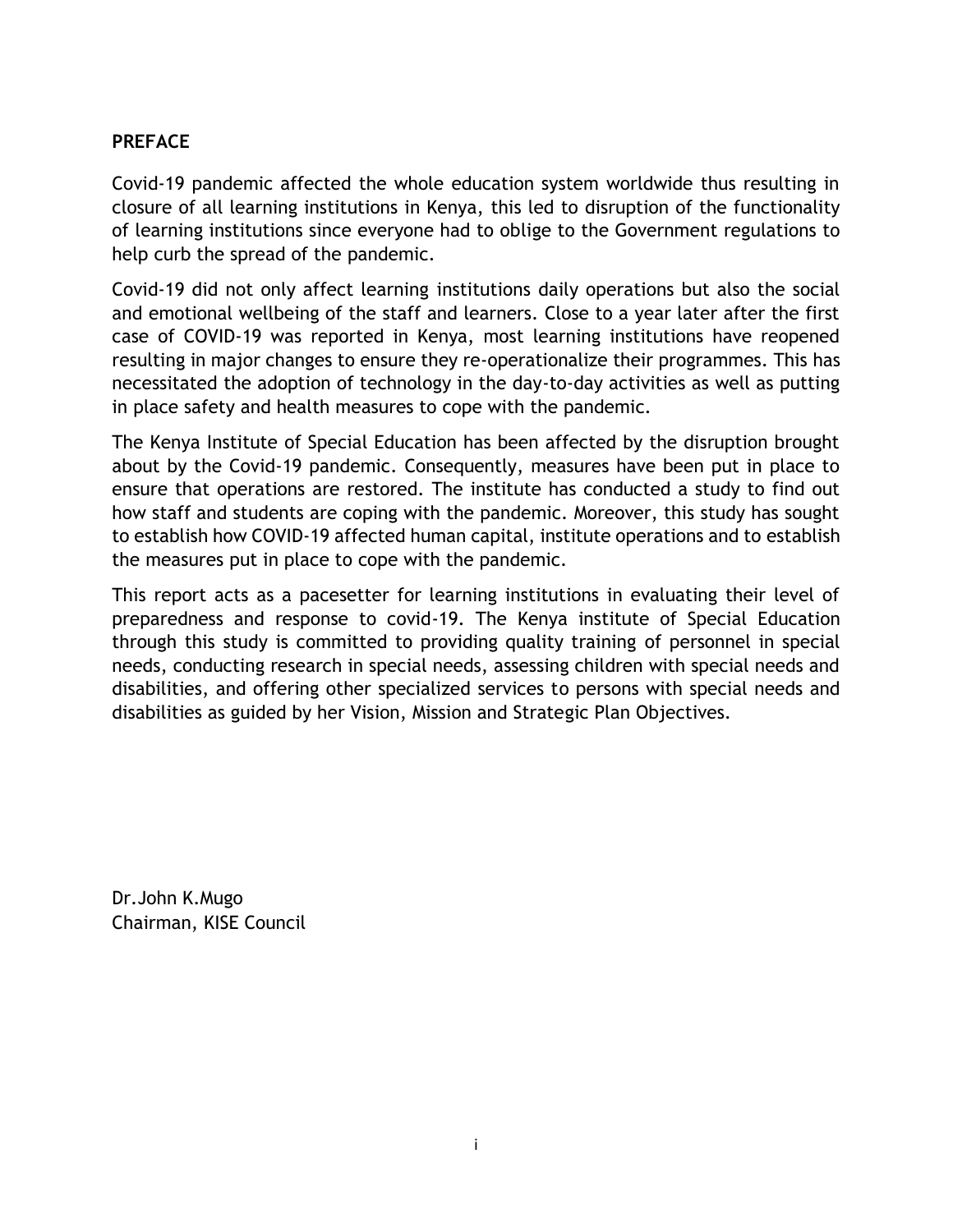#### <span id="page-2-0"></span>**ACKNOWLEDGEMENT**

I wish to acknowledge the invaluable support and commitment to all those who participated in the realization of this report. Special gratitude to KISE Council, Management and the entire community for the efforts and support they provided during the study. To each member of staff and each student who took time to respond to the questionnaires, your shared experience will go far in informing not just the KISE management on corporate decisions; but many other workplaces that will benefit from the findings of this study. The Institute appreciates members of the technical committee for their commitment in undertaking this invaluable task, the many hours spent mulling into the data sets are appreciated as we consume this report in an endeavour to improve Kenya Institute of special education. We acknowledge the fountain of wellness research and counselling centre for the professional collection of qualitative data, processing and reporting the findings in a very ethical and dignified manner.

Dr. Norman Kiogora **Director, KISE**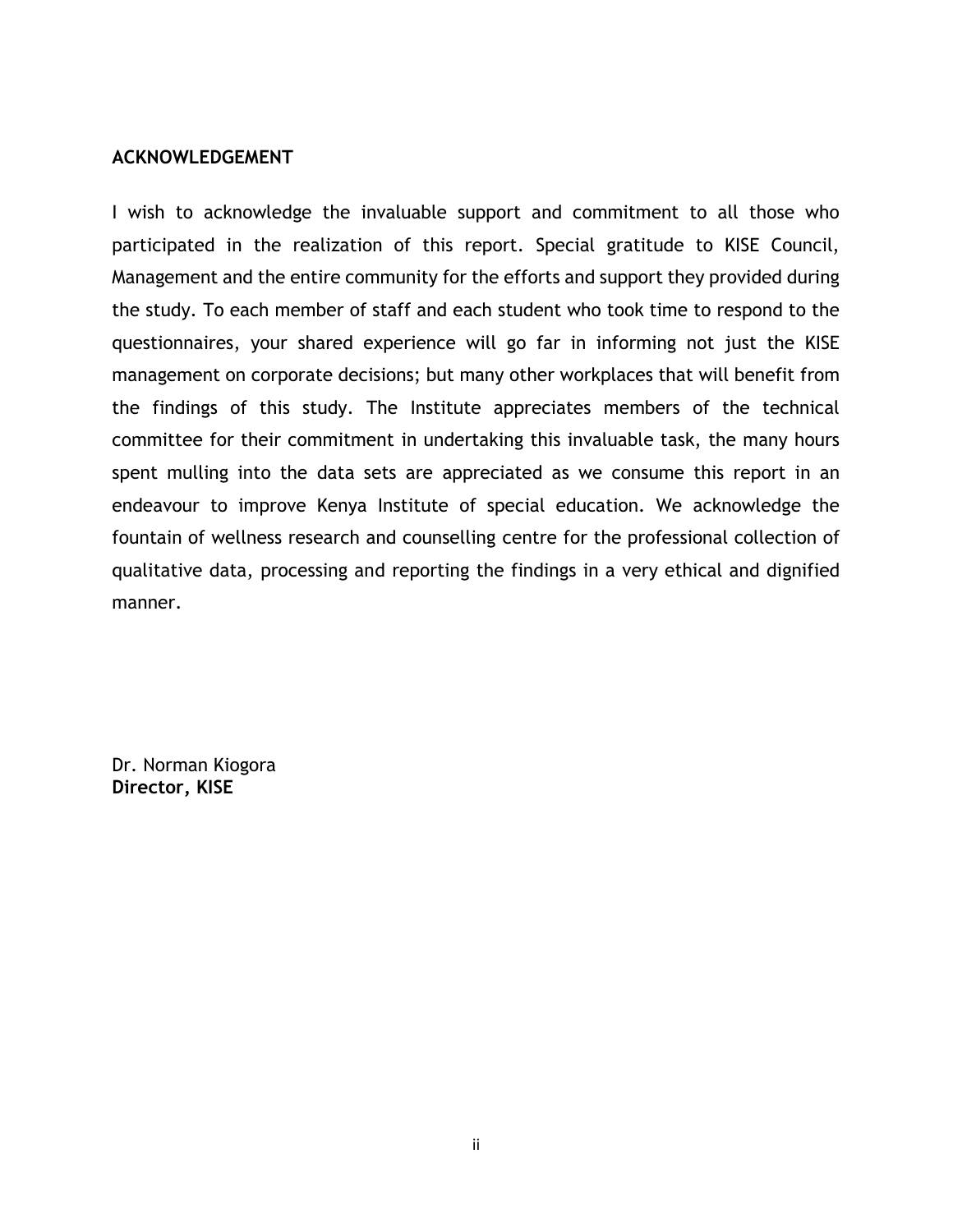| <b>Table of Contents</b> |  |
|--------------------------|--|
|                          |  |
|                          |  |
|                          |  |
|                          |  |
|                          |  |
|                          |  |
|                          |  |
|                          |  |
|                          |  |
|                          |  |
|                          |  |
|                          |  |
|                          |  |
|                          |  |
|                          |  |
|                          |  |
|                          |  |
|                          |  |
|                          |  |
|                          |  |
|                          |  |
|                          |  |
|                          |  |
|                          |  |
|                          |  |
|                          |  |
|                          |  |
|                          |  |
|                          |  |
|                          |  |
|                          |  |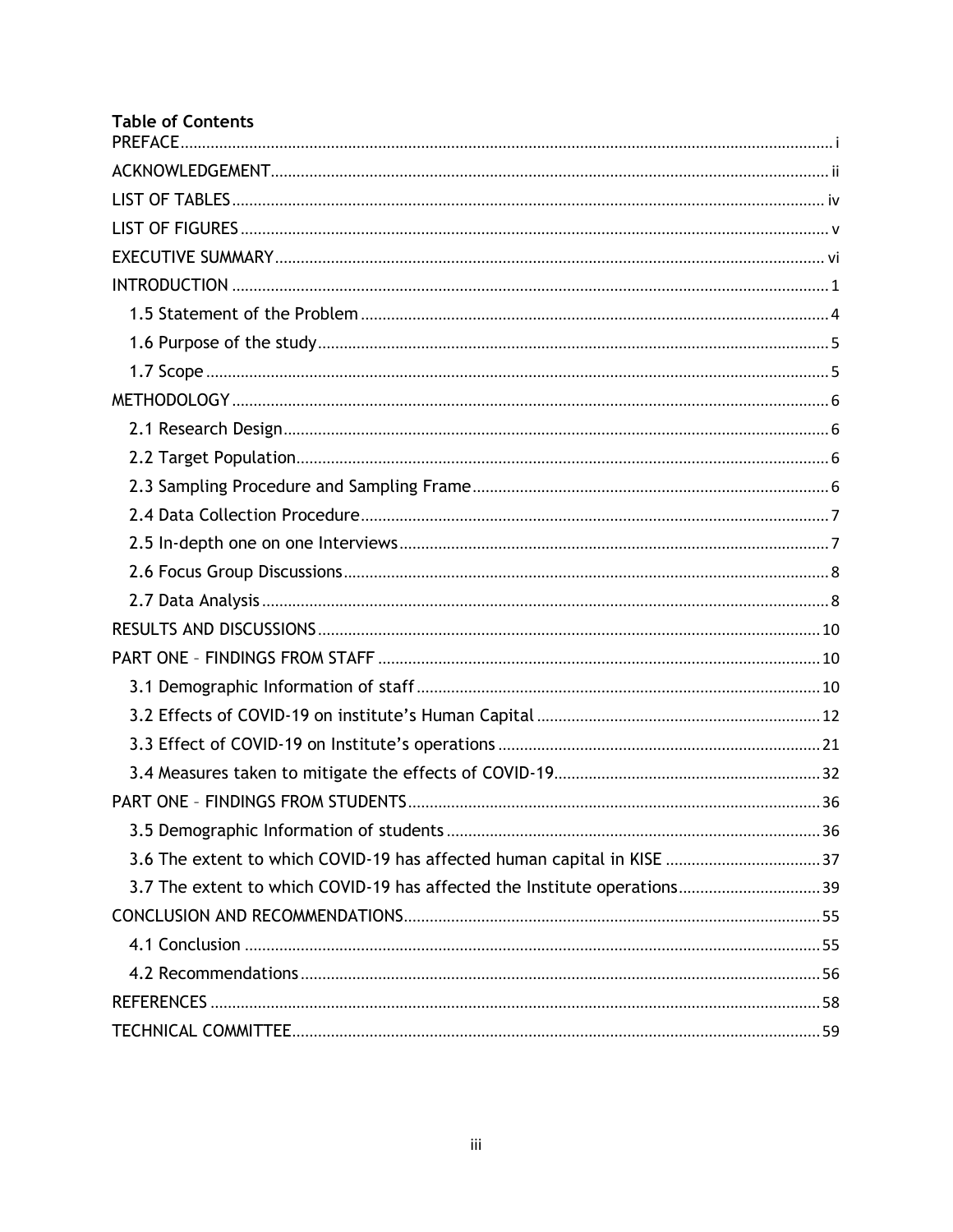## <span id="page-4-0"></span>**LIST OF TABLES**

| Table 1: Demographic information for Staff                               | 13 |
|--------------------------------------------------------------------------|----|
| Table 2 Effects of COVID-19 on staff mental wellbeing                    | 15 |
| Table 3: Effects of COVID-19 on staff emotional wellbeing                | 16 |
| Table 4: Staff fear of job loss                                          | 17 |
| Table 5: Closure of departmental operations and activities               | 28 |
| Table 6: Extend of inclusion of different modes of teaching and training | 31 |
| Table 7: Experience of using online teaching                             | 32 |
| Table 8: Demographic Information of students                             | 39 |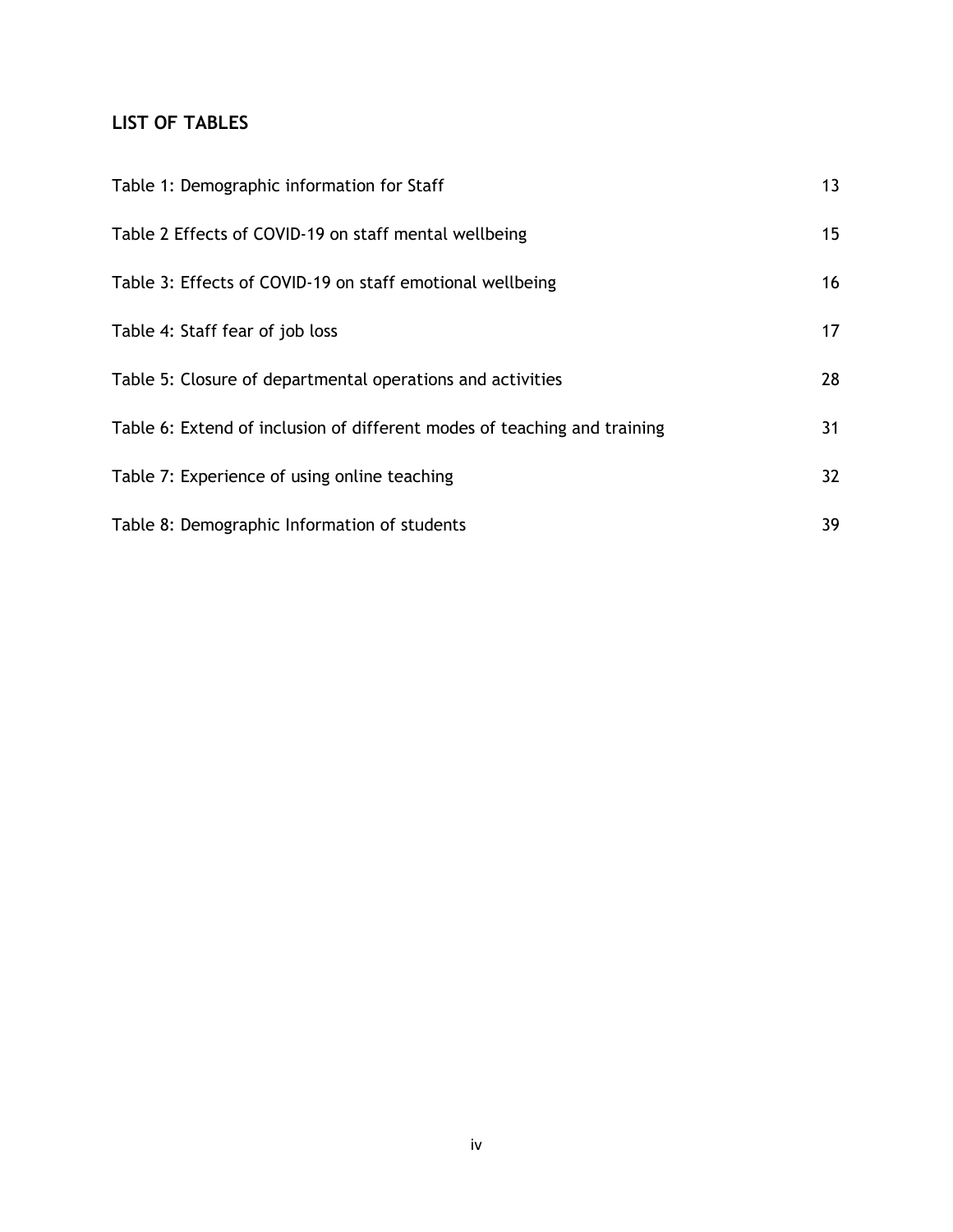## <span id="page-5-0"></span>**LIST OF FIGURES**

| Figure 1: Effects of COVID-19 on staff wellbeing                                           | 15 |
|--------------------------------------------------------------------------------------------|----|
| Figure 2: Effects of COVID-19 on mental and emotional wellbeing                            | 15 |
| Figure 3: Staff Fear of losing job at KISE                                                 | 16 |
| Figure 4: Provision of debriefing sessions to staff                                        | 17 |
| Figure 5: Staff perceived likelihood of exposure to COVID-19                               | 17 |
| Figure 6: Institutes processes in the COVID-19 era                                         | 24 |
| Figure 7: Closure of departmental operations and activities                                | 28 |
| Figure 8: Adopted modes of teaching and training in the COVID-19 era                       | 31 |
| Figure 9: Experience of using online teaching                                              | 32 |
| Figure 10: Measures taken to mitigate the effects of COVID-19                              | 35 |
| Figure 11: Institute's preparedness to deal with COVID-19                                  | 36 |
| Figure 12: Student's courses                                                               | 40 |
| Figure 13: To what extent did the suspension of face-to-face classes affect student        | 43 |
| Figure 14: Has covid-19 affected student accommodation facilities?                         | 45 |
| Figure 15: Did you receive any instructions during the suspension of institute activities? | 47 |
| Figure 16: Access to online learning enablers                                              | 48 |
| Figure 17: Access to online learning enablers for students with disabilities               | 49 |
| Figure 18: Best time to attend online classes                                              | 49 |
| Figure 19: Key support during online learning                                              | 51 |
| Figure 20: Covid-19 Management Preparedness                                                | 52 |
| Figure 21: Institute's level of response in the precautionary measures                     | 54 |
| Figure 22: Institute's level of response in the precautionary measures for students with   |    |
| disabilities                                                                               | 55 |
| Figure 23: Channels KISE used to communicate to students during COVID-19                   | 57 |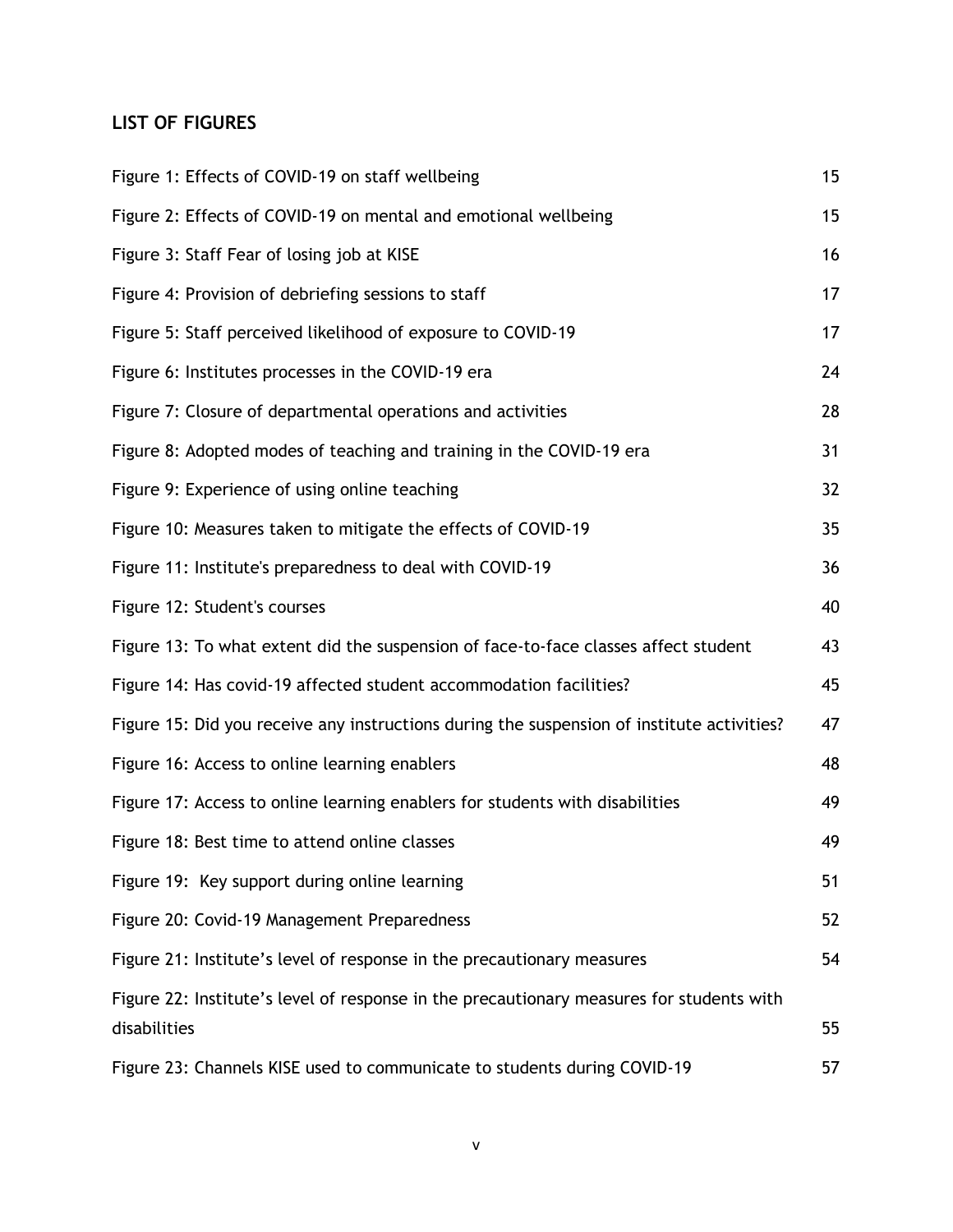#### <span id="page-6-0"></span>**EXECUTIVE SUMMARY**

COVID-19 is an unprecedented situation that has catastrophic consequences, both economically and socially. It is with no doubt that all over the globe covid-19 pandemic disrupted people's way of living starting from their social life, emotional and economic wellbeing and their careers. The virus wretched havoc on economies, institutions and households by interfering with cash flows and availability of tenable opportunities. In response to reporting of initial covid-19 cases in Kenya, the country put in place interim measures to curb the spread of the virus. One of the measures was closure of learning institutions leaving out only the essential services and service providers. The Kenya institute of special education heeded the directive and suspended its activities as an initial response. In response to work demands and government directives as given from time to time, the institute function has gradually resumed its operations.

The purpose of the study was to evaluate how KISE is coping with the effects of covid-19 pandemic on its programmes. This was guided by three objectives; To find out the extent to which covid-19 pandemic has affected human capital at the institute, the Institute operations and to establish the measures the institute has put in place to mitigate the effects of covid-19 pandemic.

This study adopted cross sectional descriptive research design to assess the institutional response to the effects of covid-19 on the institute's programmes and it targeted all staff and students of the Kenya Institute of Special Education. Data was collected from the respondents using Computerized self-administered questionnaires (CSAQ) and dual moderator focus group discussions using the zoom online. Both quantitative and qualitative data will be collected in this study using questionnaires and Focus Group Discussions (FGDs) respectively.

Results show that a majority of staff were affected emotionally, socially and mentally by covid -19, this included risks of job losses due to overstay at home and the fear of contracting covid-19 at work. They described covid 19 as a "traumatizing virus", "a big ambush", an "unseen enemy", a "global pandemic which has affected everyone" and one that "made work very difficult." Furthermore, they noted that covid 19 has affected the institutes programmes and operations to a great extent as it disrupted services delivery including loss of student admission, loss of income, inconvenience to the clients, loss of time and schedules, effect on teaching practice, in service courses, face to face learning, and disruption of supply chains. As a result, they reported that intervention measures had been put in place including introduction of online learning, working from home, working in shifts, putting in place precautionary measures including hand washing points, modifying space requirements among other measures.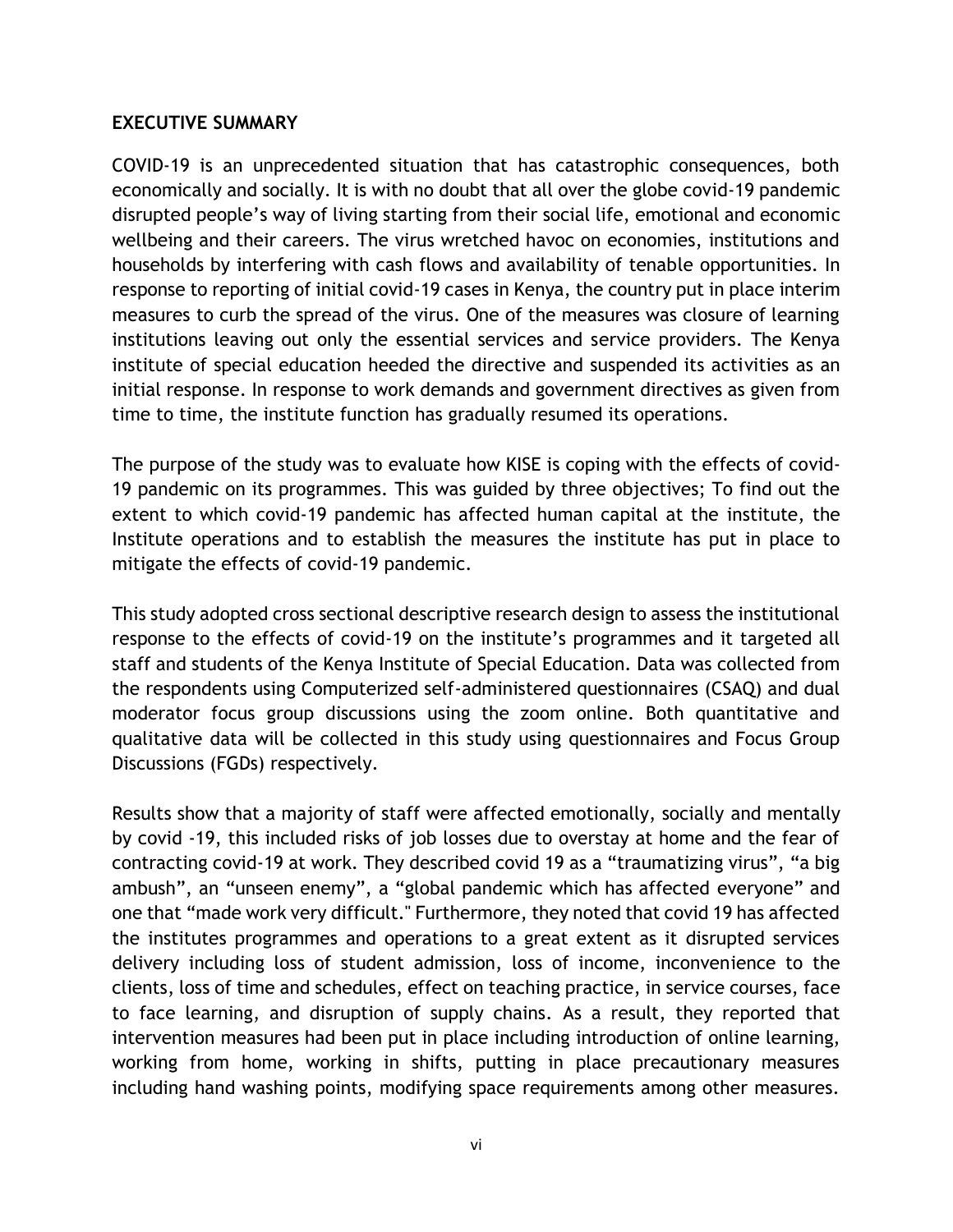Students reported that their relationships with peers and staff, daily routing and accommodation had been greatly affected, face-to-face classes, examination preparation, and learning instructions were adversely affected.

The introduction of online learning was appreciated by some students though it had its challenges including lack of internet access and data bundles. Students with disabilities and special needs were adversely affected as they lacked online learning enablers. They appreciated the Institute's level of response in the precautionary measures.

The study concludes that the discharge of the mandate has been shrouded by the shadows and disruptions evoked by the outbreak of COVID-19. In addition, COVID evokes hopelessness, fear, psychological torture as well as disruption of social interactions and norms. It has also led to disruptions, losses and risks in schedules and norms overcoming these challenges will require a synergy of institutional-wide initiatives to thrust the Institute from an "emergency mode" of planning to a more stable strategic approach in delivering the KISE mandate. For students, the study concludes that the relationship amongst themselves as well as to members of staff was affected for fear of contracting the virus as a result of interaction. Furthermore, the study concludes that to ensure continued learning for students, the institute put in place the necessary measures.

The following recommendations can be proposed for effective delivery of KISE mandate:

a) Developing a COVID-19 maintenance schedule and policy to guide the operations and reduce the risks in the provision and maintenance of COVID-19 measures.

b) Establish and maintain a rapid response unit responsible for the maintenance and audit of the COVID-19 measures and protocols.

c) Provide a forum for staff to brainstorm and develop home-grown solutions that can be utilized in delivering the KISE mandate.

d) Provide psycho-social support to staff especially in essential services to mitigate the feelings of being overworked and over-stretched triggered by low motivation and morale;

e) Review the new staff establishments occasioned by the implementation of the government directive, which provides for staff over 58 years and those with underlying conditions to work from home;

f) Sensitization and updating staff and students using all available electronic and physical means on proper use of COVID protocols and measures including COVID-19 policy framework.

g) Using all available electronic and physical means to enforce COVID-19 protocols and measures, while retaining a cardinal duty of inspiring hope and a sense of responsibility.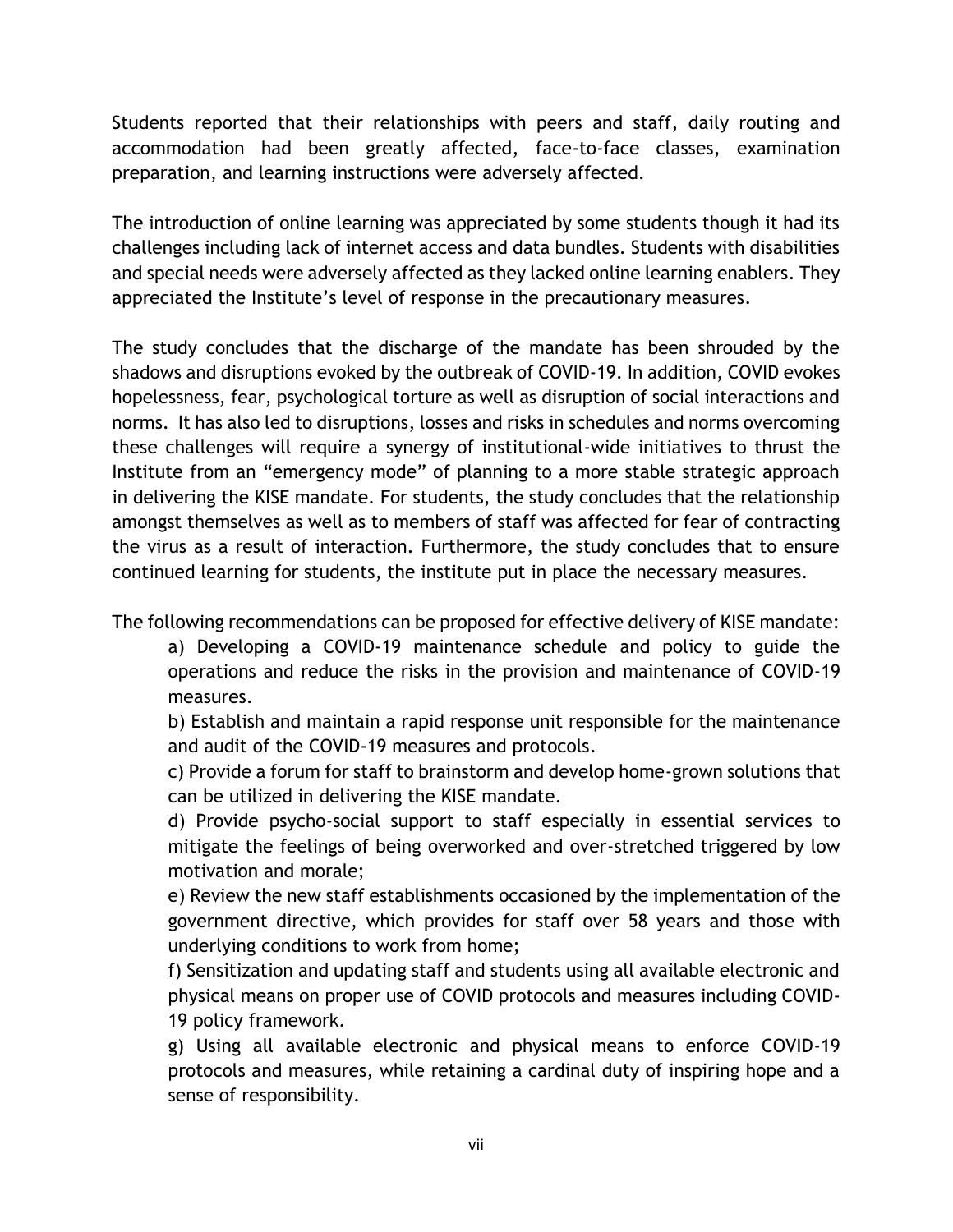#### <span id="page-8-0"></span>**INTRODUCTION**

Covid-19 was first reported in Wuhan City, China, in December 2019 and eventually spread rapidly to the rest of the world. This was even after an attempt to eradicate it through quarantine. (World Bank, 2020). Coronavirus disease (COVID-19), was declared a pandemic by the World Health Organization (WHO) in December 2019 due to its spreading nature covering a wide area and indeed, the whole world; affecting a wider humanity (WHO, 2020). The disease caused world governments to take rapid measures such as closing schools, suspending travel in and out of their countries, imposing countries' partial and total lock downs, night curfews eventually affecting every sector in the world. (World Bank, 2020).

In an attempt to contain the spread of the pandemic and in response to the effect of school closure. Education stakeholders and leaders globally, regionally and nationally actively got involved in promoting remote learning to mitigate the challenge of congregational teaching and learning practices (UNESCO, 2020). Additional measures to curb the spread of the virus were: social distancing, wearing of face masks, staying at home, covering mouth and nose with flexed elbow or tissue when coughing or sneezing, washing hands often with soap and water together with cleaning frequently touched surfaces and objects (World Health Organization, 2020).

Many governments in the East and Southern Africa (ESA) reckoned the need to look into the socioeconomic impacts arising from the pandemic, which would include expansion of social protection programs in their member states, (UNICEF, 2020). The massive impact caused by COVID-19 on public finances, requiring swift and strategic policy responses to address and ease the spike of the pandemic on the population. Addressing other essential measures to curb the spread of COVID-19 was of great paramount importance. Measures that included washing of hands, wearing of face masks, maintaining physical and social distance and avoiding crowded places and providing prevention education on the media, needed a huge and deliberate effort on the governments' parts. In addition, considerable resources were urgently required to finance continued testing and treatment of cases, social protection, and to sustain the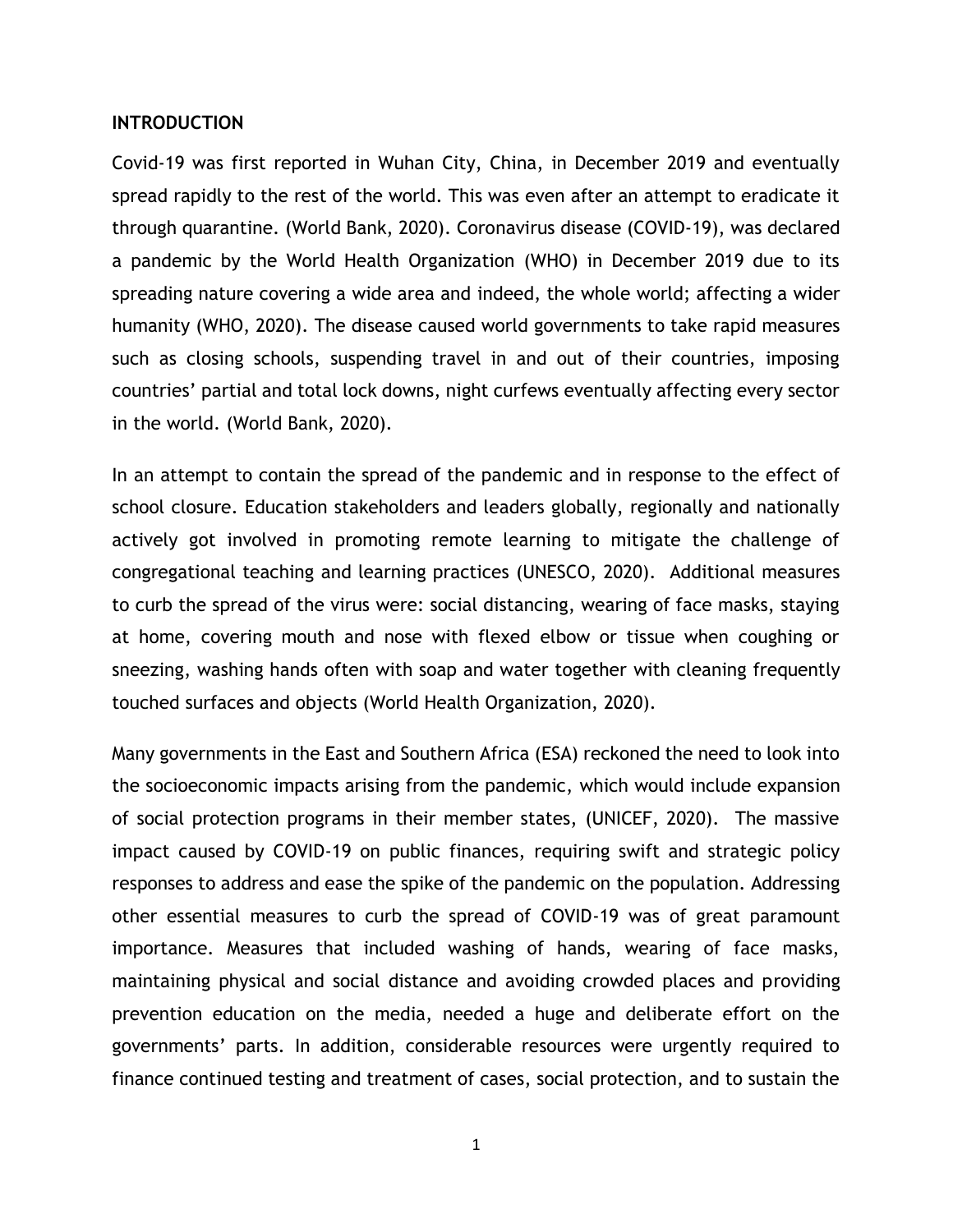delivery of essential public services such as education, water, and routine health services (UNICEF, 2020).

The education sector in Kenya was equally and badly hit as schools, Universities and Colleges were closed. Students were sent home abruptly after the government announcement upon the detection of the first Covid-19 case in Kenya in March 2020.

Amidst all these, Kenya Institute of Special Education (KISE) which is a semi-autonomous government agency under the Ministry of Education in Kenya, was not spared either. The Institute conducts training of teachers and other personnel to work in the field of special education and disabilities. In addition, it runs the National assessment and research centre for functional assessment of children with disabilities. It also undertakes research in disability studies as well as running an orientation and mobility Centre for newly blinded persons. Moreover, it acts as a resource Centre for production and dissemination of information on special needs and disabilities. It designs, produces, repairs and maintains special materials and equipment for persons with special needs and disabilities. All these functions were brought to an abrupt halt.

The Institute has approximately 200 staff that work daily on a face-to-face basis. Being a service industry, the main function of the day which is training, entails physical attendance. As a response to the COVID-19 pandemic, the Institute sent all staff on compulsory leave abruptly except for a few who were left to offer essential services amidst a crisis situation where nobody knew what would happen next. There was also a group which according to the government, could work from home due to their vulnerability. They too, just as the rest of their counterparts in the entire educational institutions had to oblige to the directives. However, in response to work demands and government directives as given from time to time, the institute's functions have gradually resumed its operations.

The fact that human capital is the greatest asset that any organization has; means that emotional support to staff during the pandemic and in the recovery phase is a critical component of organizational resilience. HR managers are faced with the need to protect the people, both physically and emotionally. The workforce is faced with;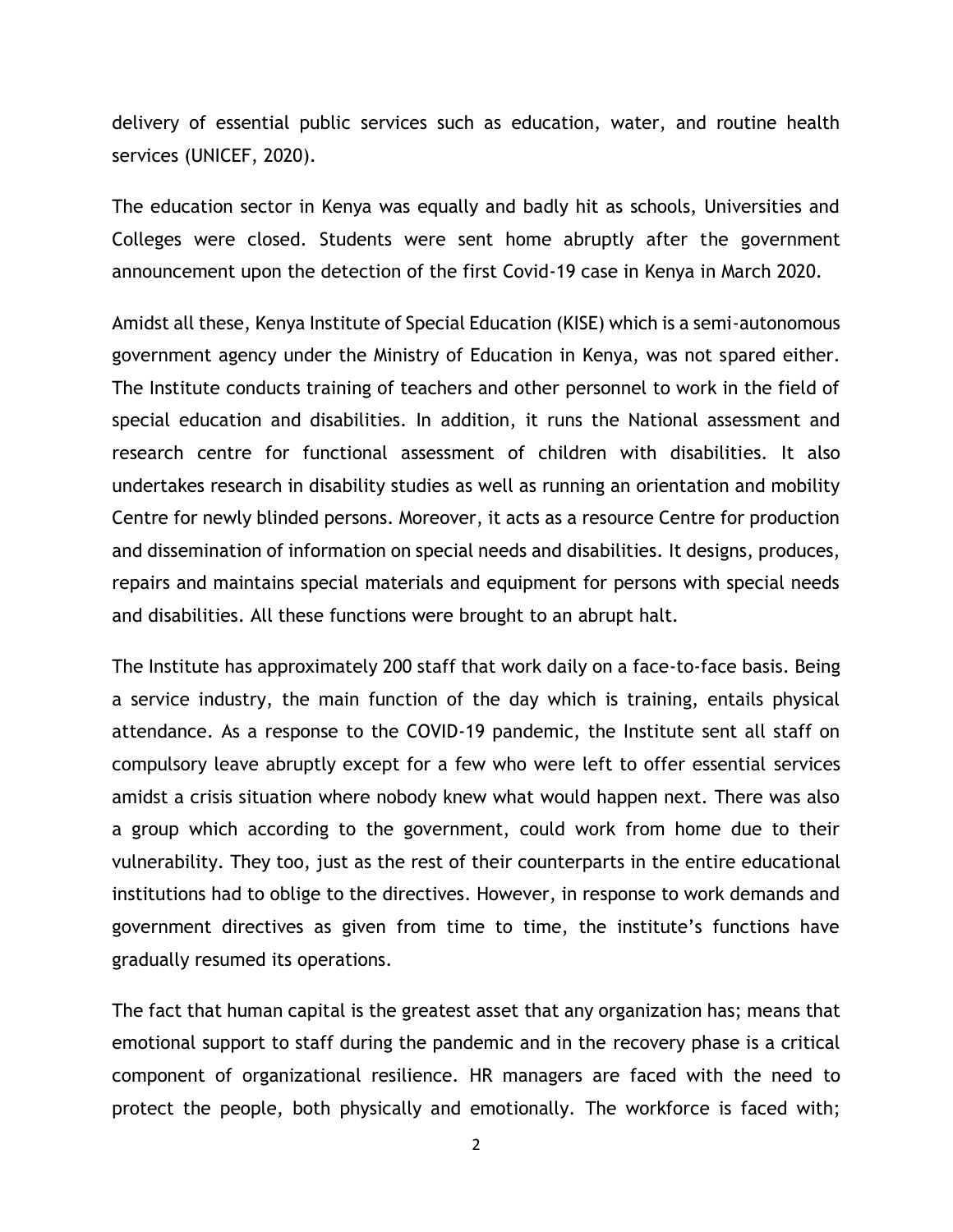stress, unemployment, unpaid leave, adaptability to remote working, and lack of knowledge in online working.

The dramatic changes caused by the COVID-19 pandemic have unprecedented implications for companies and other organizations. This has influenced human resource management to a very great extent. HR managers have to take leadership to navigate in the vague present and unforeseeable future (Khemraj  $\hat{\alpha}$  Yu, 2020). They have to support staff in coping with stress while continuing to work remotely so that operations of the business go on. However, HR managers have had to deal with dismissals and reduction of the staff caused by the pandemic lockdown and regulations.

Companies and other organizations, together with the HR managers, have had to develop crisis management plans, initiate new policies for remote working as well as facilitate hybrid working systems as a response to the current and future crisis (Emond & Maese, 2021). Institutional programme planning, frugality, and emotional support for staff and key clients will be the major focus of this study.

Communication is foundational to sustaining public trust and maintaining business continuity. In this COVID-19 pandemic era, many organizations are vulnerable to experiencing a crisis. This will present missed timelines, targets, and emotional staff fatigue, especially anxiety and unknowns. Brand reputation and stakeholder relationships are definitely at risk. How an organization and its leadership respond to a crisis can have a long-lasting business impact. Effective crisis management requires organizations to respond quickly. There is a need to identify, assess, understand, and cope with a serious situation, especially from the moment it first occurs to the point that recovery procedures start (Emond & Maese, 2021). Communication is foundational to crisis management. When used effectively, it reduces uncertainty, engages stakeholders, and moves the business forward with purpose and clarity.

To this end, there arose a need for investigation into how the institute is coping with effects of COVID-19 pandemic on its programmes in terms of its operations, human capital, service delivery and establishing mitigation measures to cushion its programmes and other activities as the focus of this paper.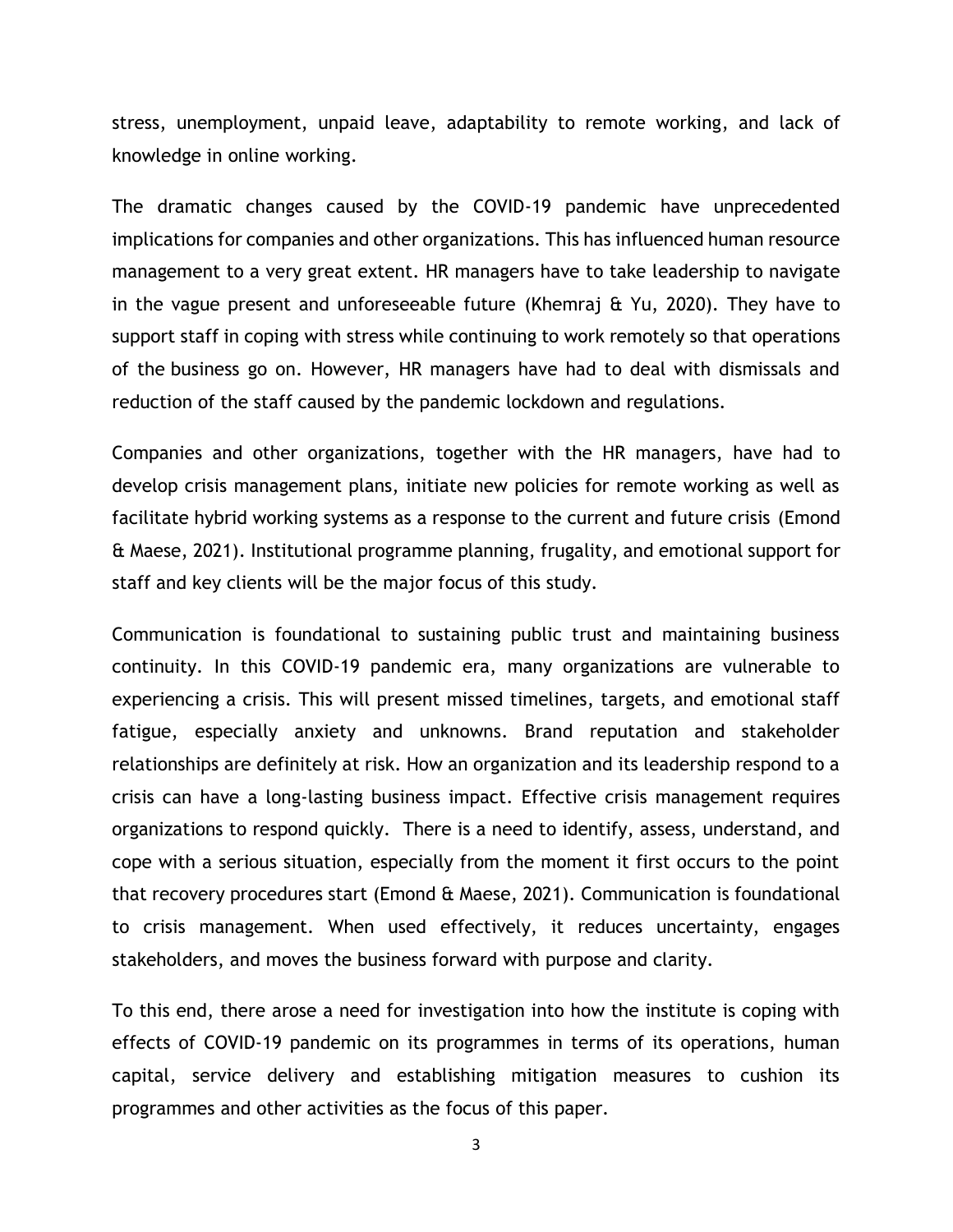#### <span id="page-11-0"></span>**1.5 Statement of the Problem**

Kenya Institute of Special Education was closed on March 20, 2020 as per the directives of the government. The closure was implemented as a measure to curb the spread of Covid-19. This affected the students, staff and the programmes. It led to indefinite suspension of classes, internship, research, examination, assessment and other institute's programmes. Instant withdrawal of services, students and staff from the institutes left a vacuum leading to chaos, panic, worry, apprehension, insecurity and all manner of uncertainty. Only critical staff executed their duties within the institute premises.

Subsequently, several intervention measures were put in place to ensure continuity of learning and other services online. However, there were multiple challenges ranging from low internet connectivity, lack of online content aligned with the special education curriculum and staff unpreparedness for "new normal". Moreover, even with the reopening of the institute there is uncertainty about when most workers will be able to return to their jobs. A survey conducted by the Kenya National Bureau of Statistics (KNBS) in May 2020 suggest that there are about 91.2% of workers who reported absent from work during the period of the survey and are not sure when they will return to work, while 8.9% expect their return to work to be delayed by between one and six months. It is from this background that the study seeks to establish how KISE is coping with Impact of covid-19 on institute programmes.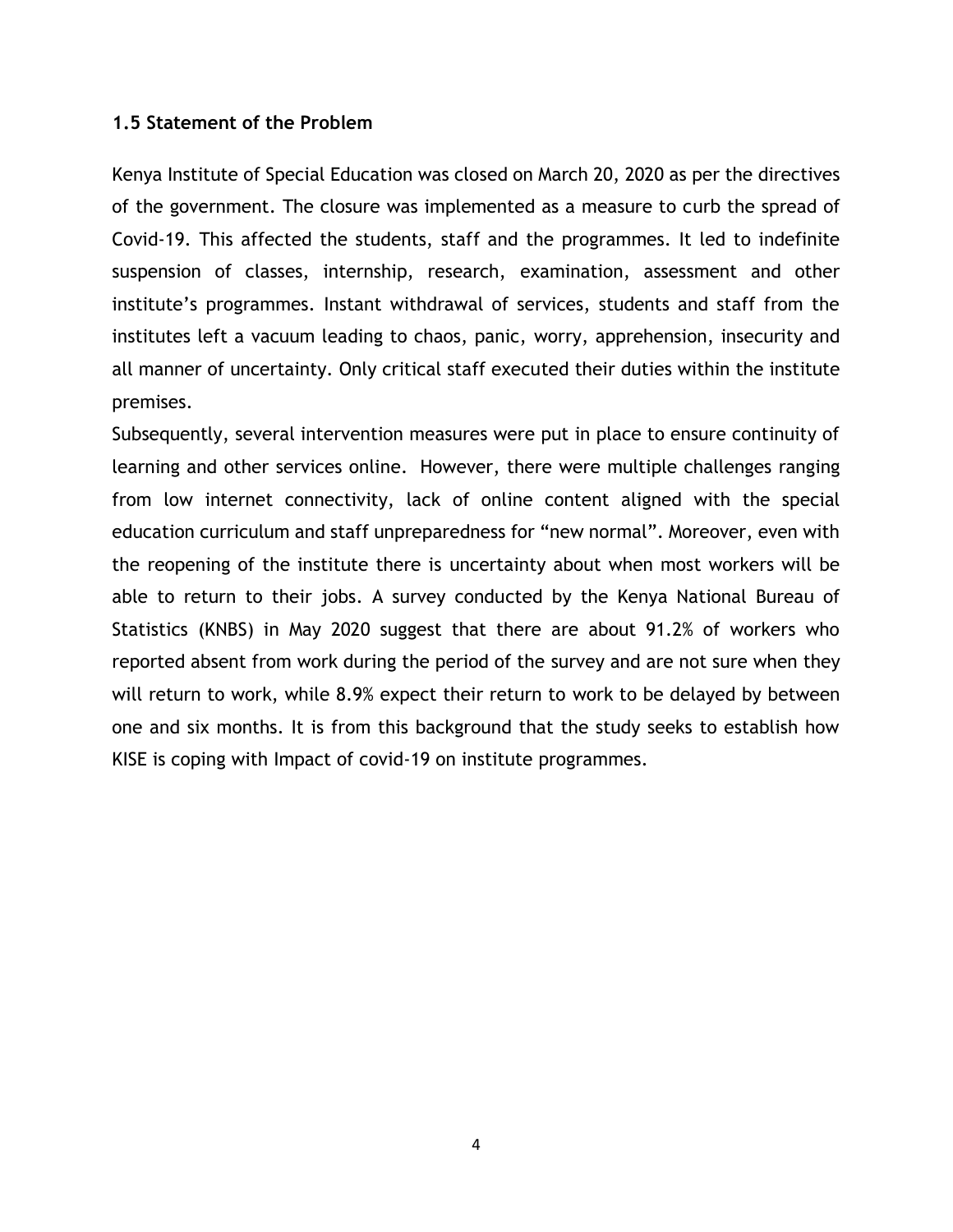## <span id="page-12-0"></span>**1.6 Purpose of the study**

The purpose of the study was to evaluate how KISE is coping with the effects of covid-19 pandemic on its programmes.

## **Objectives**

- 1. To find out the extent to which covid-19 has affected human capital at the institute.
- 2. To determine the extent to which covid-19 has affected the Institute operations
- 3. To establish the measures the institute has put in place to mitigate the effects of covid-19 pandemic.

## <span id="page-12-1"></span>**1.7 Scope**

This study focused on the students, staff and programmes/activities of the institute affected by covid-19 pandemic. It assessed the coping strategies the institute had put in place in the wake of covid-19.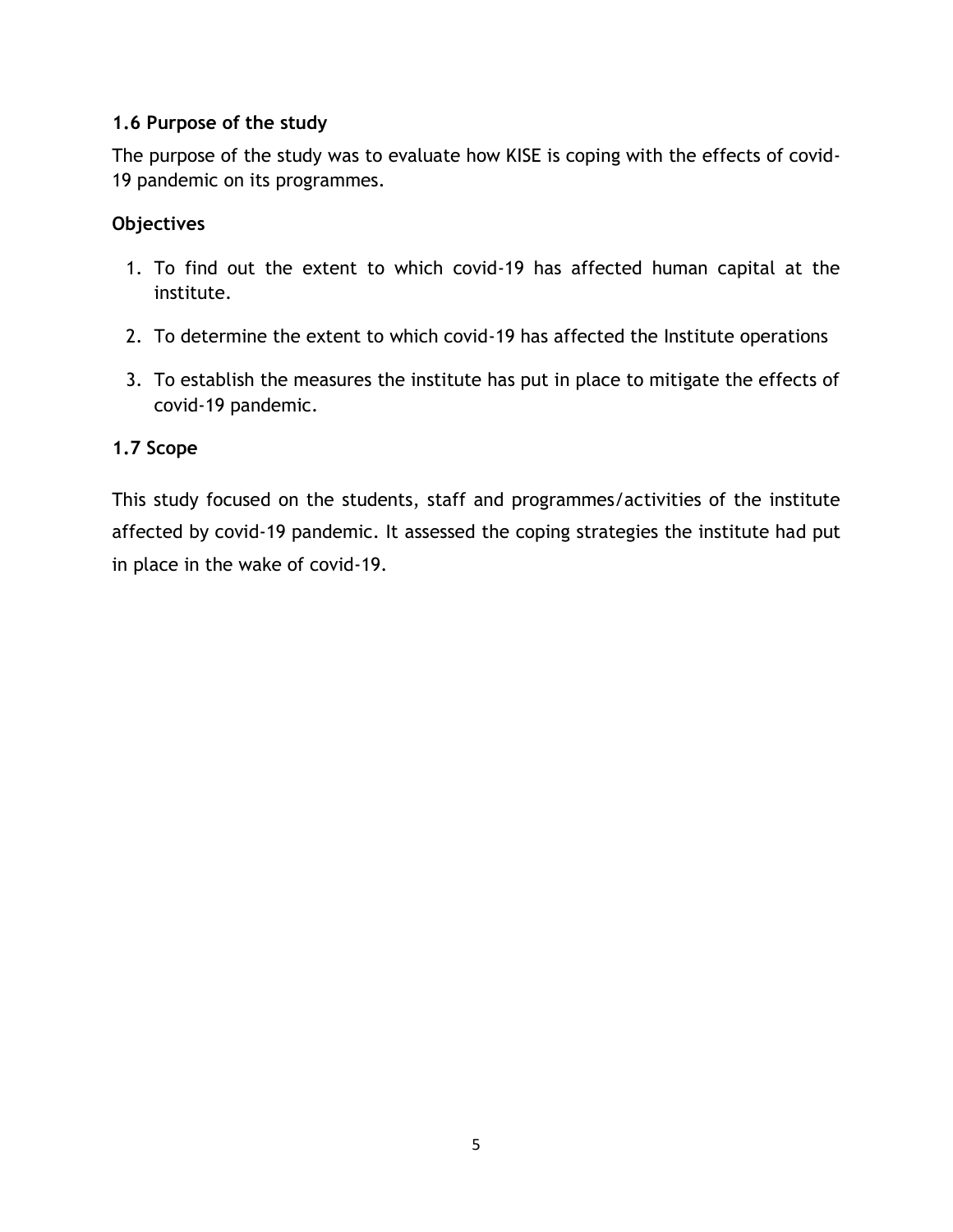#### <span id="page-13-0"></span>**METHODOLOGY**

## <span id="page-13-1"></span>**2.1 Research Design**

This study adopted cross sectional descriptive research design to assess the institutional response to the effects of covid-19 on the institute's programmes. Cross sectional descriptive research designs involve data collection from a population at a given point in time with the aim of establishing the characteristics of the given population at that time. A cross-sectional descriptive survey assesses how frequently, widely, or severely the variable of interest occurs throughout a specific demographic (Rahi, 2017). Nine months after recording the first case of covid-19 in Kenya, the institute assessed the effects and its responses towards mitigating the covid-19 pandemic.

## <span id="page-13-2"></span>**2.2 Target Population**

This study targeted all staff and students of the Kenya Institute of Special Education.

#### <span id="page-13-3"></span>**2.3 Sampling Procedure and Sampling Frame**

Total enumeration sampling was used for the staff as the study targets the entire population while quota sampling was used to select students. The sampling frame for the study was the list of all staff of the institute obtained from the human resource office while that of students was the list of all students from the academic registrar. Quota sampling was used to select students where their population was divided into groups based on their levels of study, mode of study and training programme. Proportionate samples were taken from each quota.

Students were sampled using the Yamane's (1967) sample size determination formula.

 $n=\frac{N}{1+N}$  $\frac{N}{1+N}e^2$  where n is the sample size, N is the population size and e is the level of confidence (allowable error 5%).

Purposive sampling was used to select a sample of 10 staff members for a one-on-one in-depth interview. In addition, there were two focus groups comprising a total of 23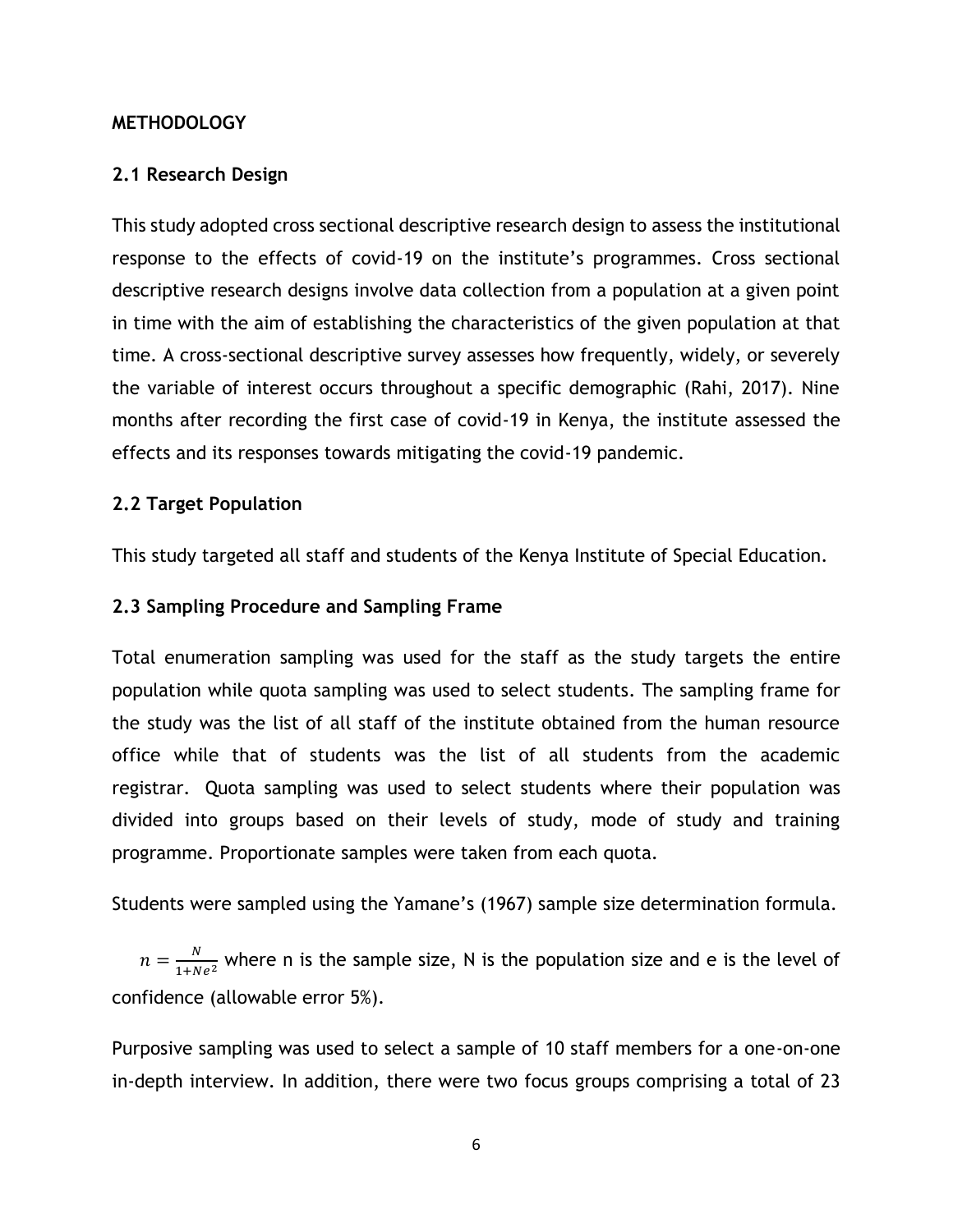staff members identified for inclusion. The sample was selected from a cross section of departments and units' that represent the key functions of KISE. Informed consent was sought in each case before audio recording. The themes were coded and analyzed guided by the theory of phenomenology.

## <span id="page-14-0"></span>**2.4 Data Collection Procedure**

Data was collected from the respondents using Computerized self-administered questionnaires (CSAQ) and dual moderator focus group discussions. CSAQ is a method of collecting survey data that takes advantage of computer technology to create an instrument (the questionnaire) that allows respondents to complete the survey with little or no other human assistance (Lavrakas, 2008). It also allows questions to be "personalized" based on demographic variables such as age, race, or sex; or use answers provided earlier in the questionnaire as part of wording of questions coming later. The questionnaires were uploaded to the data collection software and shared with the respondents via google docs. The respondents were notified to respond to the questions and submit their responses within a given timeframe.

On the other hand, qualitative data was obtained from eight (8) in-depth discussions and two (2) focus group discussions involving KISE staff, on the impact of COVID-19 on the KISE Mandate. Participants were contacted via direct messages, phone calls and WhatsApp messages to arrange for Zoom® interviews and assigned an interviewer. The Zoom sessions were audio-recorded and transcribed verbatim by three researchers. Participants were informed of the purpose of the study prior to the study and interviewees had the opportunity to ask questions about the researchers' interests in the topic prior to commencement of each interview. All the study participants voluntarily agreed to take part in this qualitative study and provided informed consent.

#### <span id="page-14-1"></span>**2.5 In-depth one on one Interviews**

The study employed a semi-structured interview guide that had been developed to explore the participants' views on the impact on COVID-19 on the discharge of KISE mandate. The guide was designed to facilitate discussion on the objectives of the study.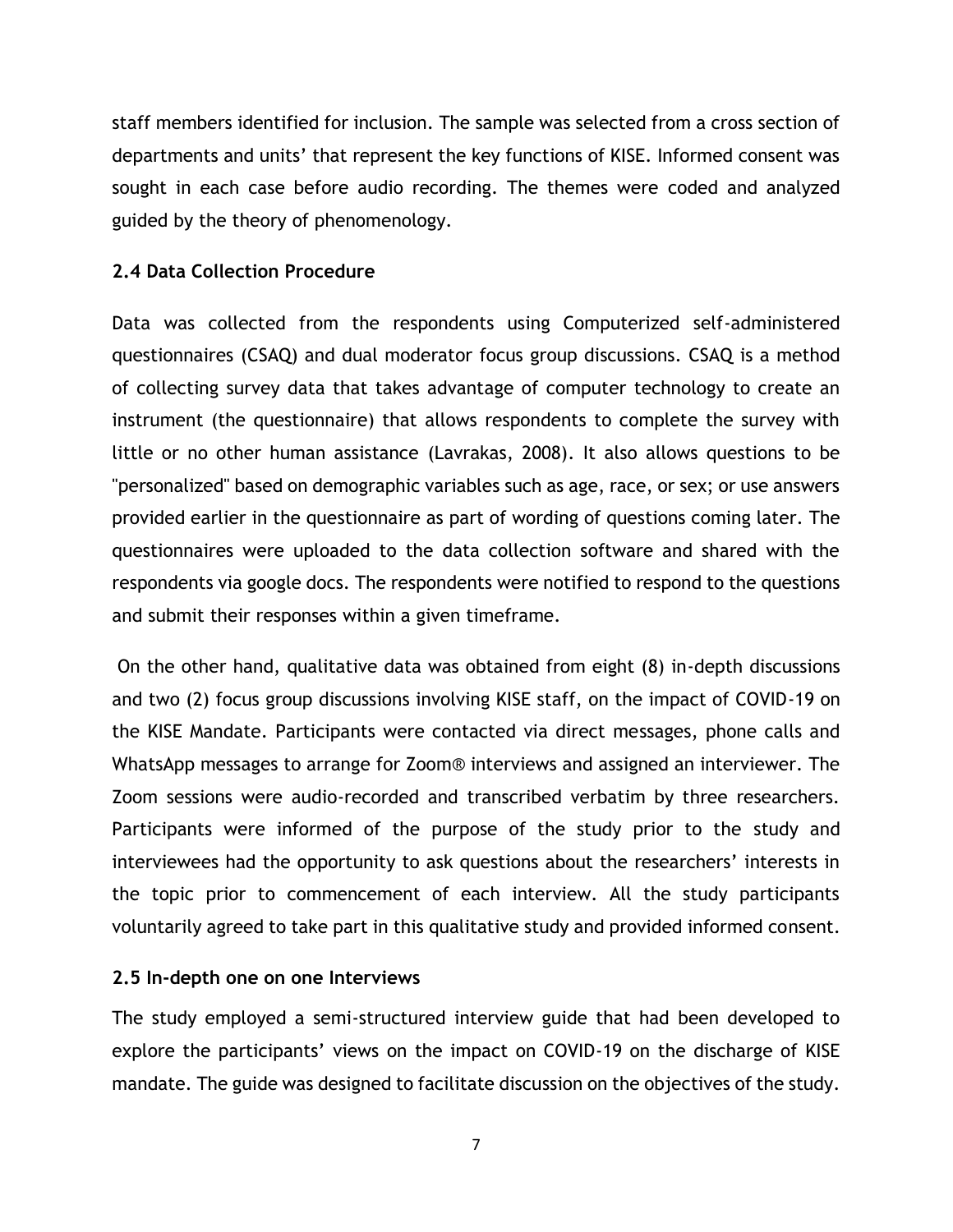Eight (8) in-depth interviews were conducted and lasted between 31 and 91 min of active responses (excluding preliminary sections) based on an interview guide. The guide was designed with input from seasoned counsellors and selected KISE research experts. The discussion elicited qualitative data on the staff experiences, thoughts, feelings and suggestions on the impact of COVID-19 mandate. The entire in-depth interview guide is attached as appendix 1. All participants were interviewed online via and video conferencing software in compliance with existing COVID-19 health protocols.

## <span id="page-15-0"></span>**2.6 Focus Group Discussions**

To augment the in-depth discussion, two (2) focus group discussions (FGD) were held between 22<sup>nd</sup> and 23<sup>rd</sup> December 2020. The first discussions held on 22nd December 2020, lasted 1 hour 40 minutes, while the second focus group discussion held on 23<sup>rd</sup> December 2020 lasted 1hr 51 minutes. The discussions were guided by a guide specifically adapted from the in-depth interview guide and customized to elicit group thought rather than individual focus.

#### <span id="page-15-1"></span>**2.7 Data Analysis**

Both quantitative and qualitative data was collected in this study using questionnaires, in-depth interviews and Focus Group Discussions (FGDs). The study adopted a mixed method in analysing the data. Statistical methods involving descriptive and inferential approaches were used to analyse quantitative data using SPSS software. Thematic analysis method based on the six-stage model proposed by Braun and Clarke (2006; 2012) was used to analyse qualitative data. Continuous triangulation was adopted in preparing the report of the research findings where evidence emerging from quantitative and qualitative datasets were evaluated concurrently.

Informed by the Cohen & Manion (1994) constructivist approach which seeks to understand the world of human experiences, data analysis explored into the thoughts, feelings and perceptions that the participants made of their experiences at KISE after the onset of COVID-19, in relation to themselves, their place of work and the Institute at large. The audio files were transcribed using Live Transcribe, an Android based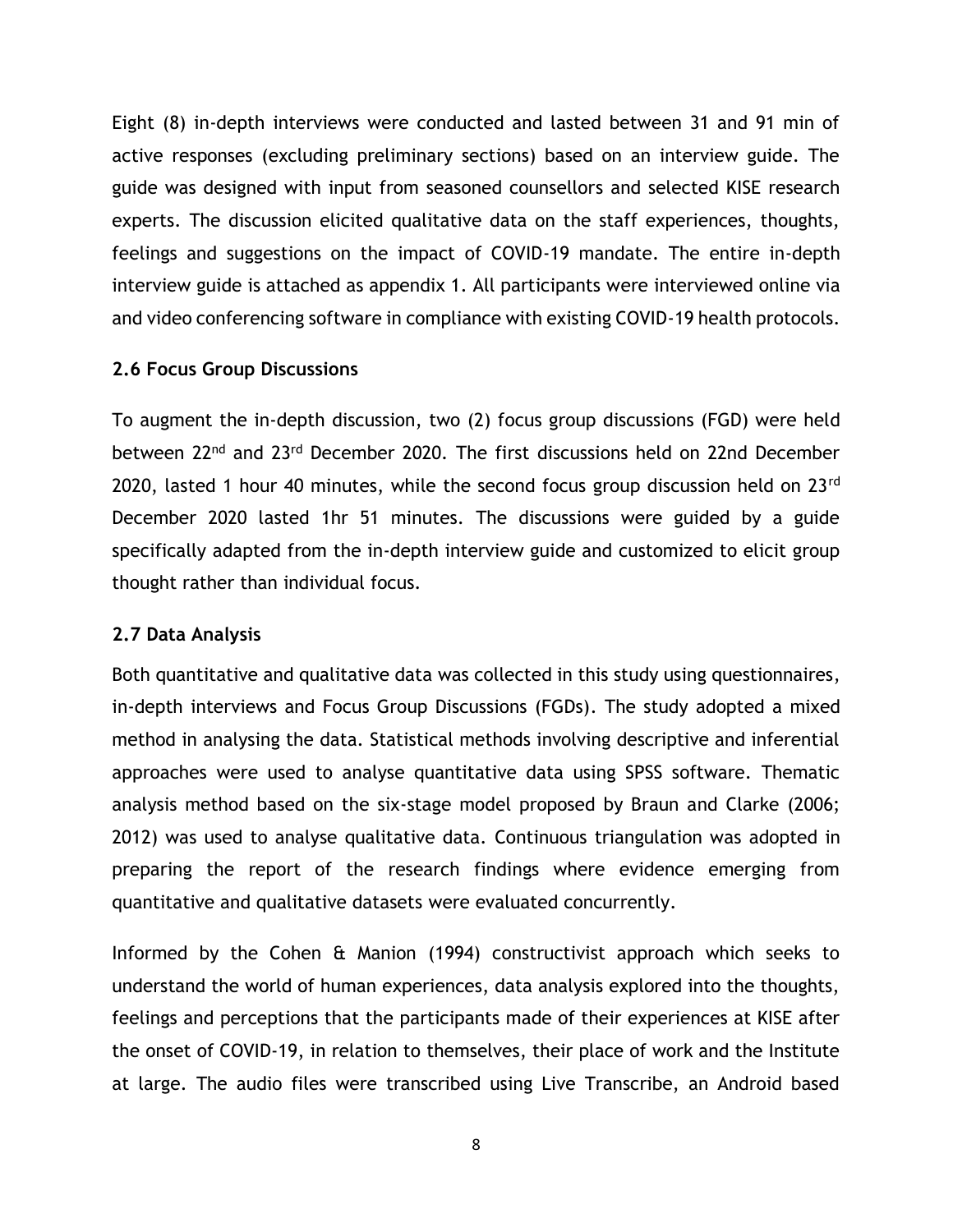software to generate text files, resulting in a 72-page text document. Personal information and disclosures that were considered only suitable for counselling purposes were excluded in the transcribed document.

The text file was coded into themes and transferred to a Microsoft Excel file for ease of navigation in a highly iterative inductive approach. Thematic analysis was guided by the six (6) steps outlined by Braun and Clarke (2006). Three researchers analysed ten (10) transcripts to identify preliminary themes that were grouped and adapted in the context of critical realism. The next phase of analysis identified common underlying structures and prevalent "patterned responses" (Braun & Clarke, 2006, p. 10), critical in exploring meaningful structures across the data sets. The final product was a narrative structure with accompanying descriptions in a Microsoft Excel Workbook with 493 rows of extracted data. The data was extracted with the aid of advanced customized macros in the developer tab of Microsoft Excel, to link and mine quotes from the Microsoft Word Transcript of the discussions.

#### **Ethics**

The highest scientific and ethical principles was adhered to throughout the research process. In this study, respondents were encouraged to participate at will, free of any coercion, intimidation, bullying or persuasion of whatever form. Every study participant was automatically assigned a unique pseudocode by the system to ensure confidentiality and anonymity of the respondent. As such, there was no possibility of victimization for failure to participate or disclosure of information by anyone. The data was double encrypted within institute servers to avoid loss or any malicious access at all times.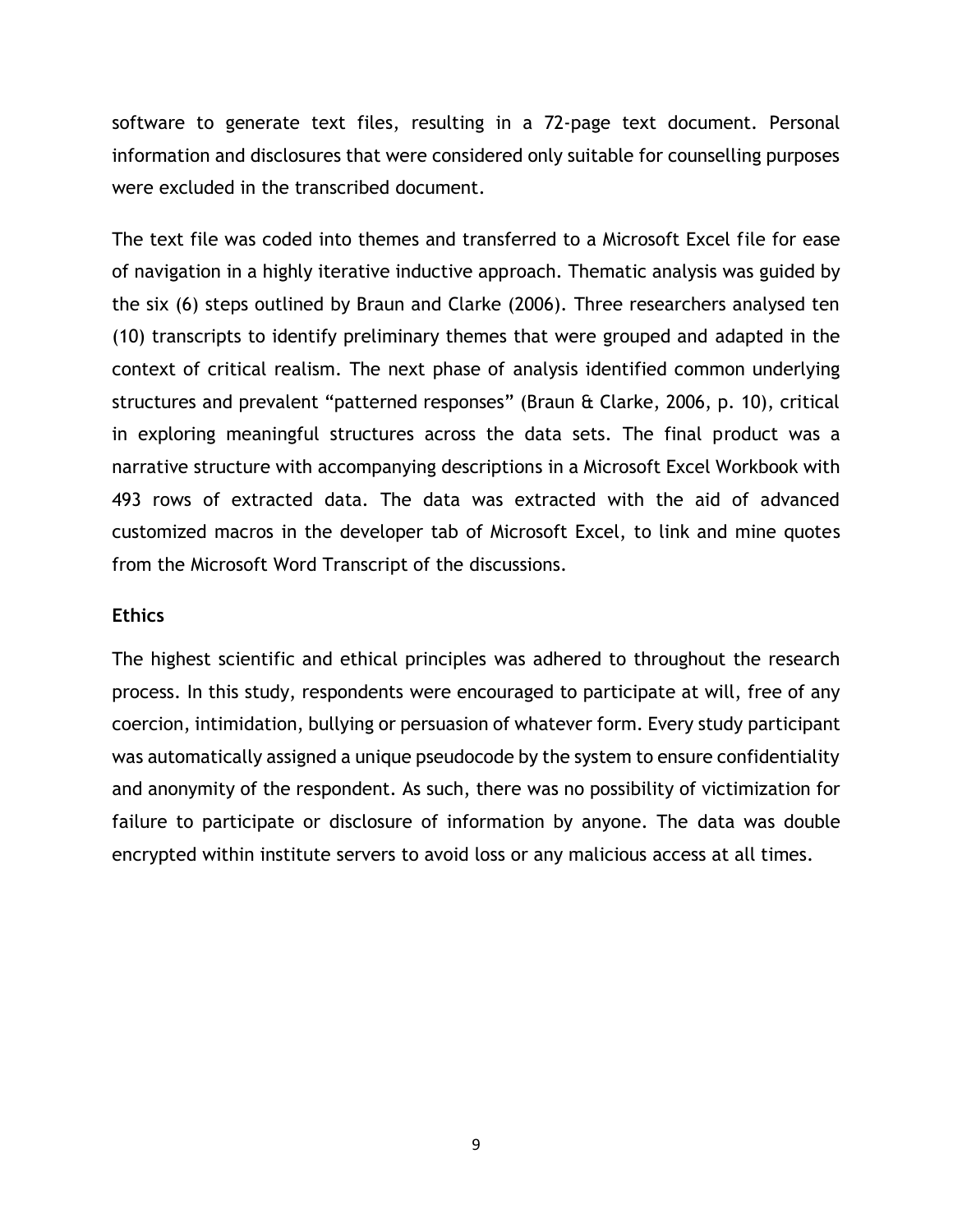## <span id="page-17-0"></span>**RESULTS AND DISCUSSIONS**

This chapter reports the analyses of data pertaining to institutional response to the effects of the COVID-19 on Institutes programmes. The chapter is subdivided into two parts; Part one presents findings from staff who participated in the study (both teaching and corporate staff) and part two presents findings from students who participated in the study.

## <span id="page-17-1"></span>**PART ONE – FINDINGS FROM STAFF**

## <span id="page-17-2"></span>**3.1 Demographic Information of staff**

This section highlights the general characteristics of the different categories of the participants involved in this study. The demographic data that was collected included that of sex, disability status, staff category, age, and highest level of education of the participants, and is presented in Table 1.

<span id="page-17-3"></span>

| Variable                          | Frequency      | Percent |
|-----------------------------------|----------------|---------|
| Sex                               |                |         |
| Female                            | 26             | 52%     |
| Male                              | 22             | 44%     |
| Prefer not to say                 | $\overline{2}$ | 4%      |
| <b>Disability status</b>          |                |         |
| Staff with disabilities           | 4              | 8%      |
| Staff without disability          | 46             | 92%     |
| <b>Staff category</b>             |                |         |
| Corporate Staff                   | 18             | 36%     |
| <b>Teaching Staff</b>             | 32             | 64%     |
| Age (years)                       |                |         |
| $21 - 30$                         | 4              | 8%      |
| $31 - 40$                         | 8              | 16%     |
| $41 - 50$                         | 12             | 24%     |
| $51 - 57$                         | 16             | 32%     |
| 58 & above                        | 10             | 20%     |
| <b>Highest Level of Education</b> |                |         |
| Bachelor's degree                 | 19             | 38%     |
| <b>College Certificate</b>        | $\overline{2}$ | 4%      |
| Diploma                           | 9              | 18%     |
| <b>KCE/KCSE</b>                   | $\overline{2}$ | 4%      |
| Master's degree                   | 18             | 36%     |

*Table 1: Demographic information for Staff*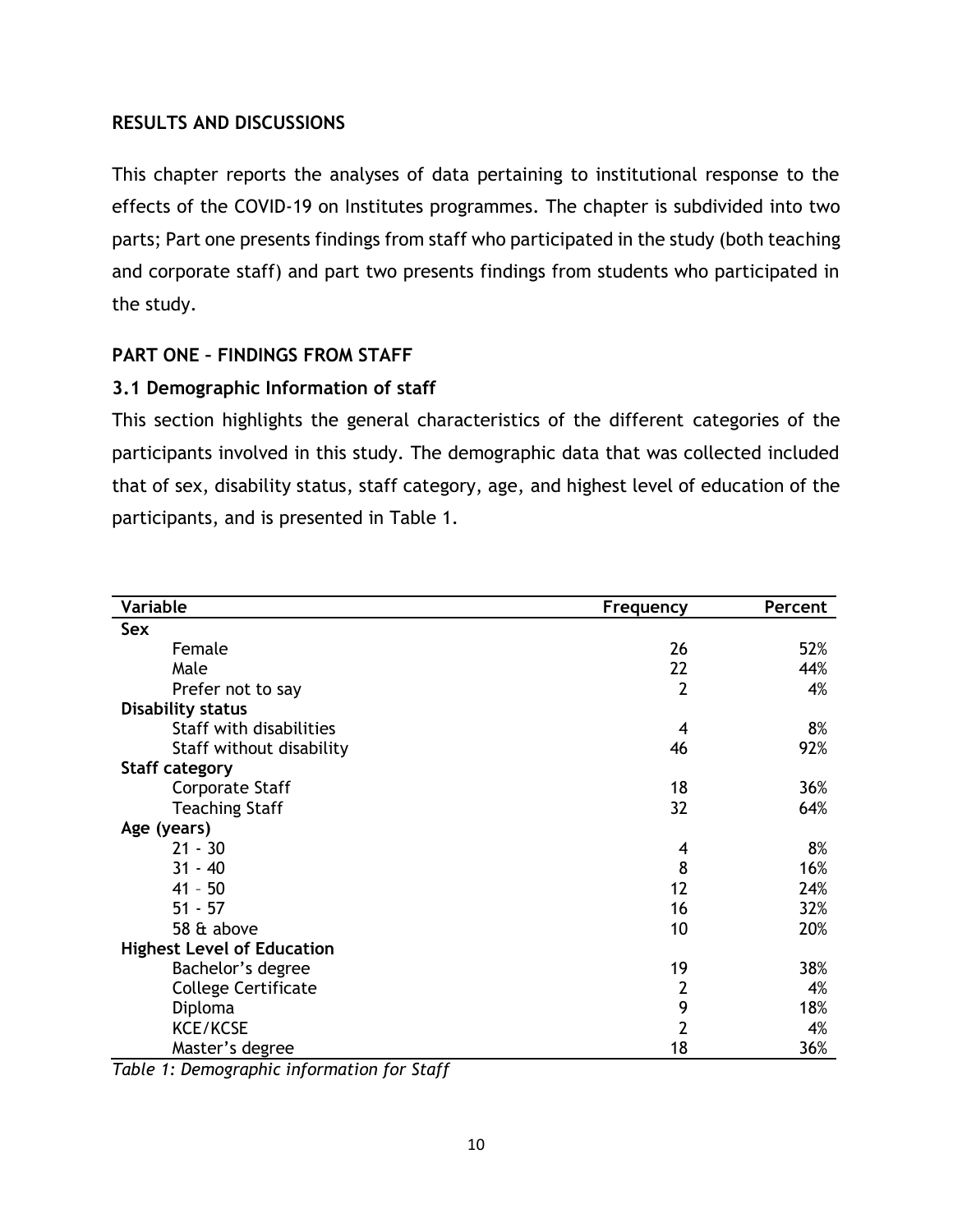The results in Table 1. indicate that 26 (52.0%) of the staff were females 22 (42.3%) of them were males. While 2 (4.0) 0f staff preferred not to reveal their sex.

On disability the result of the study indicates that a majority of the staff 46 (92.0%) were those without disabilities while 4 (8.0%) were staff with disabilities. In addition, data also revealed that staff with physical disabilities were of equal number to staff with visual impairments. From the same Table, it is clear that a majority 32 (64.0%) of the staff category were teaching staff male while 18 (36.0%) corporate staff.

The results for staff on age indicate that the majority 16 (32.0%) of the staff aged between 51-57 years. This was followed by 12 (24.0%) aged 41-50 years. The staff who were aged 58 years and above were 10 (20.0%) while those aged between 31-40 years of age were 8 that is (16.0%). The least age of staff was those aged 21-30 years at 4 representing (8.0%)

In this study staff were asked to indicate their highest level of qualification. The results indicate that 19 staff (38.0%) have a bachelor's degree, followed by 18 staff (36.0%) with a master's degree, 9 staff (18.0%) with diploma. In addition, the findings also revealed that those with a college certificate and KCE/KCSE had 2 staff that (4.0%) respectively.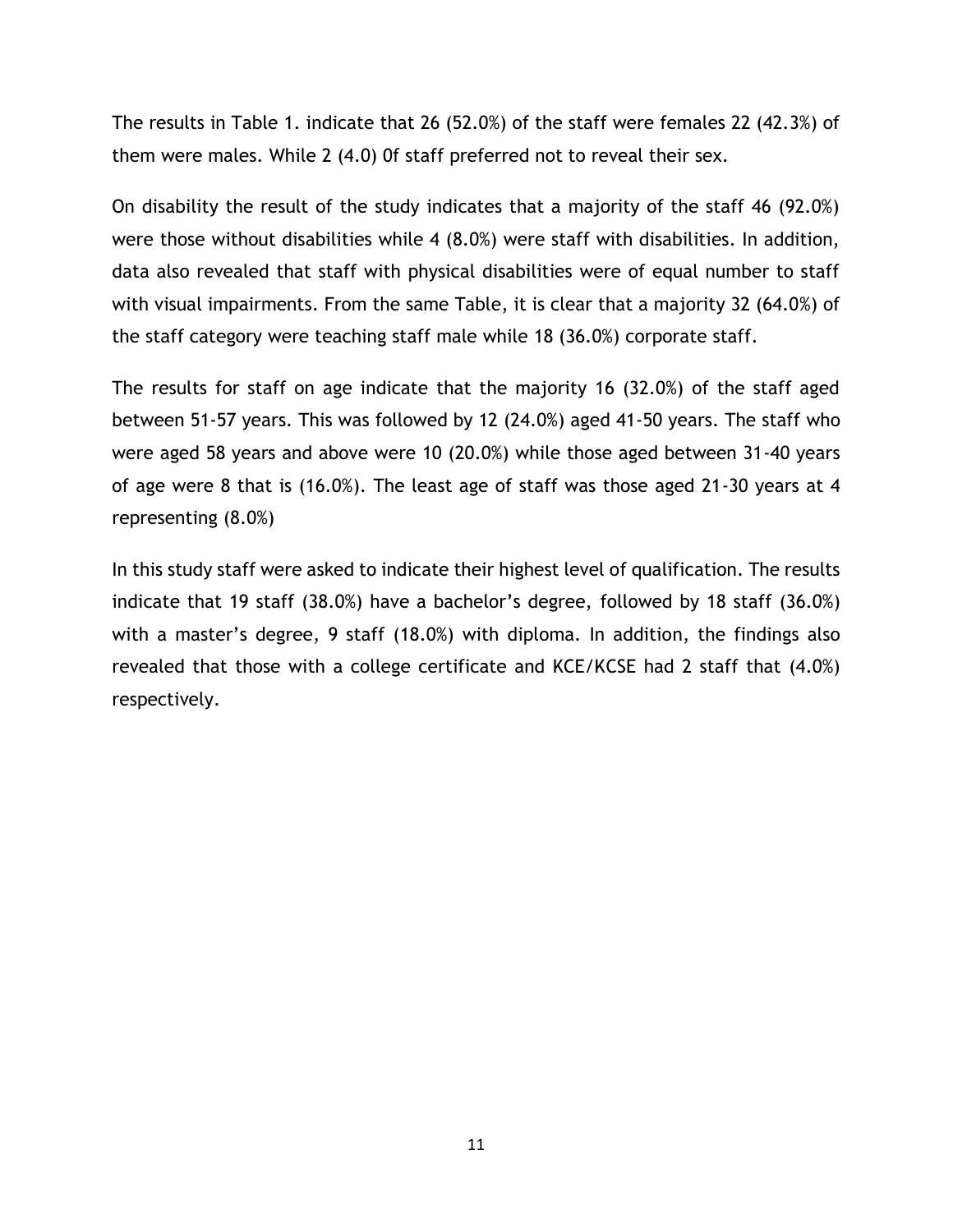## <span id="page-19-0"></span>**3.2 Effects of COVID-19 on institute's Human Capital**

Staff were asked to state whether COVID-19 had affected their mental or emotional wellbeing. The results are as presented below.



<span id="page-19-1"></span>*Figure 1: Effects of COVID-19 on staff wellbeing*



<span id="page-19-2"></span>*Figure 2: Effects of COVID-19 on mental and emotional wellbeing*

The respondents were further classified based on disability status, staff category and responsibility type as shown in table 2.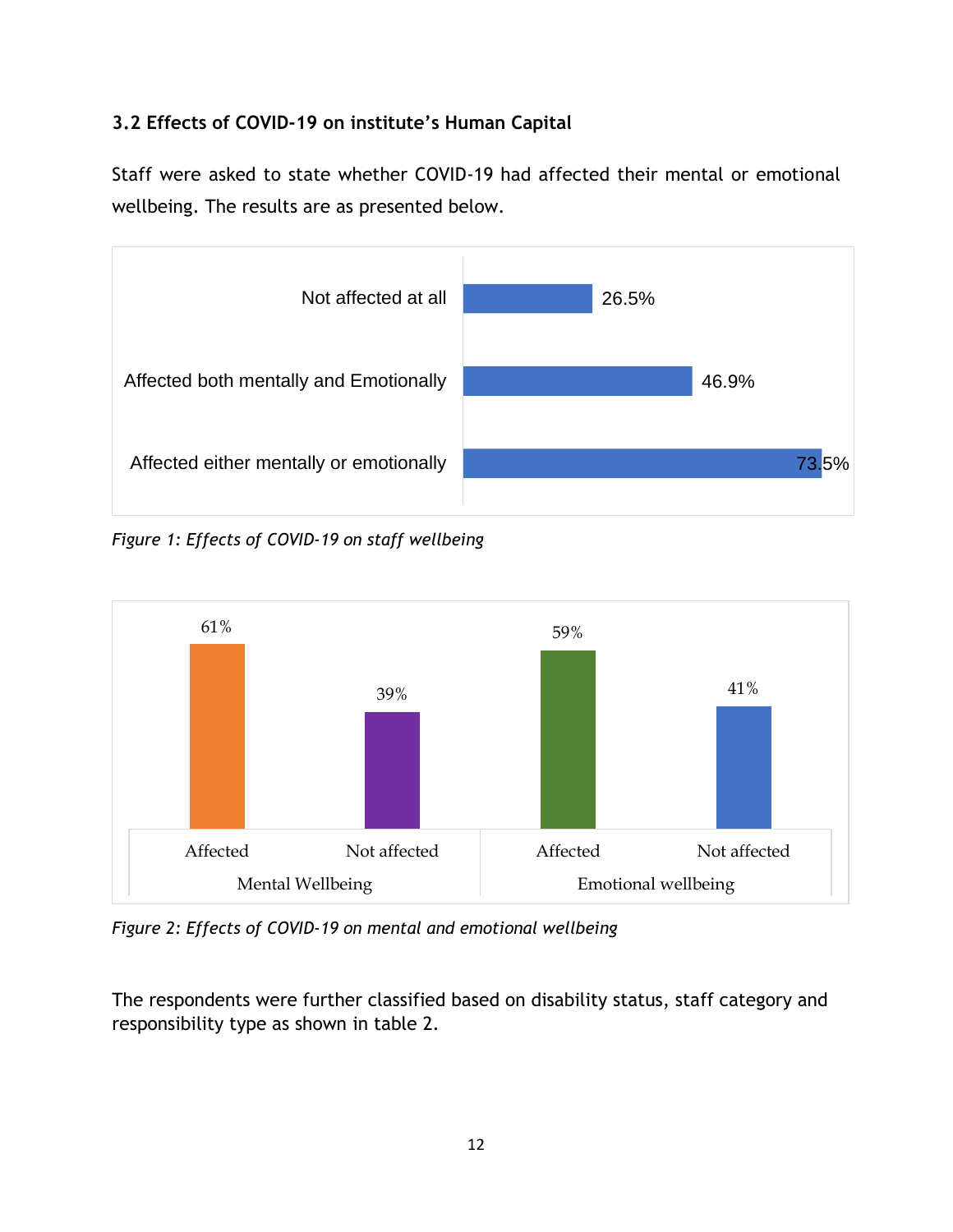<span id="page-20-0"></span>

| Variable                       | Affected mental wellbeing | Not affected |
|--------------------------------|---------------------------|--------------|
| <b>Disability status</b>       |                           |              |
| <b>Staff with disabilities</b> | 67%                       | 33%          |
| Staff without disabilities     | 61%                       | 39%          |
| <b>Staff Category</b>          |                           |              |
| <b>Corporate Staff</b>         | 61%                       | 39%          |
| <b>Teaching Staff</b>          | 61%                       | 39%          |
| <b>Responsibility type</b>     |                           |              |
| General staff                  | 61%                       | 39%          |
| Head of department             | 55%                       | 45%          |
| Head of section                | 100%                      | 0%           |
| Senior management              | 60%                       | 40%          |

<span id="page-20-1"></span>*Table 2 Effects of COVID-19 on staff mental wellbeing*

| Variable                   | Affected emotional wellbeing | <b>Not affected</b> |
|----------------------------|------------------------------|---------------------|
| <b>Disability status</b>   |                              |                     |
| Staff with disabilities    | 100%                         | 0%                  |
| Staff without disabilities | 57%                          | 43%                 |
| <b>Staff Category</b>      |                              |                     |
| <b>Corporate Staff</b>     | 56%                          | 44%                 |
| <b>Teaching Staff</b>      | 61%                          | 39%                 |
| <b>Responsibility type</b> |                              |                     |
| General staff              | 58%                          | 42%                 |
| Head of department         | 73%                          | 27%                 |
| Head of section            | 100%                         | 0%                  |
| Senior management          | 20%                          | 80%                 |

*Table 3: Effects of COVID-19 on staff emotional wellbeing*



<span id="page-20-2"></span>*Figure 3: Staff Fear of losing job at KISE*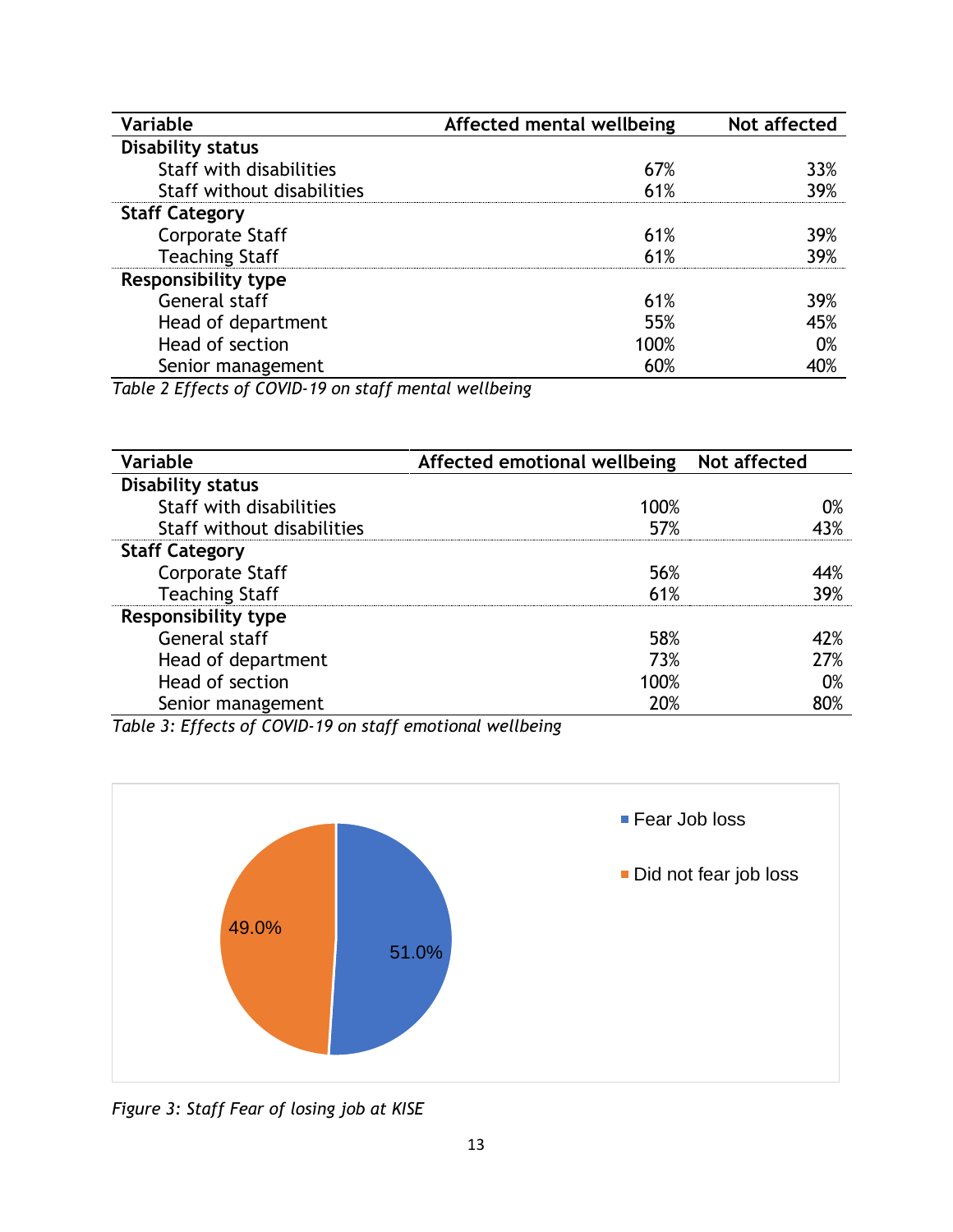Data was further subdivided based on disability status, staff category and responsibility type.

<span id="page-21-0"></span>

| Variable                   | Fear Job loss | Did not fear job loss |
|----------------------------|---------------|-----------------------|
| <b>Disability status</b>   |               |                       |
| Staff with disabilities    | 0%            | 100%                  |
| Staff without disabilities | 54%           | 46%                   |
| <b>Staff Category</b>      |               |                       |
| <b>Corporate Staff</b>     | 67%           | 33%                   |
| <b>Teaching Staff</b>      | 42%           | 58%                   |
| <b>Responsibility type</b> |               |                       |
| General staff              | 55%           | 45%                   |
| Head of department         | 55%           | 45%                   |
| Head of section            | 50%           | 50%                   |
| Senior management          | 20%           | 80%                   |

*Table 4: Staff fear of job loss*

Staff were asked whether the institute provides debriefing sessions on COVID-19 for staff. As presented in the graph below, only 16% of staff are reported that the institute provides debriefing, 21% said the institute does not while the large majority at 63% said they are not sure.

<span id="page-21-1"></span>

*Figure 4: Provision of debriefing sessions to staff*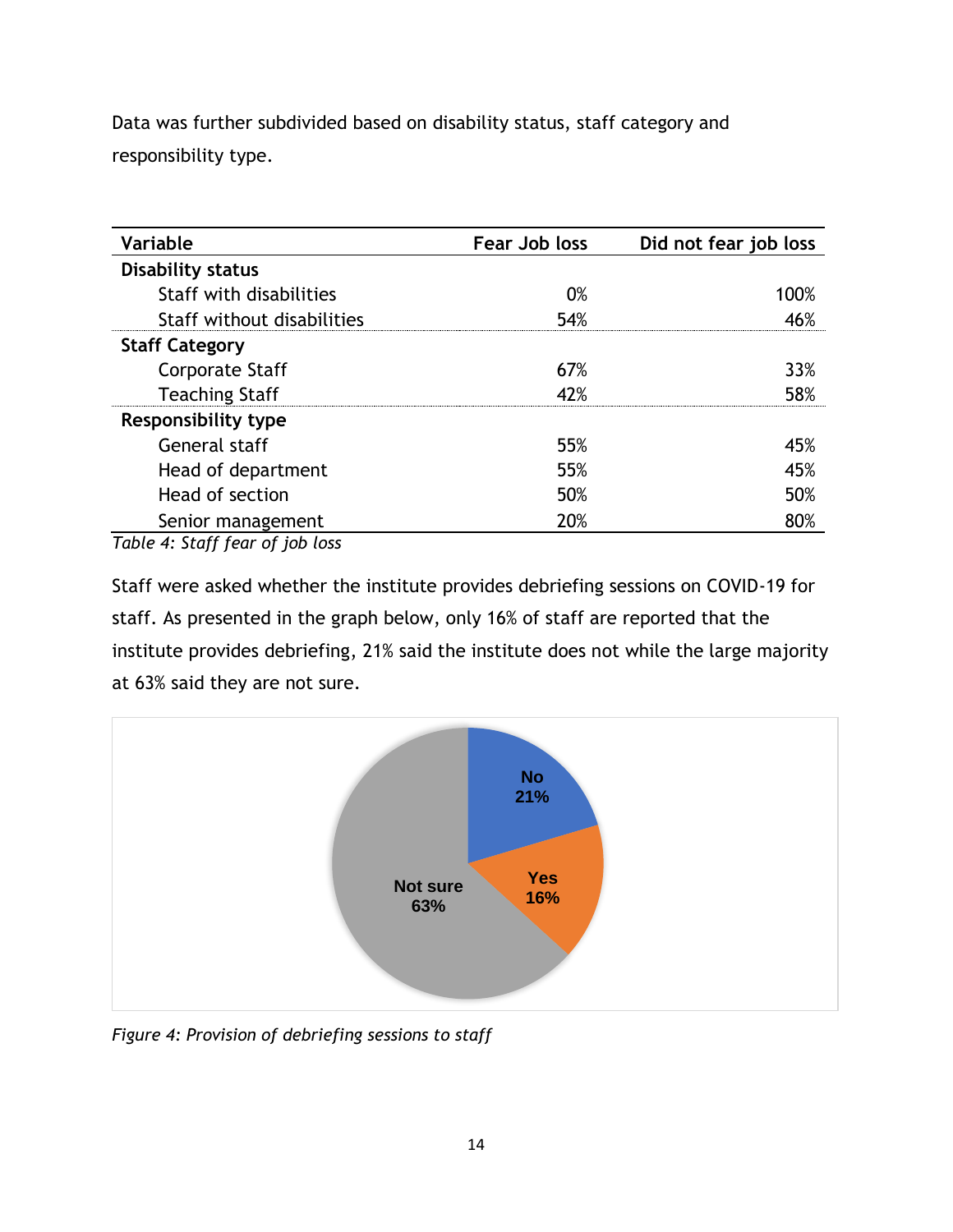Staff were asked to state groups of people who are most vulnerable to covid-19. The study shows that 39% said persons with underlying health conditions, 33% said everyone is vulnerable and 17% said that persons who are elderly are the most vulnerable.

<span id="page-22-0"></span>

*Figure 5: Staff perceived likelihood of exposure to COVID-19*

*"COVID is real, and unless we purpose to stay safe and keep others safe, then we may not achieve much so it should always start with me. I should not look at what others are doing; it has to start with me. So long as it starts with me, start with you, start with every other person, then we are going to be a strong link."*

## *COVID -the unseen enemy*

Regarding the effect of COVID-19 on human capital, participants articulated the effect of COVID-19 on themselves as individuals (individual level) and as staff of the Institute (institutional level). At the individual level, the word COVID-19 was variously described as a "traumatizing virus", "a big ambush", an "unseen enemy", a "global pandemic which has affected everyone" and one that "made work very difficult." Further, other participants described COVID-19 as a disease that left a "shadow behind everybody that you know that this thing can strike anytime." The onset of COVID-19 was described by one participant as a period of **"**something you have never seen before and hopefully we pray that it will go away" and "it has taken people in a day and in a day a person is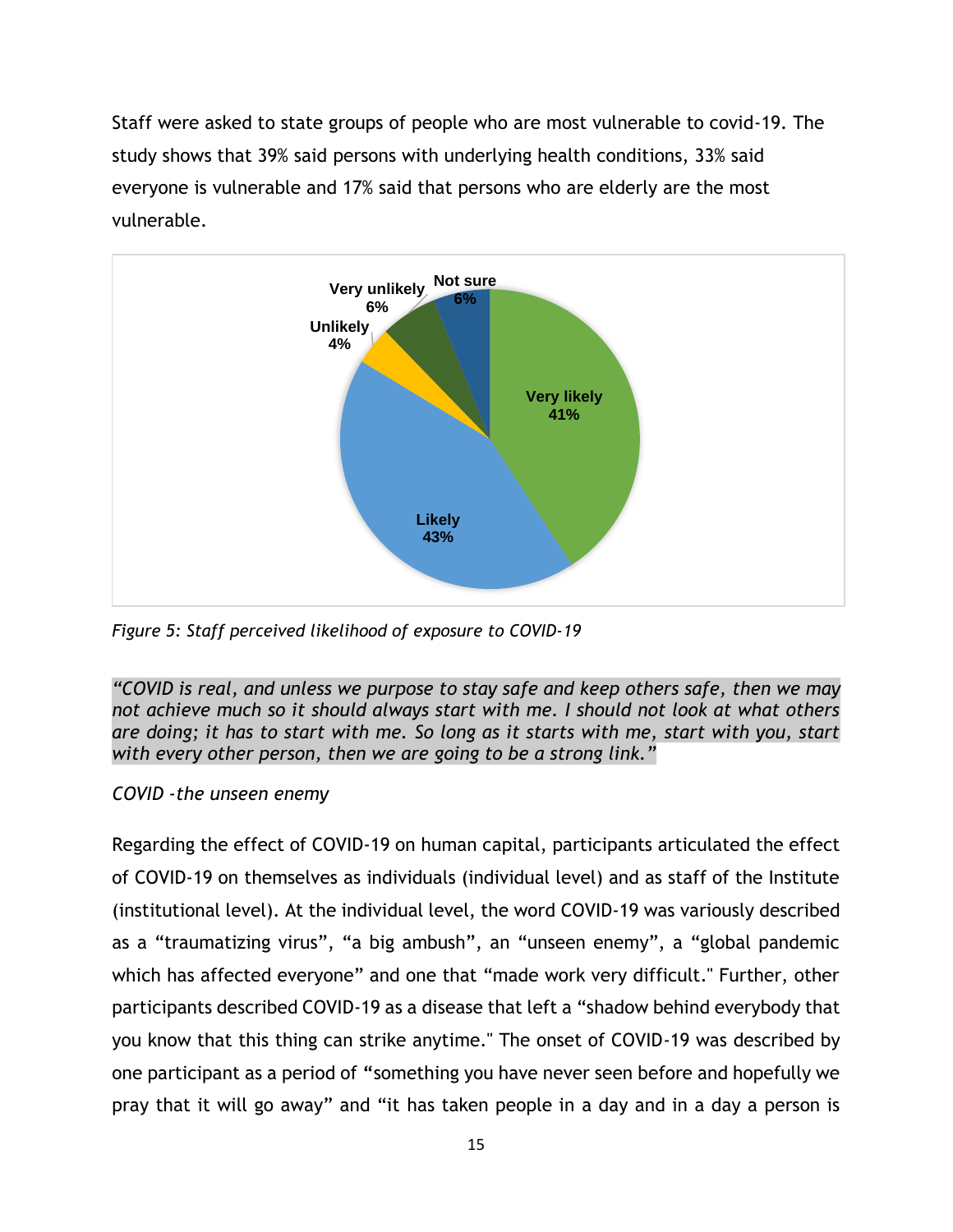gone." In addition, one participant described COVID-19 as being a "kind of disease you don't know who has it and you don't know when you can be affected, everybody is at risk." It brought with it "a sense of almost hopelessness because you can get it anytime, you don't know when you could get it."

#### *Fear*

Evidently, such descriptions of COVID-19 were informed by a persistent fear in most of the participants. A fear of the unknown, a fear that "we are going to become some walking zombies without brakes" and made worse by the fact that "no one really knows how to handle this COVID" and it "is like predicting death" and was pushing people to the "brink of breaking down". Participants expressed fear "that when one person is a little bit unwell you are all afraid", leading to self-introspection such that "when you cough a bit it is like oh, no, could it be the one?" Variously, it brought fear of others and "you are not trusting each other and you're like keep off and that keep off kind of attitude has put a rift" between colleagues in the Institute. The fear was even greater among those offering essential services at the Institute as they feared "exposure compared to the people who would sit in an office and control the people who would come." Specifically, the fear was being "exposed every day to it because you are dealing with the students, you have to keep talking to your colleagues in the department." COVID-19 was viewed to bring "a lot of fear, fear of sickness, fear of death, fear of losing loved ones, fear of losing our friends, fear of losing jobs."

#### *Emotional Distortions*

Most of the participants agreed that COVID-19 impacted on their social interactions. It was stated that people are not free to socialize in the community "or where you are working, and you are not able to do your daily activities as one used to do." The impact was on the emotional and social dimensions. Emotionally, COVID -19 brought confusion, burnout and anxiety. One participant stated that "my emotions were messed up" and to the point that one stated that "I don't want to be asked anything, I just want to be left alone", while another stated that colleagues would often say "leave me alone." It was also stated that and when staff members meet at the Institute, often "people are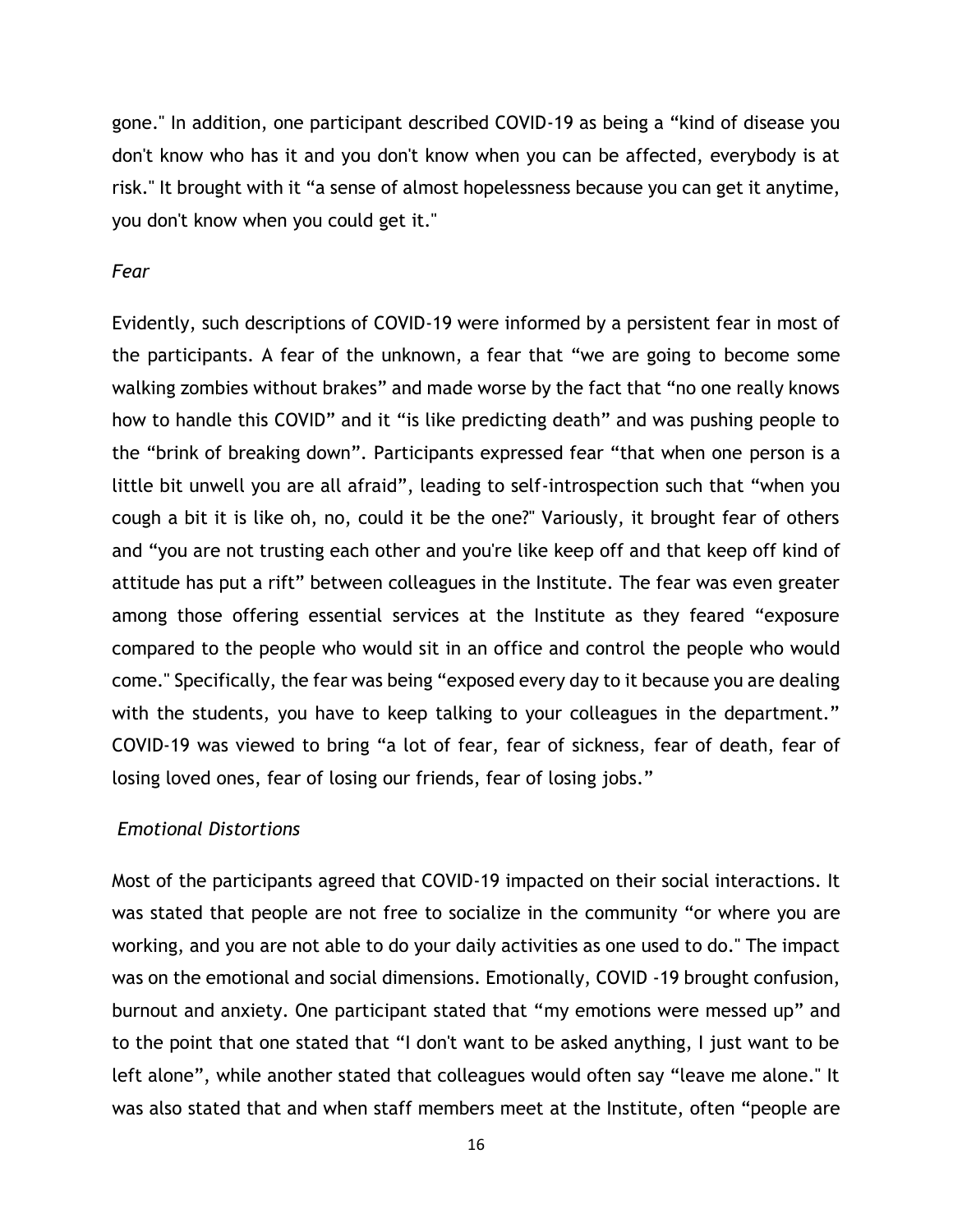not in the right mood" and "somebody will easily exchange words with you." The emotional fuses appeared to be easily triggered by the deduction that "staff have a lot of stress and mental health issues." This had the potential to breed frustration as expressed by one participant thus

## *"there's a sense of frustration, there is a sense of you don't know like what to do or what you should not."*

The psychosocial effects left some pondering "even if I felt overwhelmed, the question is, do I have a choice?" posed a participant. As such, staff intentionally avoided meeting with their colleagues and "are just disconnected from one another." A participant accurately illustrated how the human capital had been affected by stating that:

## *"this pandemic has affected people in their own houses, so even when they come to work, they are not themselves and everybody keeps it to him or herself"*

## *Staff in Essential Services*

The emotional distortions were more prevalent amongst staff working in the essential services, such as housekeeping, catering and health facilities. The staff have been in operation from the time the Institute was serving as an isolation facility, and now where the staff are more visible in the Institute than the other non-essential service areas. The nature of the essential services was such that "some department's people cannot be able to work from home. You can't work with a laptop; due to the nature of the duty it requires you to be physically present." They stated that staff working in essential services were of the view that they worked on every day while their counterparts had an option of not reporting to work daily, hence, breeding discontent. Some participants compared themselves with those who had been working from home and stated that "we have been at work since March, this person is feeling the burn out." One participant summed the matter by stating that "staff motivation and morale has really gone" and "when the morale goes down productivity goes down." The loss in productivity arising from low morale was a major hindrance to the discharge of the KISE mandate. This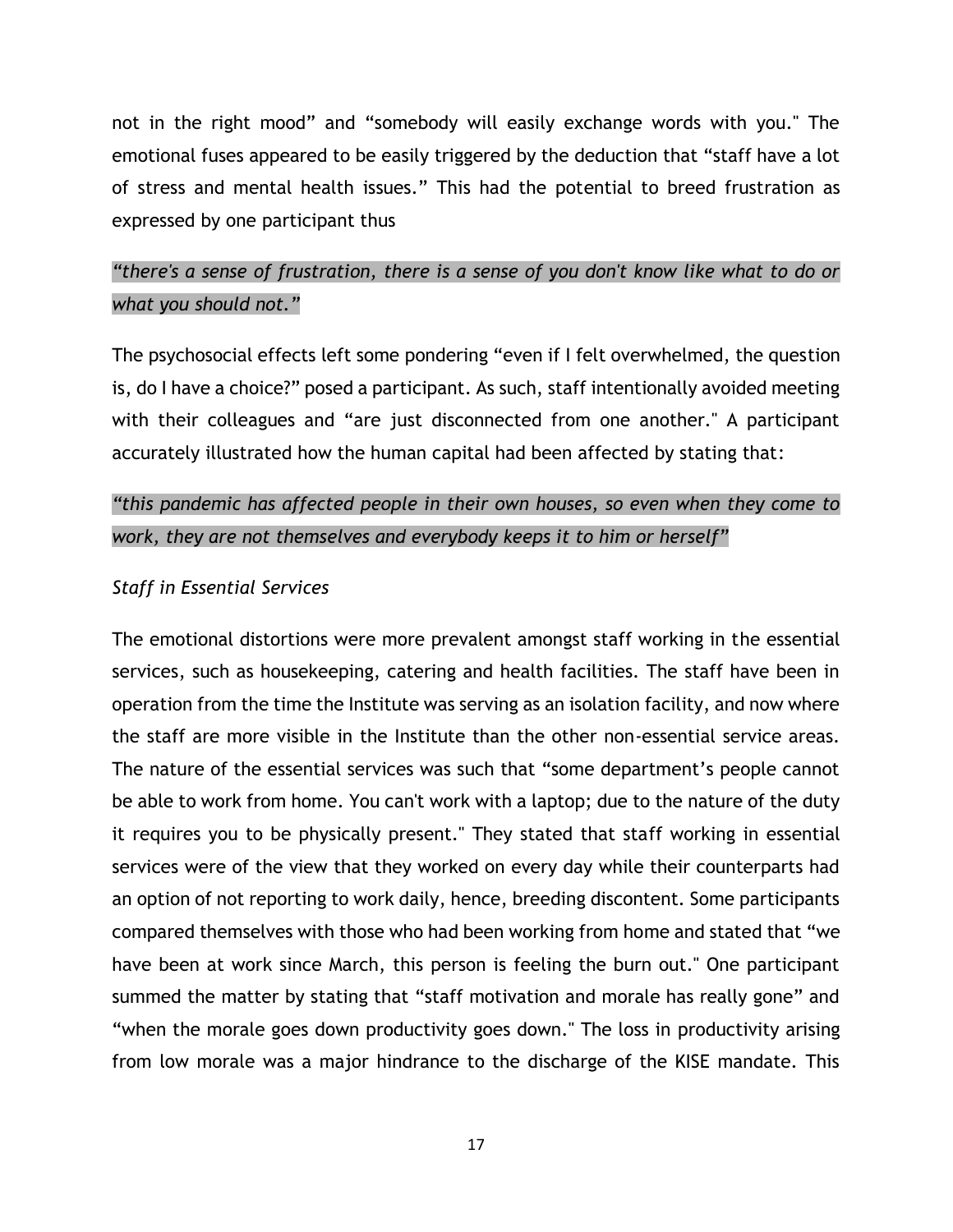situation was compounded by conflicting views on the motivation of those working in essential services as they were viewed to be benefiting financially

## *"There are those who feel that those who are working more have been paid but in the real sense those people have not been paid they are just offering the services."*

#### *Disruption of staffing levels*

Closely related to productivity, another key dimension was the operationalization of the government directive that workers who are over 58 years and those with underlying conditions be allowed to work from home. The implementation of the directive was faulted for having created a gap that left those at work overstretched and overworked. A participant noted that "we can't work from home you can only deliver in person, so when you ask this person to go home and I'm not given an alternative." The staff felt that "overstretching can cause a lot of stress and anxiety and they may not deliver as required" They questioned if the management was aware and understood "the magnitude of the work that we are doing?" and questioned the benefit or their "risk allowance, what is my risk reward by putting my life out here." They stated that at times "You want to go for a leave but, you cannot proceed." Further, a participant stated that the "responsibility of the burden remains with the person who is left on the ground because the expectation is that there should be output at the end of the day."

Consequently, one participant suggested that to overcome the human capital challenge, staff be engaged on contract to fill the gaps created. From a Human Resource perspective that Institute had, "some people have been home and we are paying salaries" and "makes the other people overworked." In contrast, individuals who have been working from home stated that 'when I visit KISE I find other people are working as we have been away so I feel a stranger" and creates a feeling of guilt.

They felt that "it has been hectic because you have to work from morning to evening." The staff noted that there was no difference in terms of pay and salaries for the group working from home and those left to work from the Institute as "somebody else's has been at home from March you're still earning the same and you are still being pushed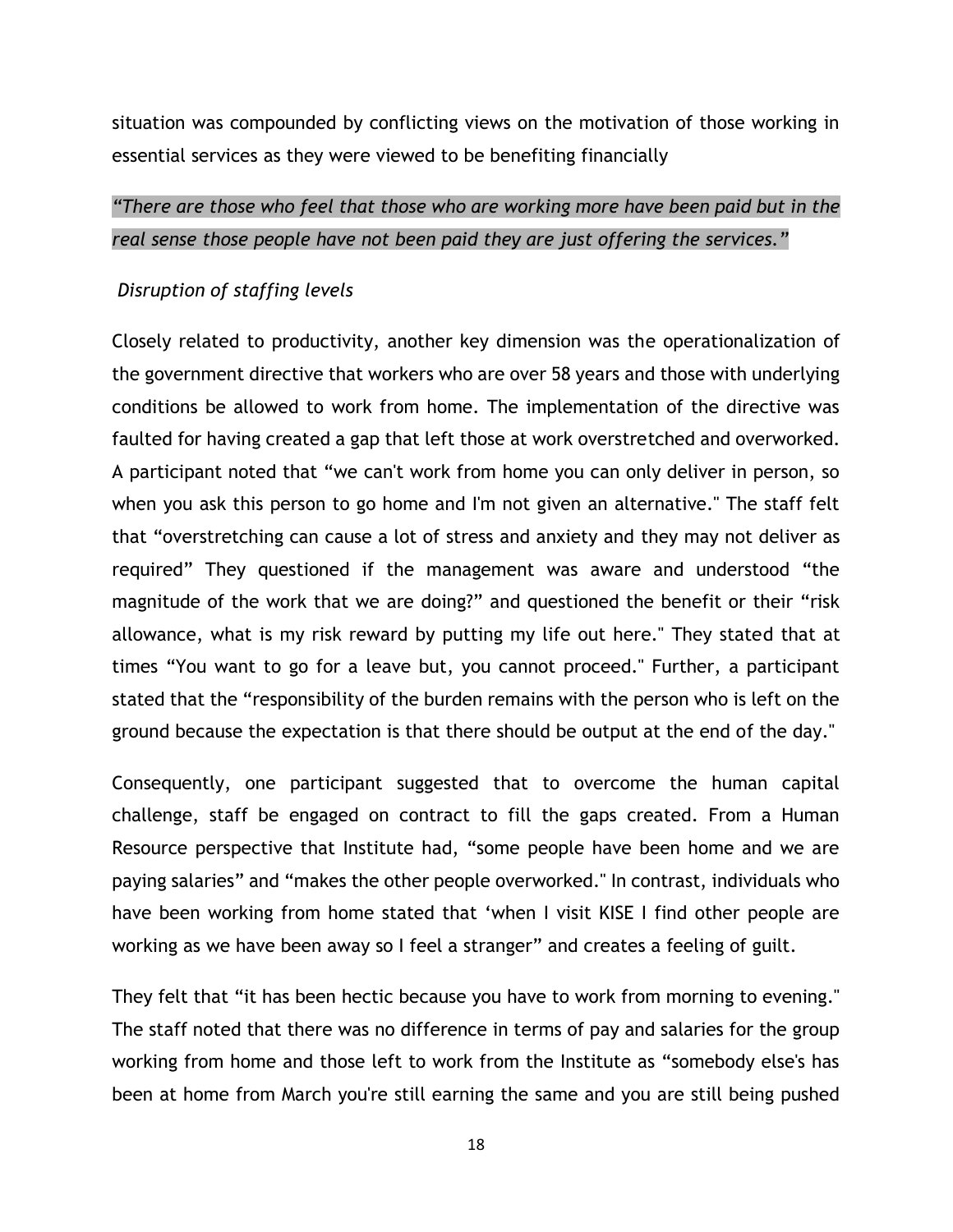and if you compare yourself with a person seated at home you still get the same rewards." They considered that they had worked very hard throughout because of the nature of their work to the point where they joked '*hiyo tumbo yako karibu ishikane na mgongo'.* Especially during the time the Institute was a COVID-19 isolation facility, they described that the work was forced on them *"*some of us were forced (and am using the word forced) to work overtime, on overdrive, you are doing this, you're doing that, by the time you finish this, another issue has emerged because of COVID" . The staff felt "those on the ground are strained, overstretched"

#### *Personal Financial Challenges*

Overall, the staff viewed the period as creating a dent in their personal finances. A participant stated that previously "people who work extra hours for the same they get something small and suddenly it was not there", implying loss of income from allowances that were halted by the outbreak COVID-19. The institute, like the rest of the country, suspended all forms of public gatherings and other social events. They stated that "the economy is not good for everybody, money is scarce." Further, they stated that that their "financial muscle has been depleted" and that "financially people are not stable."

#### *Disruption of Human Resource Standards*

The resultant effect of COVID-19 on human capital had a toll on the established human resource standards at the Institute, especially with regard to dressing code and time keeping. The standards were described by a participant "to have really gone down. I don't know whether we'll call this change management'. It was stated that "people don't keep time; people don't report as usual and when someone comes in they want to take off then they don't want to stay up to five." The paradigm shift in standards has loosely been described as the "new normal" or "working from home" and attacks the core pillars and tenets of human resource of an organization. One participant described the new normal scenario by stating that "you do not all have to come to work at the same time. You can work from home; you can provide your services from other stations''. Despite the statement being true, it does not apply to all the functions of an institute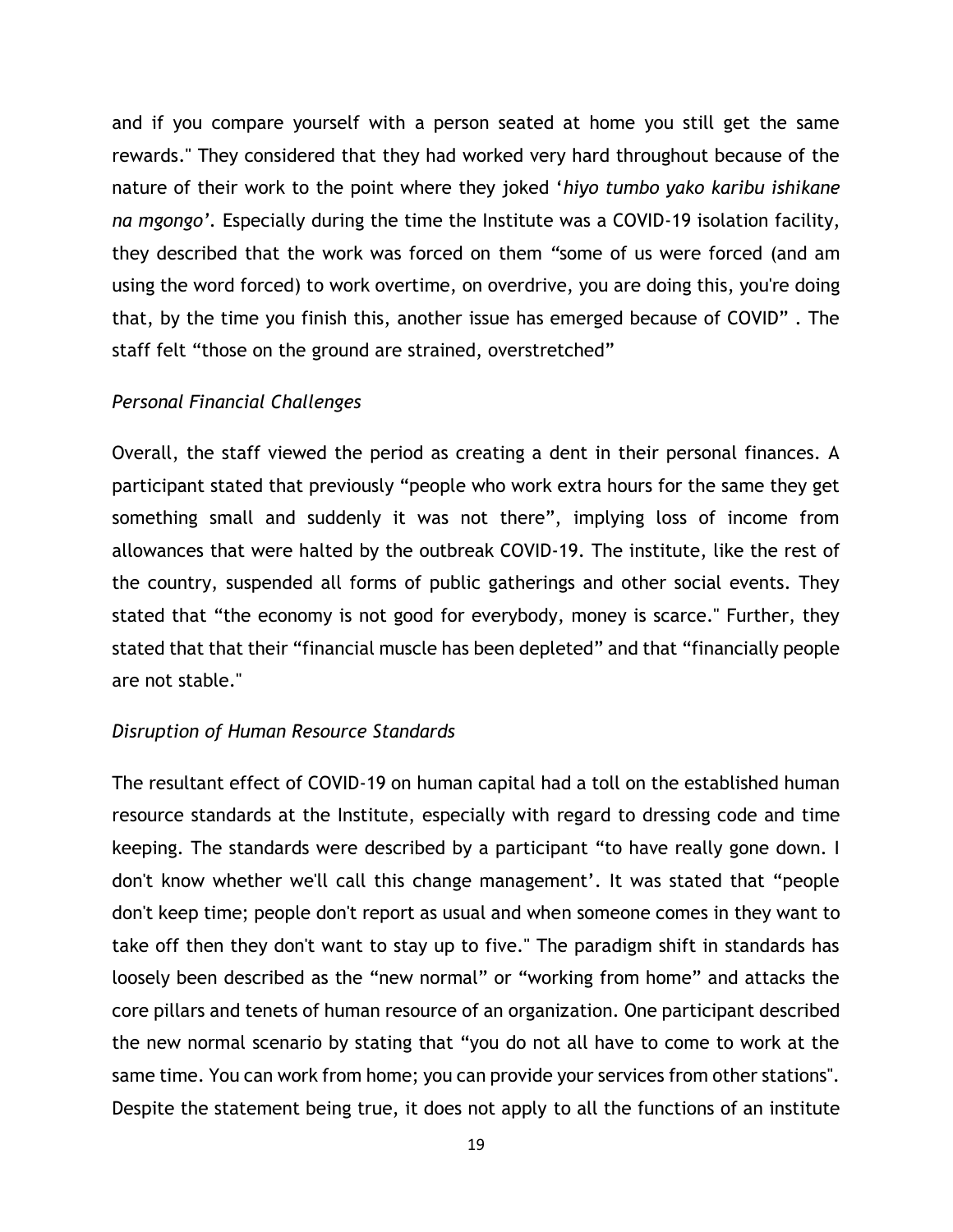such as KISE. This resulted in a human resource challenge and dilemma, whose conclusion was a moving target and a mirage. Basic procedures such as recording of the clocking in and out time using a biometric system have now come to be frowned upon, when viewed from the lens of health protocols. The Biometric gadget was a key suspect by staff as a possible medium for transfer of the COVID-19 infection. As such, despite having a biometric system "now nobody is willing to touch the biometric and log-in."

#### *Feelings on the ground*

Regarding the management of the human resource, a participant questioned whether the Institute was "taking proper care of us and that is a question that I've not been able to answer", raising the expectation of the staff on the presumed role of the Human Resource department in providing solutions to the staff challenges. Another participant was concerned that the institute had not reached out to them significantly to "find out the feeling of the people on the ground, because on the ground I know things are different, the way people are dealing with it on the ground, people are interpreting it differently", bringing as sense of disconnect between the management and the staff, as well as a sense of being overwhelmed. In contrast another participant stated that the "staff we need to learn how to verbalize our situation when we get overwhelmed", implying that some of the issues could easily be resolved if the staff used the available channels to communicate their challenges.

#### *Role of debriefing*

Probable remedies suggested were a debriefing session as "we never had the debriefing sessions" to staff "to provide the psychosocial support because they have been affected." Another participant suggested the need to "strengthen the human resource in terms of training staff, to have a positive attitude"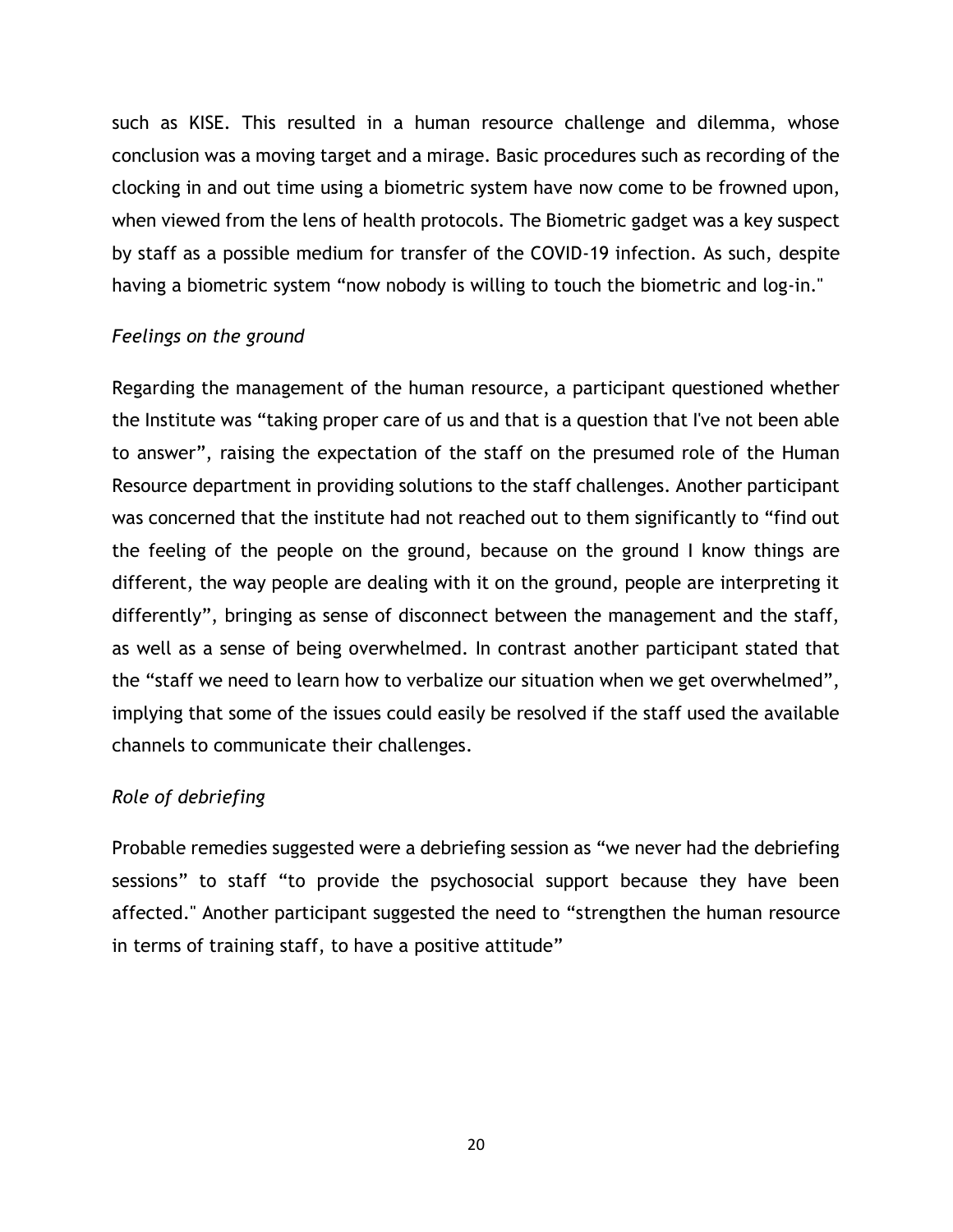## <span id="page-28-0"></span>**3.3 Effect of COVID-19 on Institute's operations**

## **Institutes processes in the COVID-19 era**

Staff were asked whether COVID-19 had affected the institute's operations. Figure below shows that 59% of staff reported that COVID-19 has affected institutes programmes and operations to a great extent while 41% said COVID-19 has affected to some extent.



<span id="page-28-1"></span>*Figure 6: Institutes processes in the COVID-19 era*

Some of the effects cited by staff as being the effects of the COVID-19 pandemic include disruption of services, loss of student admission, loss of time and schedules, loss on income and inconveniences to clients as described below;

## **a) Disruption of Services**

Critically, COVID-19 was viewed as a disruption to the delivery of the KISE mandate and functions. It had precipitated "disruptions over training and that disruption has resulted in quite a number of our students dropping out of our training centre." In terms of numbers a "total of 800 students never got admitted to the diploma program", while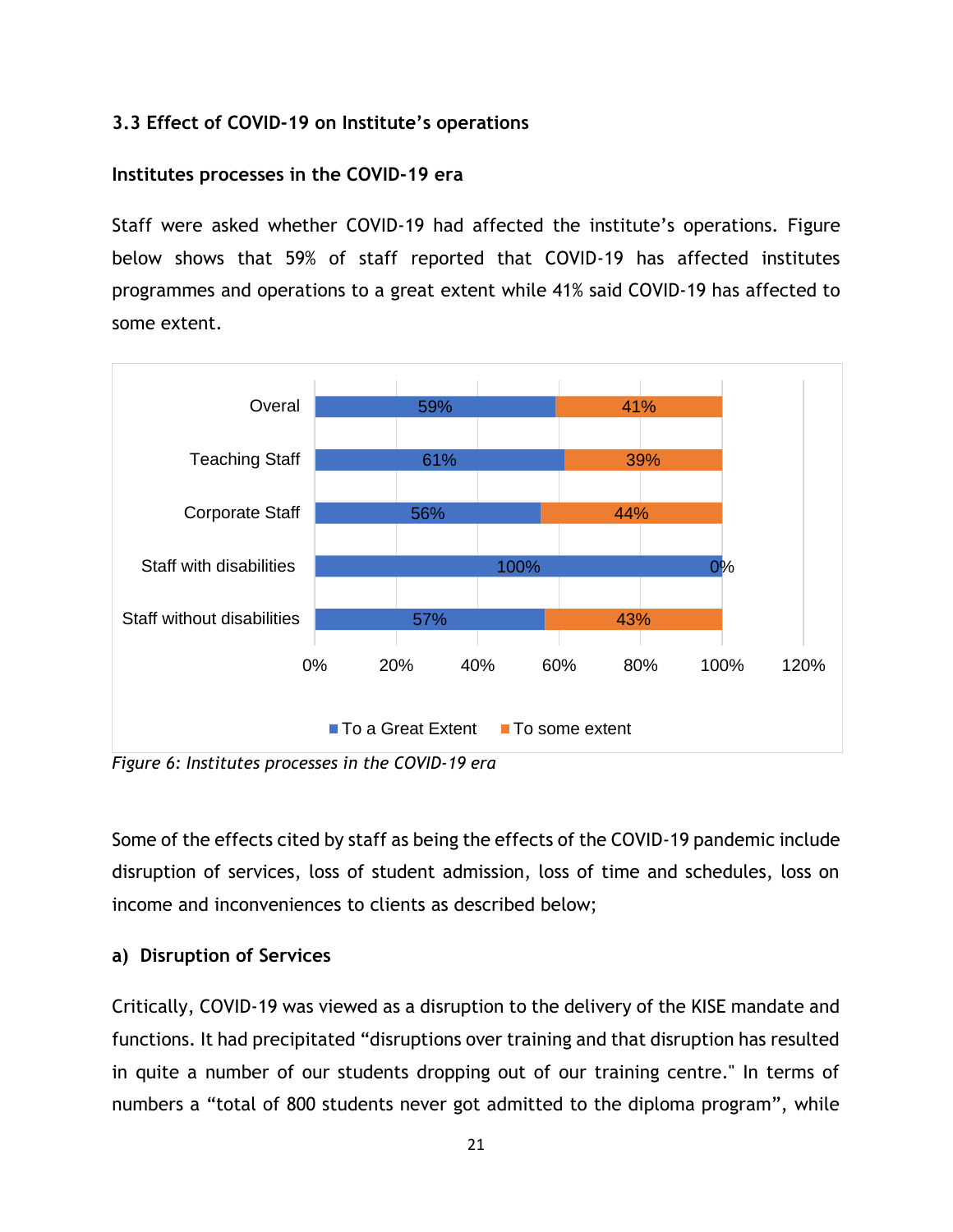"a significant number did not turn up and the reasons for not coming cannot easily be explained." The disruption resulted in students failing to turn up for the training, while "some of our full-time students could not get study leave from the employer", while others were kept away by fear as "not everybody is willing to come and board" at the Institute. In other cases, the sheer change from manual admission to online ERP admission was problematic. As such, the admission got disrupted as "some of these students cannot be able to apply online, and at the same time, they expect to see, to respond and for the time being because of the new system."

*"We have rescheduled admissions, then we have lost them, we have lost a lot of them because they moved to other courses, people change their minds, you wanted to come here because of rescheduling. They say I can move and do something else as I wait."*

*"COVID-19 means disruption to some of us. Disruption of everything that we have known including programs, our social lives and our economic life."* 

#### **b) Loss of student admissions**

The admission was affected also by the new space requirements in compliance with the Ministry of Health protocols. Hence, some classes were deferred "because of spacing requirements, we have got a class of 76 sign language students who were to complete their program in March but we dropped them now because of spacing requirements." Other areas that were affected were; the admission to the short courses "which would have been run in May, July and September, December this year", and other face to face programmes that had been scheduled in the course of the year "even as we talk now this month of December, we are supposed to be doing face-to-face training."

#### **c) Loss of time and schedules**

This resulted in "lost time" for the students. Evidently, COVID-19 "affected up to date the way we had planned at the beginning of the year" and looking forward "we don't expect to have a lot of in-service courses going forward." The disruption in schedules and admission had far reaching reverberations and implications on the Institute as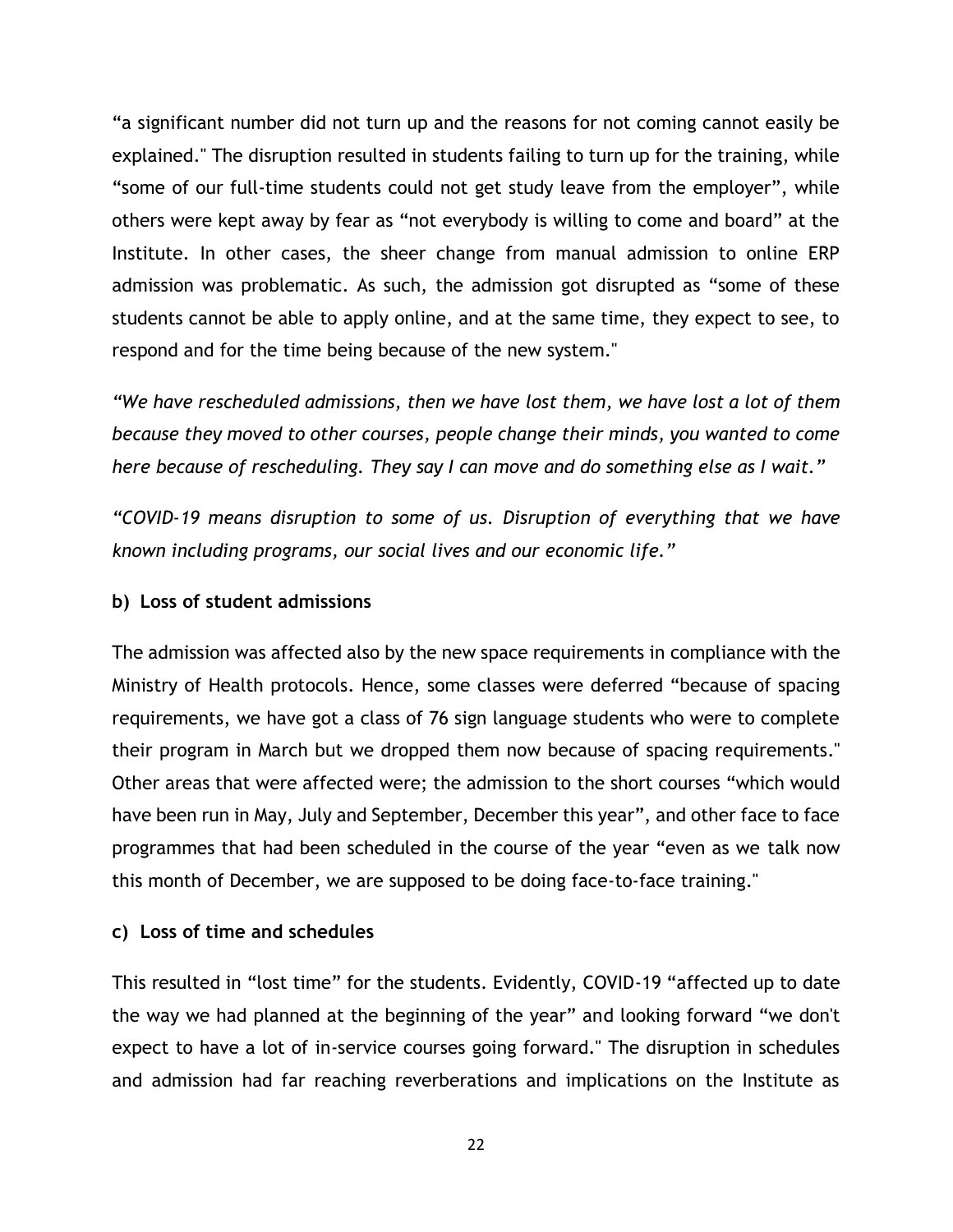"none of the activities that had been scheduled was done at the right time." The disruption of schedules was even more apparent as the students were given by KNEC a "one-week notice that the students were going to the centre's to go and do their KNEC exams", while "it was like some of the students were not ready for the exams''. The upheavals in the discharge of the examinations were made worse by the resulting disruption in the release of the KNEC results on time, so as to facilitate progression of the classes. One participant noted that "to date KNEC had not released the results, creating confusion on student placement in the academic calendar."

#### **d) Loss on Income**

The disruption in admission of "cumulatively to 1000 students now you can do the multiplier effect in terms of the resources for the institution" is a major challenge to the operations of the Institute. The disruption was not only in terms of programmes but also other support activities that are sources of income to the Institute such as organization of events and hire of facilities. The Institute had to "cancel events because of the numbers, and because of the social distancing things and we had to refund a lot of money." The disruption had a resultant sum effect on the financial resources of the Institute and has had a toll on the functions and operations as "COVID has impacted on ability to monitor and do evaluation. Budgets were cut down and because of that we had to re-plan and see how to monitor certain programs to remain within the budget." This had direct implications for plans and budgets and was described as having financial implications that were "mind-boggling in terms of figures, we have lost millions and millions of shillings." The financial losses were bound to have a toll on the provision of academic resources.

#### **e) Inconveniences to clients**

Evidently, the disruption of services by KISE was not taken kindly by the clients who had made bookings for use of KISE grounds as a venue to carry out their functions. They lamented and "came in bitter, like what is it and we're already done the invitations" and rightly so. One participant stated that the clients kept "calling to ask me when you are resuming?" Another participant noted that "postponing the service brings about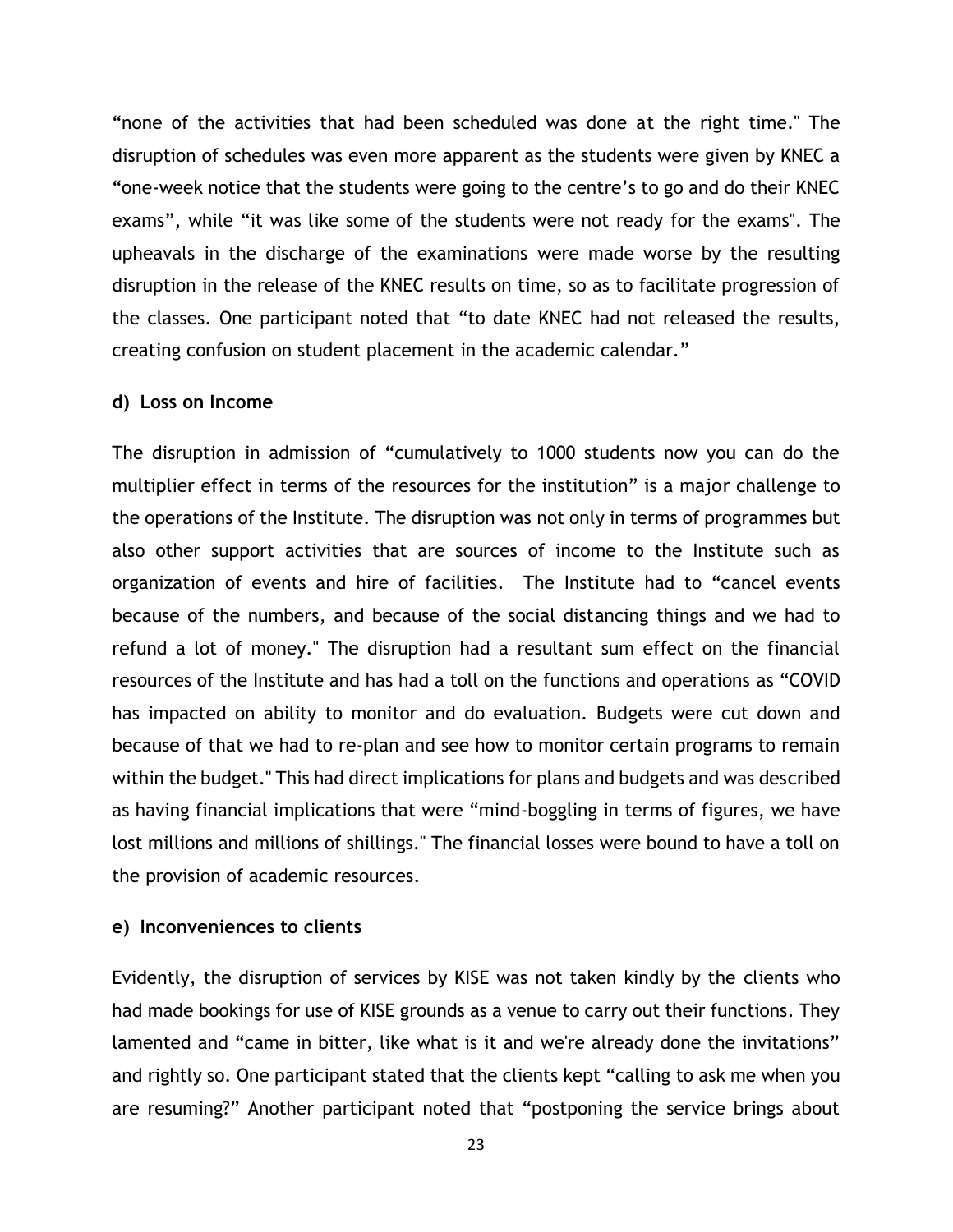more frustrations" to the clients. At the assessment centre, the closure in March 2020 had generated "a long queue of parents" seeking their services. This vulnerable group was affected as stated by a participant who noted that:

*"Our children, especially for those who have motor difficulties, like cerebral palsy, once they don't undergo the rehabilitation services they tend to fall back, they are not improving because therapy is supposed to be done regularly so that they improve their abilities."*

The problem had a far-reaching effect on the parents of such children as a participant stated that "once the parent goes into a stage of depression. It will be passed on to the child and which affects the ability to look after our children with disabilities and the rest of the family, of course." Furthermore, the halt of assessment of children with disabilities implied that "some of these children will not be placed not because they cannot get schools, but because they were not assessed to be correctly placed" leading to "a lot of frustrations to our clients." One participant summed the disruption as the:

*"Inability as a training department to achieve our targeted output for the year we expected to maybe deliver to the country a certain number of specialists in special needs education then we have already lost on that time."*

## **Institute's activities in the COVID-19 era**

Staff were asked to state whether activities in their department were closed either completely or partially or operations continued normally. The results are presented in the figure below shows that only 12.2% of respondents indicated that there were normal operations of activities in their department while the rest were closed, either partially or completely.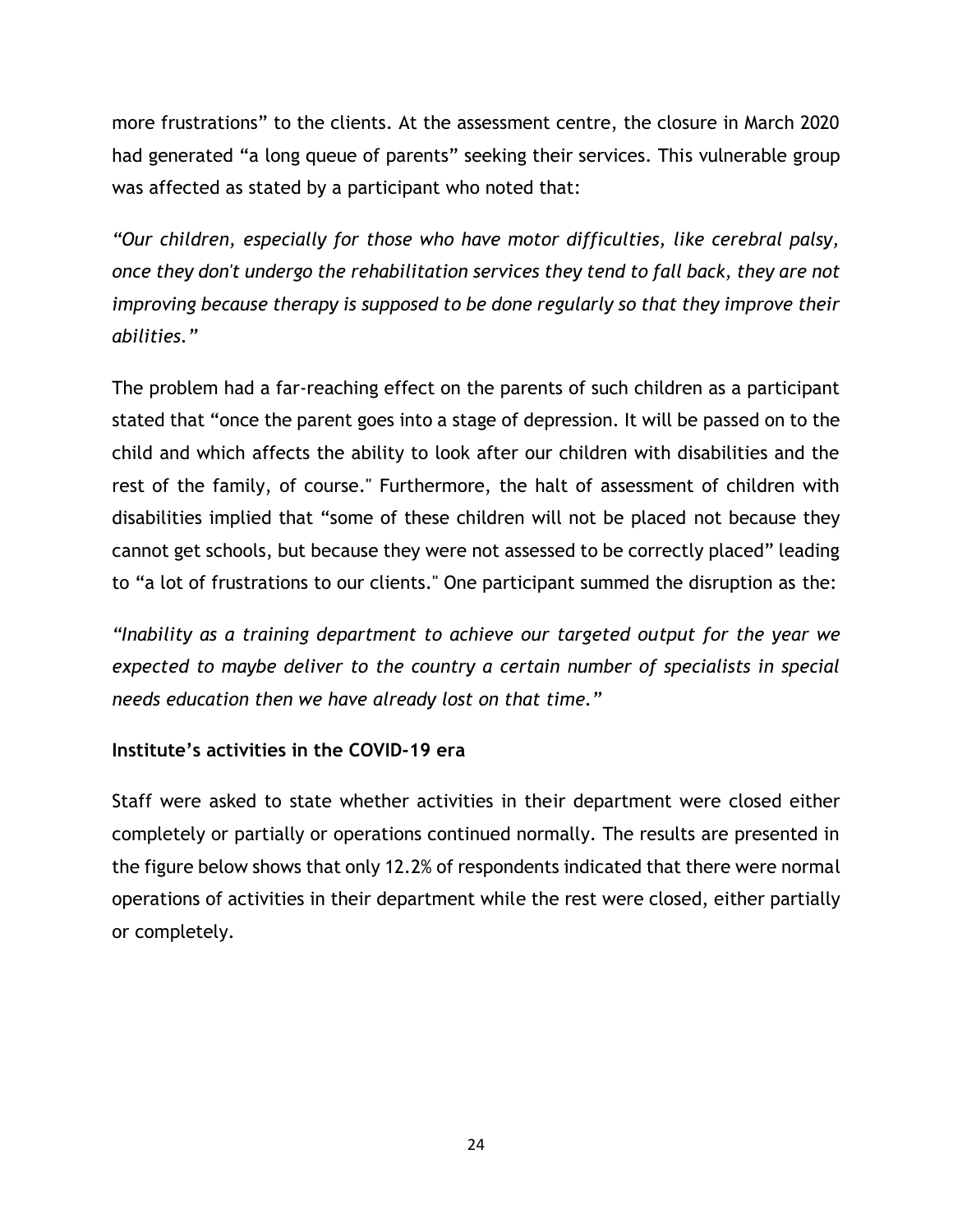

<span id="page-32-1"></span>*Figure 7: Closure of departmental operations and activities*

This shows that COVID-19 pandemic negatively affected institutes activities. Further, the study revealed that at least 78% of staff were asked to take leave, and only 22% of them were on duty. As presented in the table below, a similar trend of closed departmental activities is observed regardless of staff disability status, staff category or responsibility type. Notably, 13% of staff without disabilities, 22% of corporate staff and 18% of heads of departments reported that there were normal operations and activities in their departments. Based on this evidence, it can be concluded that activities in most of the institutes' departments were closed either partially or completely.

<span id="page-32-0"></span>

|                                | <b>Normal</b> |                         | <b>Completely</b> |
|--------------------------------|---------------|-------------------------|-------------------|
| <b>Variable</b>                | operations    | <b>Partially closed</b> | closed            |
| <b>Disability status</b>       |               |                         |                   |
| <b>Staff with disabilities</b> | 0%            | 33%                     | 67%               |
| without<br><b>Staff</b>        |               |                         |                   |
| disabilities                   | 13%           | 48%                     | 39%               |
| <b>Staff Category</b>          |               |                         |                   |
| <b>Corporate Staff</b>         | 22%           | 44%                     | 33%               |
| <b>Teaching Staff</b>          | 6%            | 48%                     | 45%               |
| <b>Responsibility type</b>     |               |                         |                   |
| General staff                  | 13%           | 39%                     | 48%               |
| Head of department             | 18%           | 73%                     | 9%                |
| Head of section                | 0%            | 50%                     | 50%               |
| Senior management              | 0%            | 40%                     | 60%               |

*Table 5: Closure of departmental operations and activities*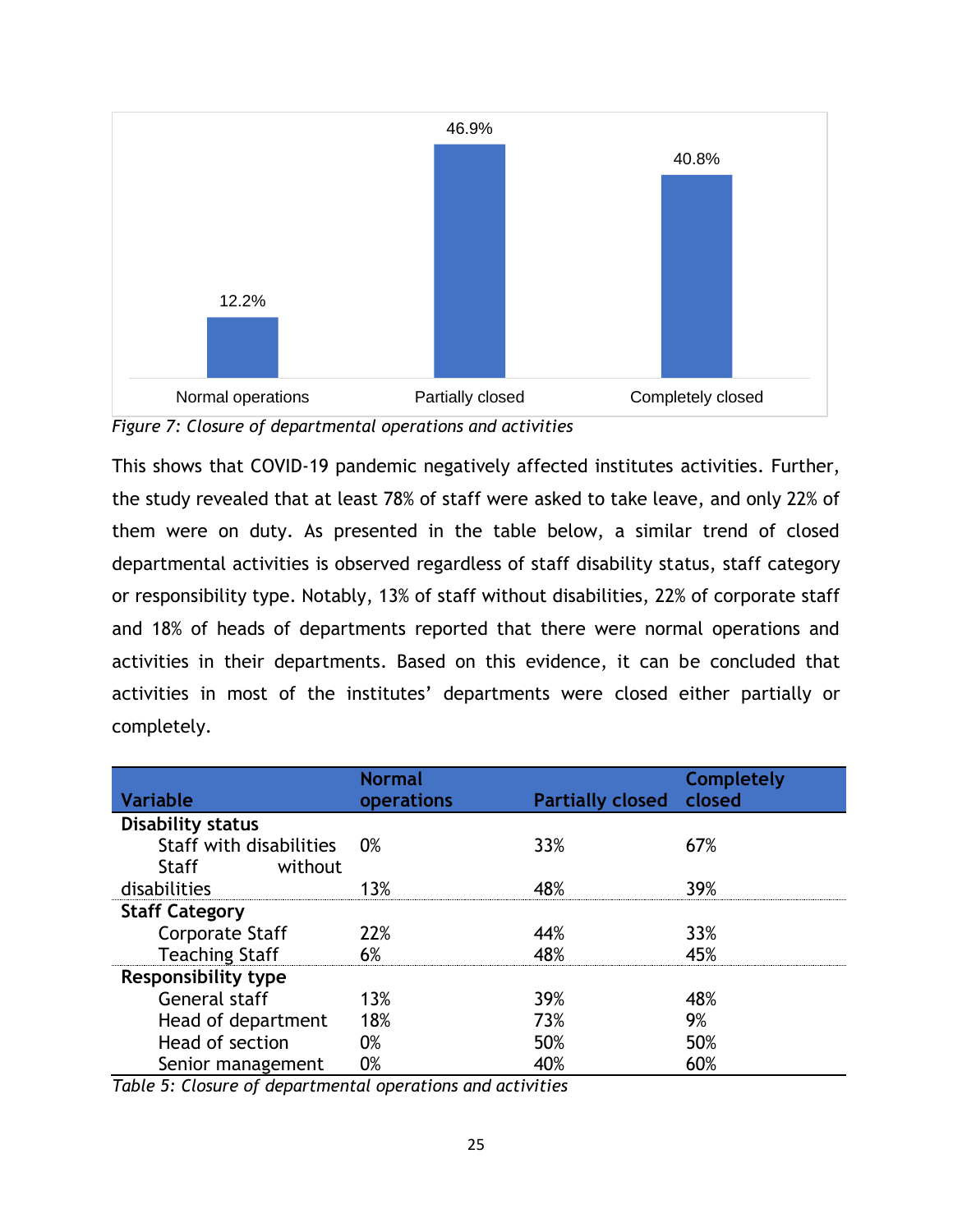Staff interviewed expressed different ways how COVID-19 had affected activities and operations in different departments. Some of the activities disrupted by the pandemic include

## **a) Teaching Practise**

A review of the core functions of teacher assessment during Teaching Practise (TP) brought concerns to staff, as they looked forward to the implementation of that core function of the Institute. Participants reflected on the challenges presented to the lecturers in the discharge of the TP function for the students proceeding in January 2021, as the programme had been deferred in the year 2020. They considered it "challenging because of traveling across the country, challenging because we will be travelling in public transport." A few suggestions were made, for instance, "instead of being in a program for three weeks you reduce a program to about like two and a half weeks because you want to reduce the contact time, the physical the exposure and exposure time."

The Teaching Practise period not only posed a risk to the lecturers, but also to the student teachers and learners in the classroom. With regard to the student teachers, a participant voiced concern and asked on behalf of the learners:

*"So how protected will these children be? How protected will this teacher be? And we are taking our students to go for practical, I would really want them to have the hand on hand experience, but how are we going to protect them, how are we going to ensure that they are not exposing this vulnerable child. And will this vulnerable child be there for them for them to do this practice*."

## **b) In-service courses**

On matters training, the disruption implied that the Institute did not "expect to have a lot of in-service courses going forward" as many of the prospective students were not "willing to come and board and be mixed up with very many people" due to fears of infection with COVID-19.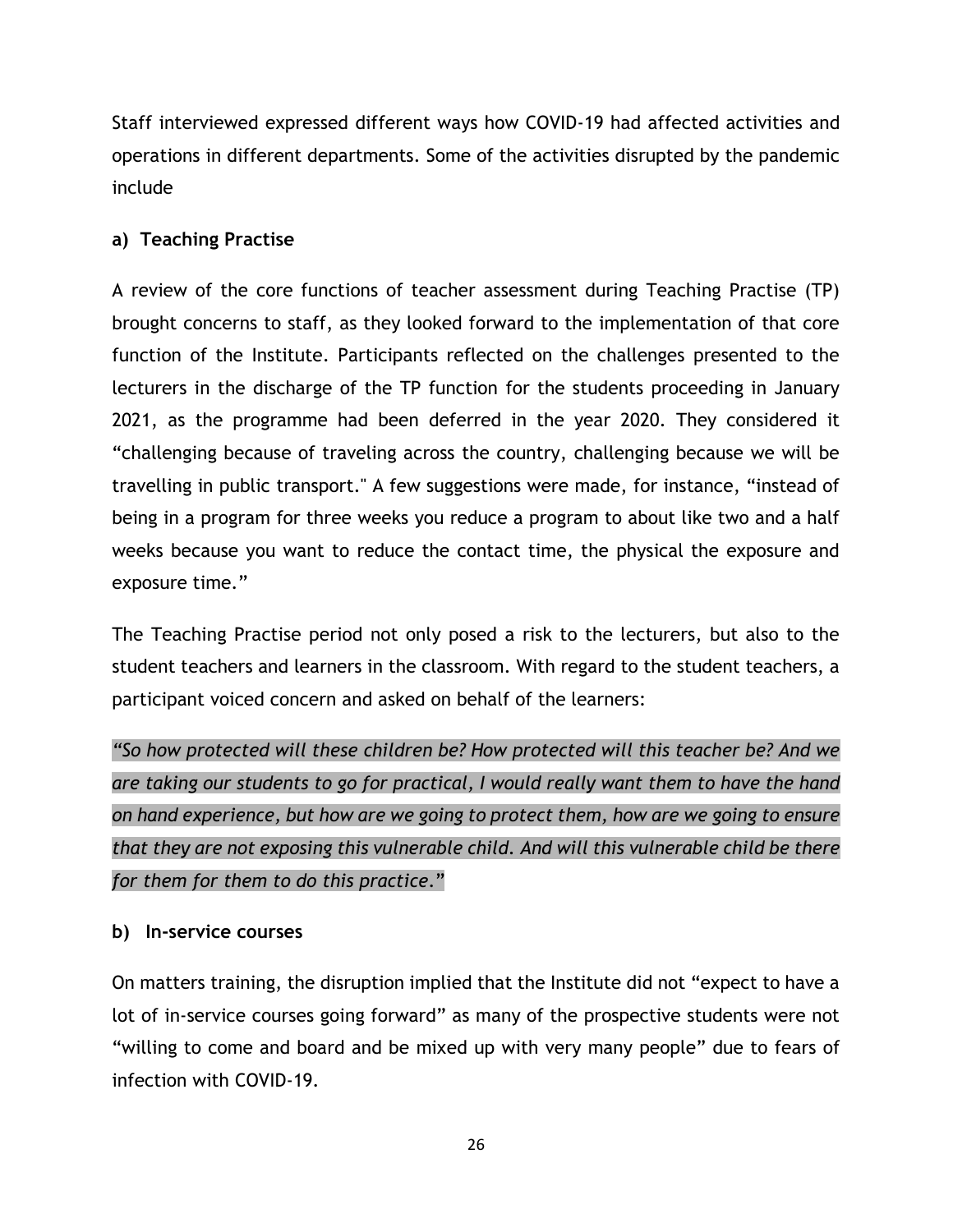## **c) Face to face learning**

On their part the students who attended the face-to-face learning at the Institute were faced with a myriad of challenges. A participant stated that the students were "not sure whether we belong to this second-year group" as the KNEC was yet to release their results.

## **d) Disruption of supply chains**

From a supply chain perspective, COVID-19 was a disruption as the "international procurement processes came to a halt'' leading to "challenges acquiring braille materials and even books". The abrupt nature of the outbreak implied that the sourcing for these items was "not something we had anticipated so that you could acquire some of these items in advance and keep a stock", and exacerbated when the department had to "chase suppliers who are not able to deliver supplies, what you need as a training resources" leading to interruption such as "non-delivery of items, the ones we had placed orders"

## **Effects of COVID-19 on the institute's training mandate**

The teaching staff were asked to state the modes of teaching and training the institute used during COVID 19 period. Majority of the respondents, 75% reported that the institute adopted online learning with video conferencing, 63% face to face, 38% via email while 28% reported that learning was done through online using the whatsapp platform.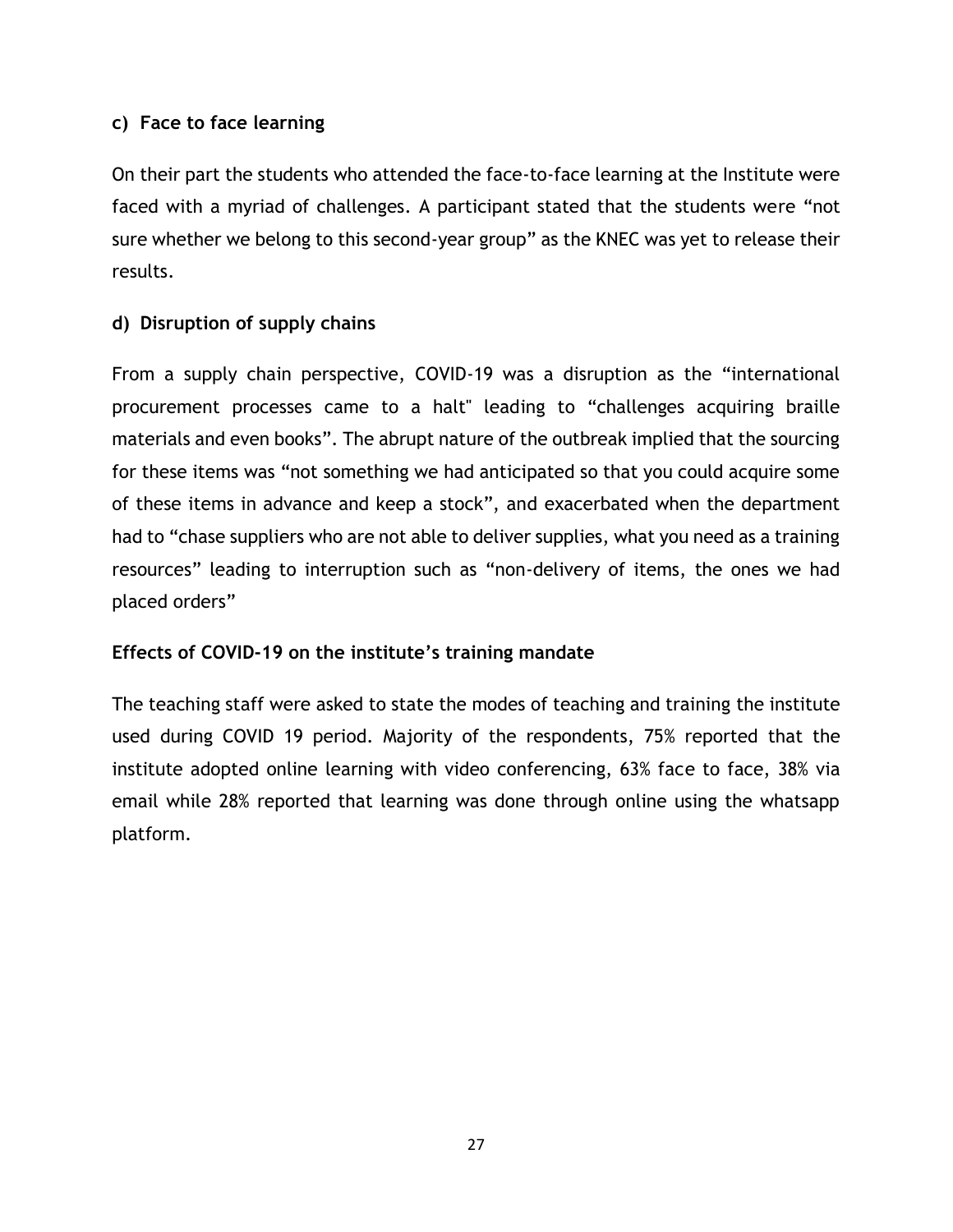

<span id="page-35-1"></span>*Figure 8: Adopted modes of teaching and training in the COVID-19 era*

<span id="page-35-0"></span>

| Table 6: Extend of inclusion of different modes of teaching and training |  |  |  |
|--------------------------------------------------------------------------|--|--|--|
|                                                                          |  |  |  |

| <b>Mode of Teaching</b>            | <b>Inclusive</b> | <b>Not Inclusive</b> |
|------------------------------------|------------------|----------------------|
| Online with video conferencing     | 83%              | 17%                  |
| Face to face                       | 90%              | 10%                  |
| Online by being sent presentations | 67%              | 33%                  |
| Online through WhatsApp chat       | 56%              | 44%                  |

## **Experience of using online teaching**

The figure below summarizes the experience of online teaching. Majority found online teaching challenging at 68% while 19% found it very challenging whereas 13% of the teaching staff did not find any challenge with online teaching.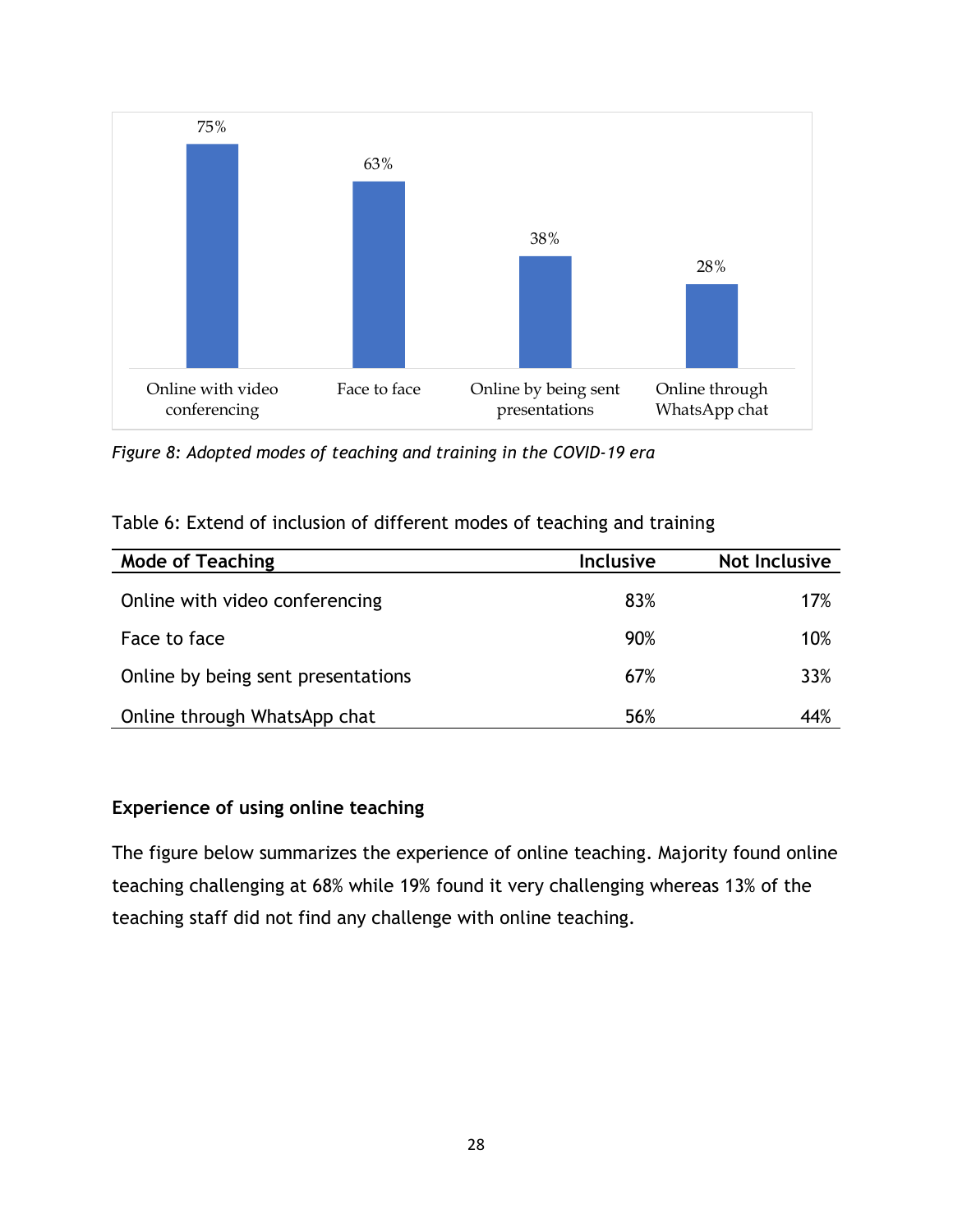

<span id="page-36-1"></span>*Figure 9: Experience of using online teaching*

<span id="page-36-0"></span>

|                                          | Very        |             | Not challenging at |
|------------------------------------------|-------------|-------------|--------------------|
| Variable                                 | challenging | Challenging | all                |
| <b>Disability status</b>                 |             |             |                    |
| Staff with disabilities<br>Staff without | 50.0%       | 50.0%       |                    |
| disabilities                             | 17.2%       | 69.0%       | 13.8%              |
| <b>Responsibility type</b>               |             |             |                    |
| General staff                            | 22.2%       | 55.6%       | 22.2%              |
| Head of department                       | 28.6%       | 71.4%       |                    |
| Head of section                          |             | 100.0%      |                    |
| Senior management                        |             | 100.0%      |                    |

*Table 7: Experience of using online teaching*

The delivery of services faced many challenges and disruptions, as one participant noted that "there are a lot of disruptions of that technology and many times you never complete your lesson" and that the "the lecturer is also new to online teaching they were never used to doing it." Hence "a majority of the students complained about the classes" while the lecturers also complained that "when he is not with the students, the students are not even in class, might not even be in class." This was evident at times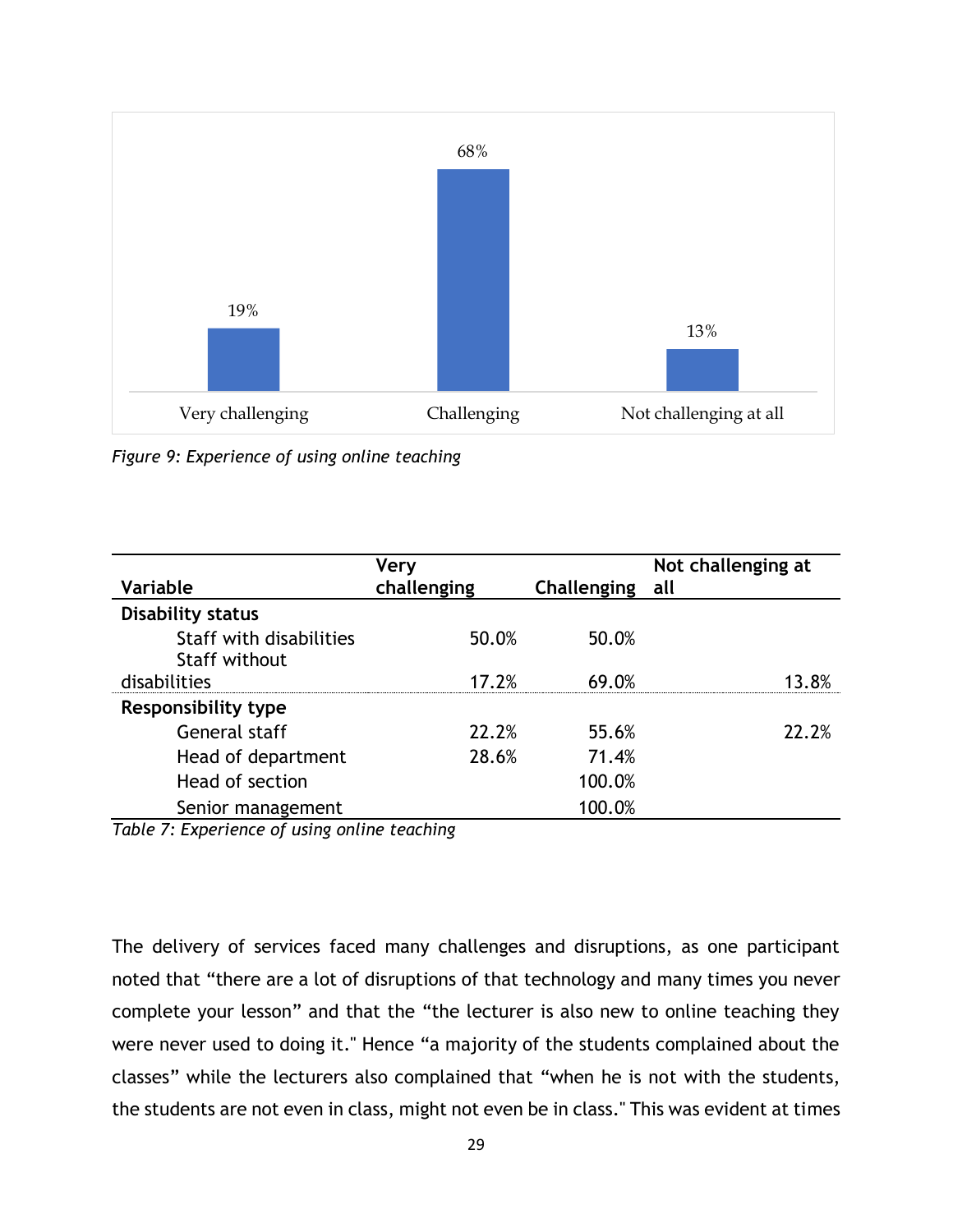by the low numbers of students attending the virtual lessons as noted by a participant that "you also get to a class where you expect hundred students and only get nine of them then you wonder what am I teaching, am I really succeeding?" Other challenges cited included: access to internet connection, availability of gadgets, and the "our ability as facilitators to respond to the questions also was not on point"

*"will talk about the practical lesson, of course being practical means that it has to be practical and therefore changing it will change the dynamics of the lesson and it may not be as effective"*

The online teaching was viewed as having its fair share of challenges with regard to the teaching of practical subjects. One participant noted that "You can teach an overview of learning disabilities or an introduction to autism, but when it comes to the strategies, you need to be physically there" and on the teaching of braille "you need to do the dots which becomes hard to do online." One participant summarized the online teaching thus

*"we did the best that we knew. We made a lot of hop-skip-and-jump along the way, we never delivered the way you wanted, we missed out on a lot of our students, the content was not delivered to expectations."*

The spacing requirements for face-to-face teaching were drastically changed to comply with the new realities and government directives on COVID-19 era space requirements. This implied that "you've got a class of 50 students but now our classrooms are made up in such a way that they can only accommodate 20 students." The new space requirements had an implication on the number of classrooms, as well an increased workload for a teaching workforce that had even shrunk due to some lecturers working from home and those with underlying conditions.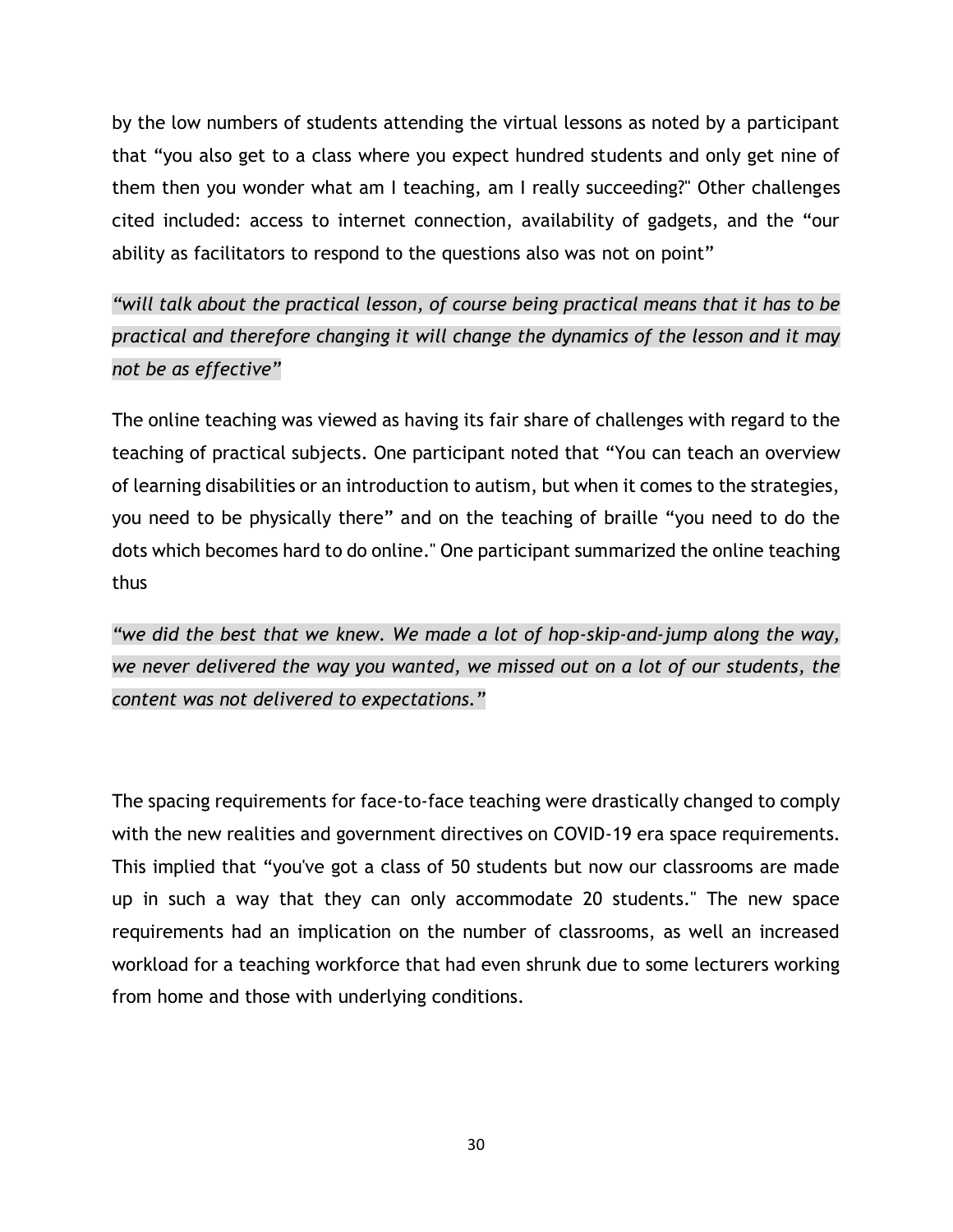#### **Spread of COVID-19 and high-risk areas in the institute**

Some participants reported that a few lecturers flouted the guidelines on space requirements as captured here:

*"I teach the same content in one class, ….but when the classes are divided I'm repeating the same same content. You may have more energy when we are dealing with the first class. But when you are dealing with the second class, yeah, you don't have energy."*

This is a possible risk area and requires further intervention from the management. Other risk areas cited as possible weak points were in the teaching of braille, "where the person who is facilitating must really be in contact with the learners." Other subject areas such as "activities of daily living where they get to learn things like cooking, washing and all that, you realise that you need to have a one-on-one contact with them". Another area flagged was the teaching of orientation and mobility to persons who had newly acquired blindness as "when you are trying to hold their white cane and show them how to position it and use it to observe the space around them and then get to work." This was considered unsafe as it "brings them into close contact", considering that they had recently acquired the disability. In the assessment centre, sometimes "a client wants to come and touch you, can't send the child away and you don't know where the child came from" and social distancing becomes a challenge in that the client "wants to touch everything and everybody." In one reported extreme case "some of the children will not understand what a sanitizer is. So, when the sanitizer is put in their hands, they want to suck it or to drink it."

*"children will come in being very hyperactive, they will remove their masks, they will want to touch you and you have no control. You don't know where they came from and you don't know where or whom they met"*

The ICT department also highlighted risk prone areas in the discharge of their duties as they have to keep touching user's devices such as phones and keyboards during troubleshooting and maintenance. During such times "you've been in close contact with them for some time physically."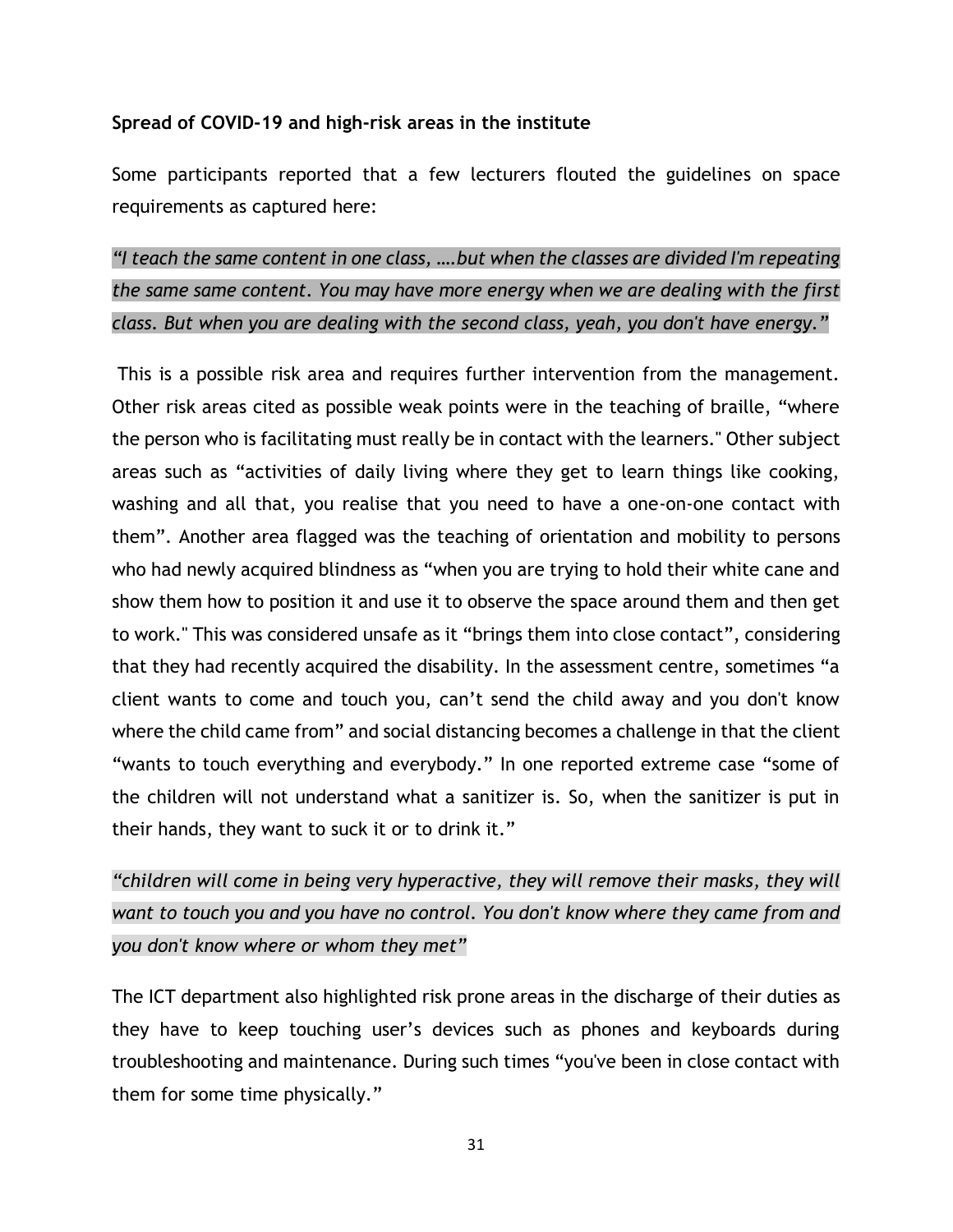Staff were asked to state whether the institute had made any changes to normal working routine as a result of COVID-19. As presented in the figure below, 87.8% of staff said the institute had made changes while 12.2% reported that the institute had not made any changes to normal working.

## <span id="page-39-0"></span>**3.4 Measures taken to mitigate the effects of COVID-19**

Finally, this study sought to determine the measures KISE has put in place to mitigate the effects of COVID-19 on her mandate. In this regard, staff were asked to state measures the institute has put in place to ensure continued service delivery during the COVID-19 period.



<span id="page-39-1"></span>*Figure 10: Measures taken to mitigate the effects of COVID-19*

Regarding general measures the institute has put in place to mitigate the effects of Covid-19, staff were asked to state the measures put in place by the institute to ensure continued service delivery during the COVID-19 period. Results from figure 10 shows that 66.7% of teaching staff and 33.3% corporate staff reported that they worked from home. Additionally, 47.6% of teaching staff and 52.4% of corporate staff worked in shifts whereas 42.1% of teaching and 57.9% of corporate staff reported that the institute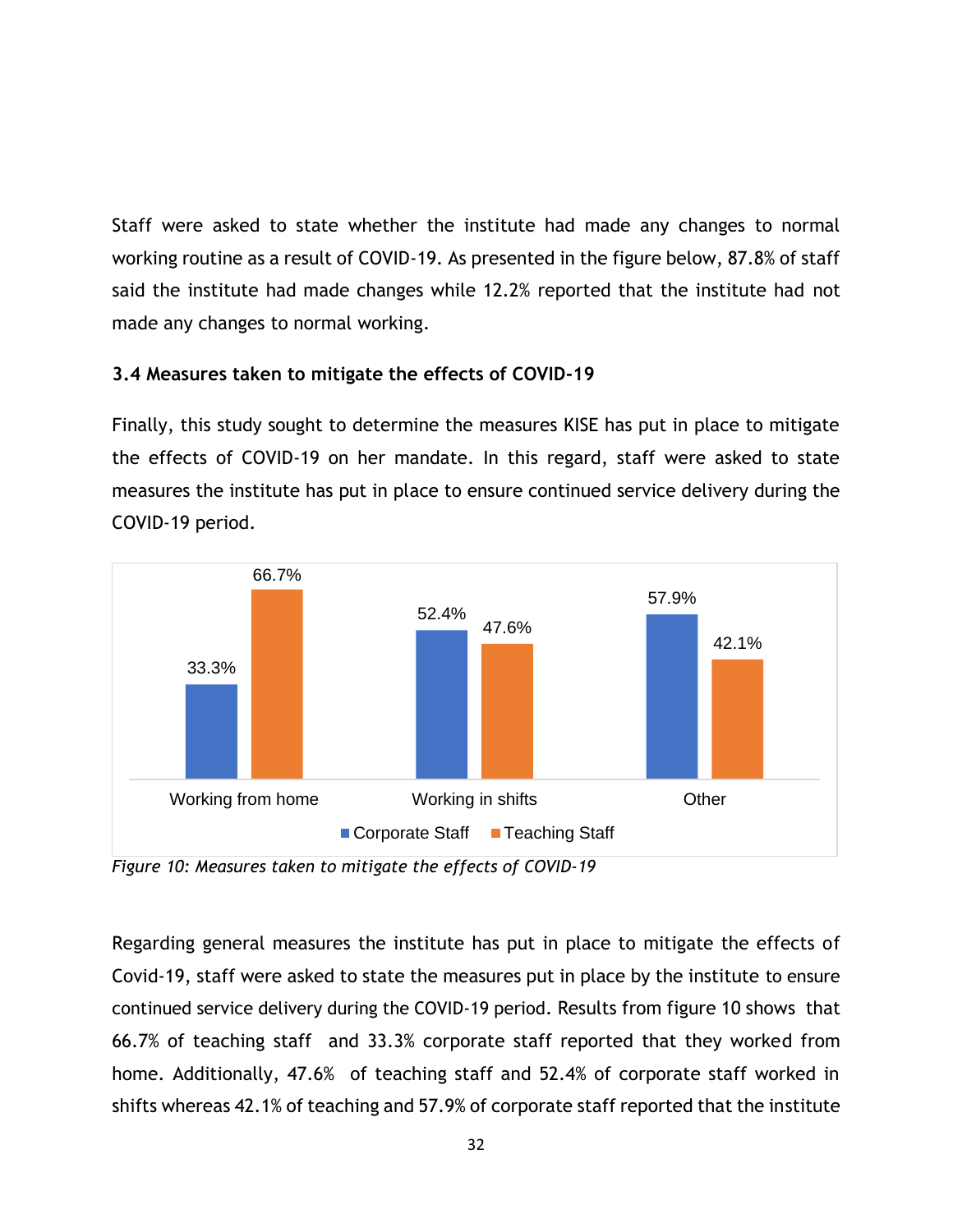had put in place other different measures that included; Hand washing, social distancing, putting on masks, being in the Institute when one is required, grouping classes to ensure social distance among others to ensure continued service delivery.

On how the institute is prepared to cope with cobid-19, the information in figure below shows that the majority (88%) of the staff said that the institute is well prepared while only (12%) of staff felt that the institute is not well prepared to cope with COVID-19.



<span id="page-40-0"></span>*Figure 11: Institute's preparedness to deal with COVID-19*

From qualitative data a majority of responses given were categorized under, automatic thermometers, provision of sanitizers, online teaching, social distance themes. In addition, staff suggested working from home and those without lessons to be away from the institute, provide treatment support in case one is sick and encourage more online teaching. Other staff suggested providing Covid-19 testing services regularly, provision of psychological support, provision of timely facilitation of bundles for online learning. Introduction of work in shift system for all staff right from management to the lowest cadre also featured. Weekly updates of the situation in the institute and monthly physical meetings to address issues of COVID-19 and avoid retrogression of the MOH protocols. Development of COVID-19 policy and circulating it.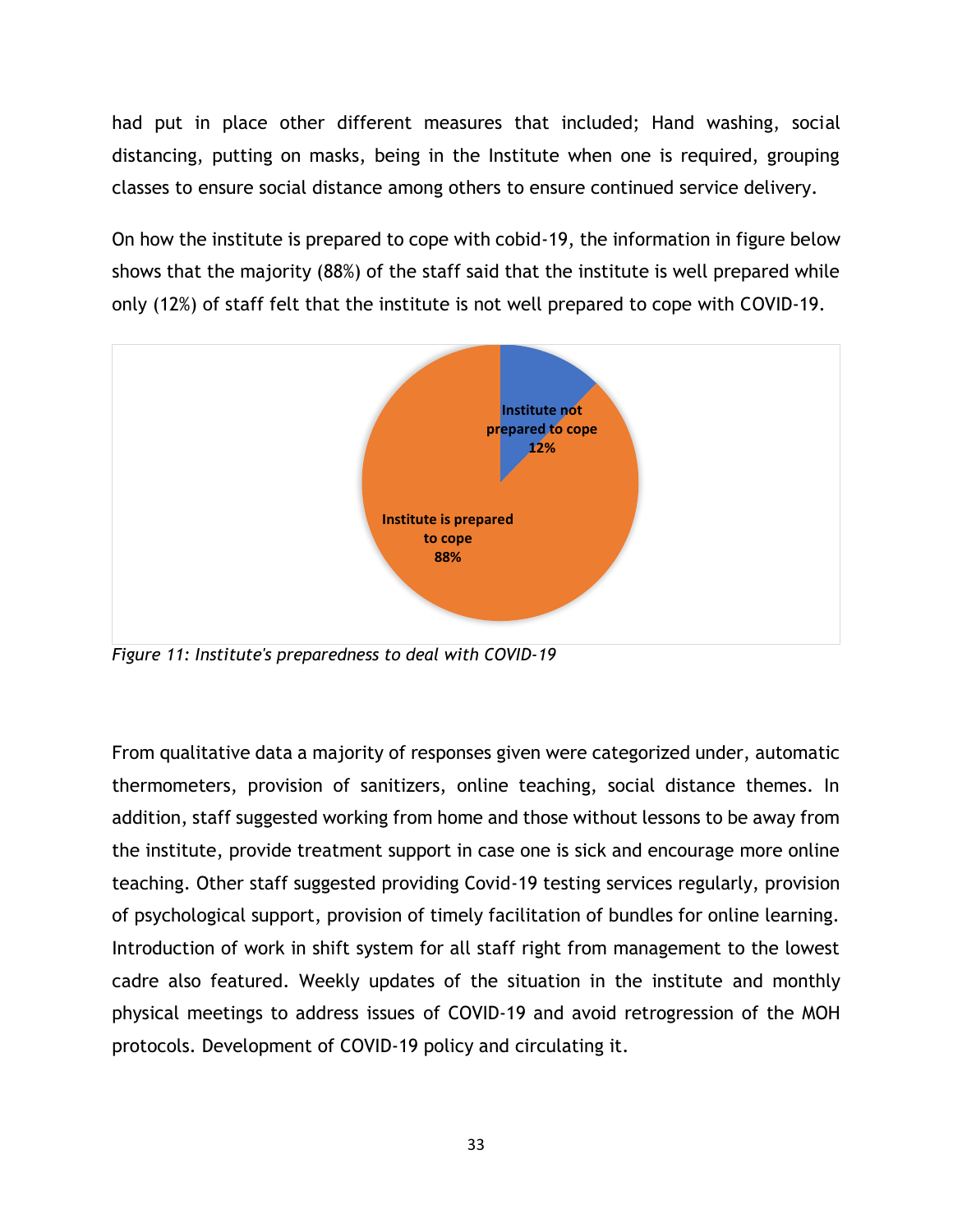From the FGD, a range of measures were identified included: institution-wide and personal protective measures such as use of face masks and placement of sanitizers in frequently visited offices. In addition, the Institute had made available hand wash facilities at strategic locations and temperature checks using thermal guns at points of entry. Other measures cited include: the introduction of an ERP to reduce on paper work, social distancing in classrooms and other spaces, stoppage of prayer days, sports days and other social events such as parties, with a goal to "reduce gatherings where possible." The staff have discouraged the sharing of textbooks and asked students to reduce to a minimum their visits to offices. The offices have been decongested, but this has brought in a new challenge of offices and furniture. Other measures include the implementation of the government directive for persons over 58 years to work from home as well those with underlying issues. The Institute boasts of a new clinic and a dispensary that is equipped with oxygen.

For example, the FGD voiced these:

*"if we all agree that COVID is real, and we have a duty as an Institute to discharge the mandate then then we should be in haste to implement protocols required or put in place by the ministry of health and other agencies like the Ministry of Education so that we deliver within a safe environment rather than being callous in our conduct of affairs and the process will jeopardize ourselves, the Institute and the country and we will fail to deliver the mandate of the Institute in the process."*

This study further sought data on infrastructure support the institute has put in place to mitigate covid-19 pandemic. The staff reported seeing more *hand washing stations in place, construction of a health facility and access areas to ensure social distancing. More classes have been created, lecturers were located in individual offices instead of sharing the staffroom and Hand washing points.*

On ways students are adhering to the Ministry of health rules and measures of coping with COVID-19, staff reported the following: Putting on face masks, social distancing,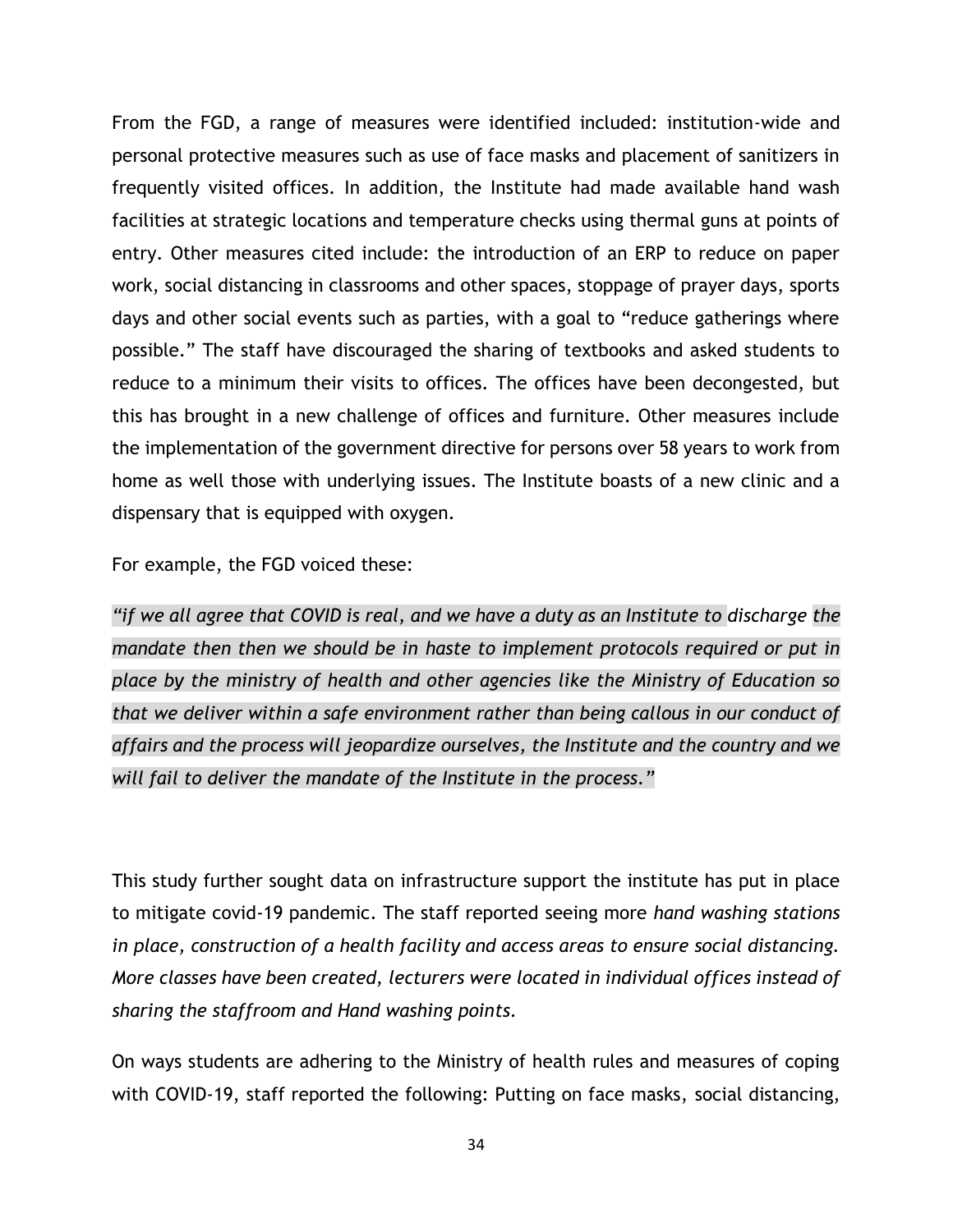sanitizing and washing hands regularly. In relation to how the institute supported students suspected to have been exposed or affected by COVID-19 ,the staff reported that the institute takes temperature tests.

On matters of sustainability, most of the participants agreed that the Institute was progressing well with regard to provision and adherence to the measures. One participant summed it thus "we have done a good job as an Institute but there is still much more to be done and it's upon us to make sure that some of these things are achieved." . The Institute served as an isolation centre with a "dispensary that is equipped with a ward that has oxygen" and well-trained medical staff

On sustainability measures some of the issues highlighted as not done well included the aspect of sustainability. A participant stated that *"we did well at the beginning but we didn't address sustainability."* The sustainability weakness was evident in the area of maintenance and usage of the measures. The challenge of sustainability was articulated by another participant as follows:

*"Those who are supposed to man these places then do not do the activity as expected, so at times you have no soap, at times you have no sanitizers, there is no water then there is a small problem both for the lecturers and for the students."*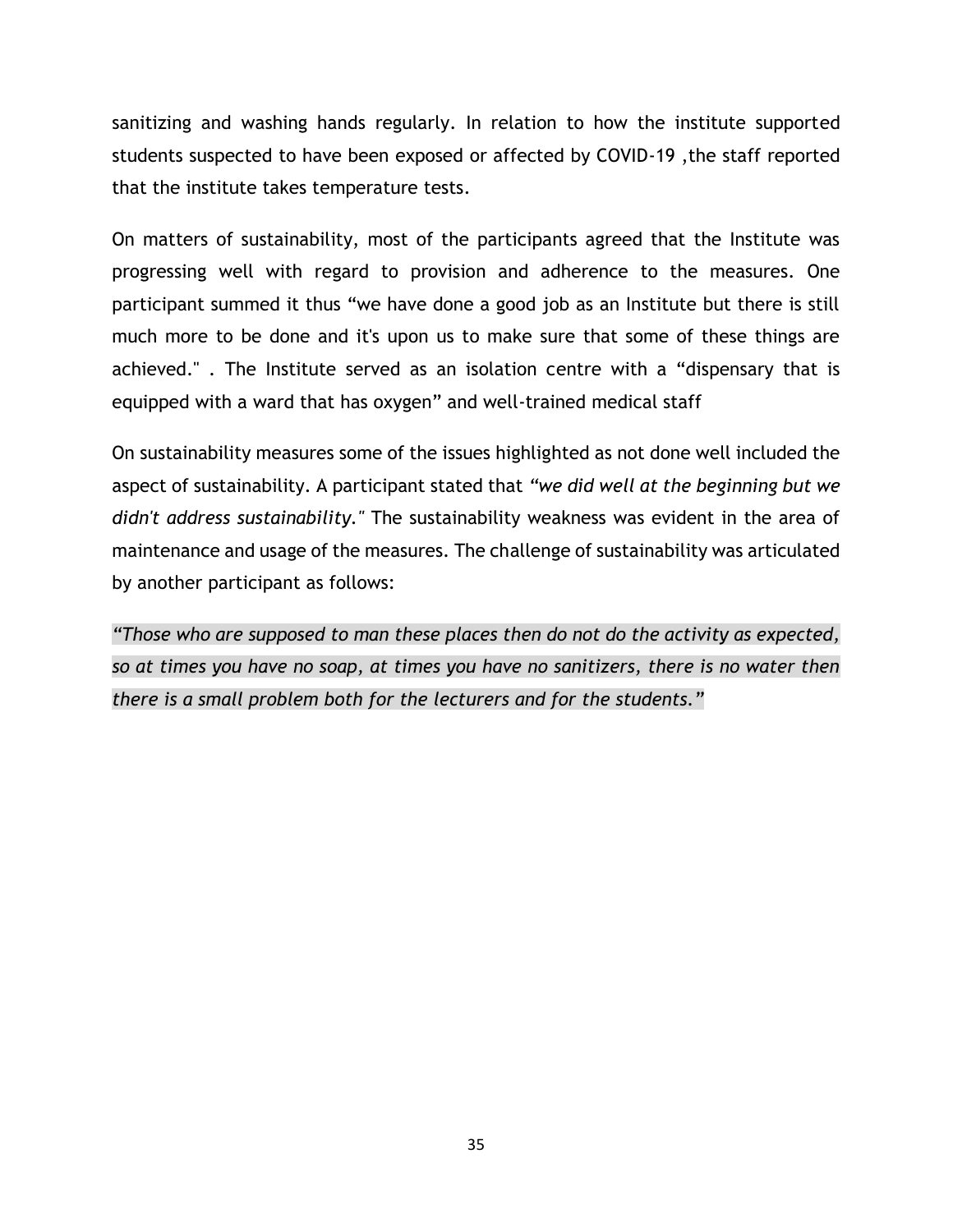#### <span id="page-43-1"></span><span id="page-43-0"></span>**PART ONE – FINDINGS FROM STUDENTS 3.5 Demographic Information of students**

<span id="page-43-2"></span>

| Variable                      | <b>Frequency</b> | Percentage |
|-------------------------------|------------------|------------|
| Sex                           |                  |            |
| Male                          | 217              | 64.0%      |
| Female                        | 122              | 36.0%      |
| Age (years)                   |                  |            |
| $18 - 30$                     | 137              | 40.4%      |
| $31 - 40$                     | 149              | 44.0%      |
| $41 - 50$                     | 43               | 12.7%      |
| $51 - 57$                     | 8                | 2.4%       |
| 58 and above                  | $\overline{2}$   | 0.6%       |
| <b>Disability status</b>      |                  |            |
| Students with disabilities    | 325              | 95.9%      |
| Students without disabilities | 14               | 4.1%       |
| <b>Schooling status</b>       |                  |            |
| Distance learning             | 173              | 51.0%      |
| Full time                     | 166              | 49.0%      |
| Nature of student residence   |                  |            |
| <b>Boarder</b>                | 48               | 14.2%      |
| Day scholar                   | 291              | 85.8%      |
| Level of Study                |                  |            |
| Certificate                   | 170              | 50.1%      |
| Diploma                       | 169              | 49.9%      |

*Table 8: Demographic Information of students*

The results indicate a total of 339 students participated in this study of which 64.0% were male while 36.0% were female. The respondents were between ages 18-57 years. Majority, 44.0% were in the age bracket of 31- 40 years, 40.0 % 18-30 years, 12.7%, 41- 50 years, 2.4% 51-57 year and there were no students above the age of 58 years. Those without disabilities were 95.9% while those with disabilities were 4.1%. Students with disabilities were those with physical disabilities (42.9%), hearing impairments (35.7%), albinism (7.1%), Epilepsy (7.1%) and visual impairment (7.1%). Among the respondents 51.0% were in a distance learning programme while those in full time programme were 49.0%. The day scholars were 85.8% while 14.2% were boarders. Those undertaking certificate courses were 50.1% and those pursuing diploma courses were 49.9%.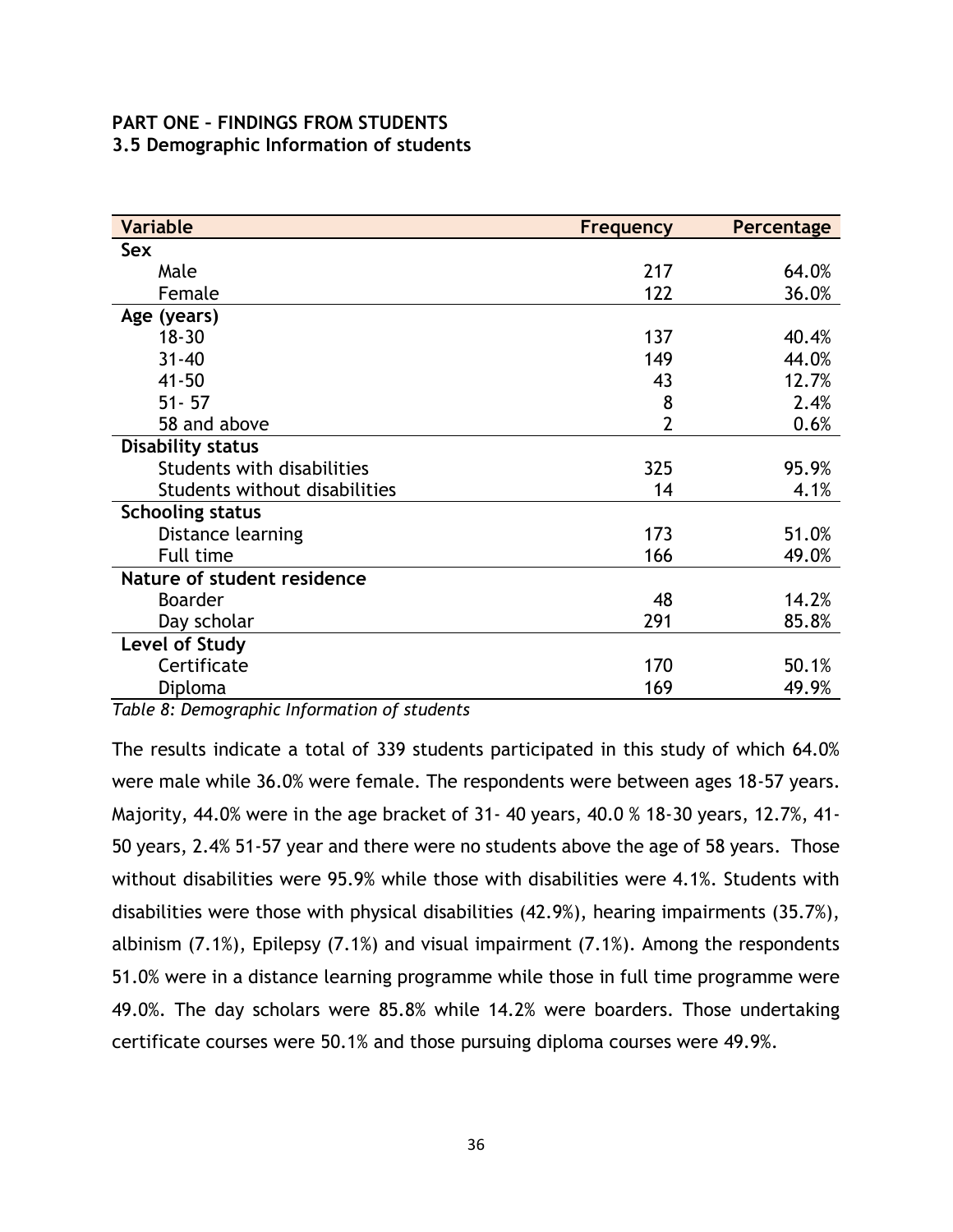## **Department**

Majority of the respondents were students undertaking Kenyan Sign Language at 44.8% and inclusive education department at 40.7%, students from Hearing impairment, intellectually different and ECDE department formed 4.5%, 3.5% and 4.9% respectively. Students from the physical impairment department, rehabilitation and visual impairment departments each comprised less than 1% of the respondents.



<span id="page-44-1"></span>*Figure 12: Student's courses*

## <span id="page-44-0"></span>**3.6 The extent to which COVID-19 has affected human capital in KISE**

## **Effect of Covid-19 on students' relationships with peers and staff**

Students were asked to state whether covid-19 has affected their relationship with peers and staff. In response, the participants stated that covid-19 has adversely affected their relationship with peers and staff of the institute. They expressed fear of their peers and staff as they treated everyone as a suspect. The use of ordinary face masks affected communication of deaf students with their peers and staff. In addition, some mentioned social distancing as a factor that limited meeting and social interaction affecting teamwork and discussion**.**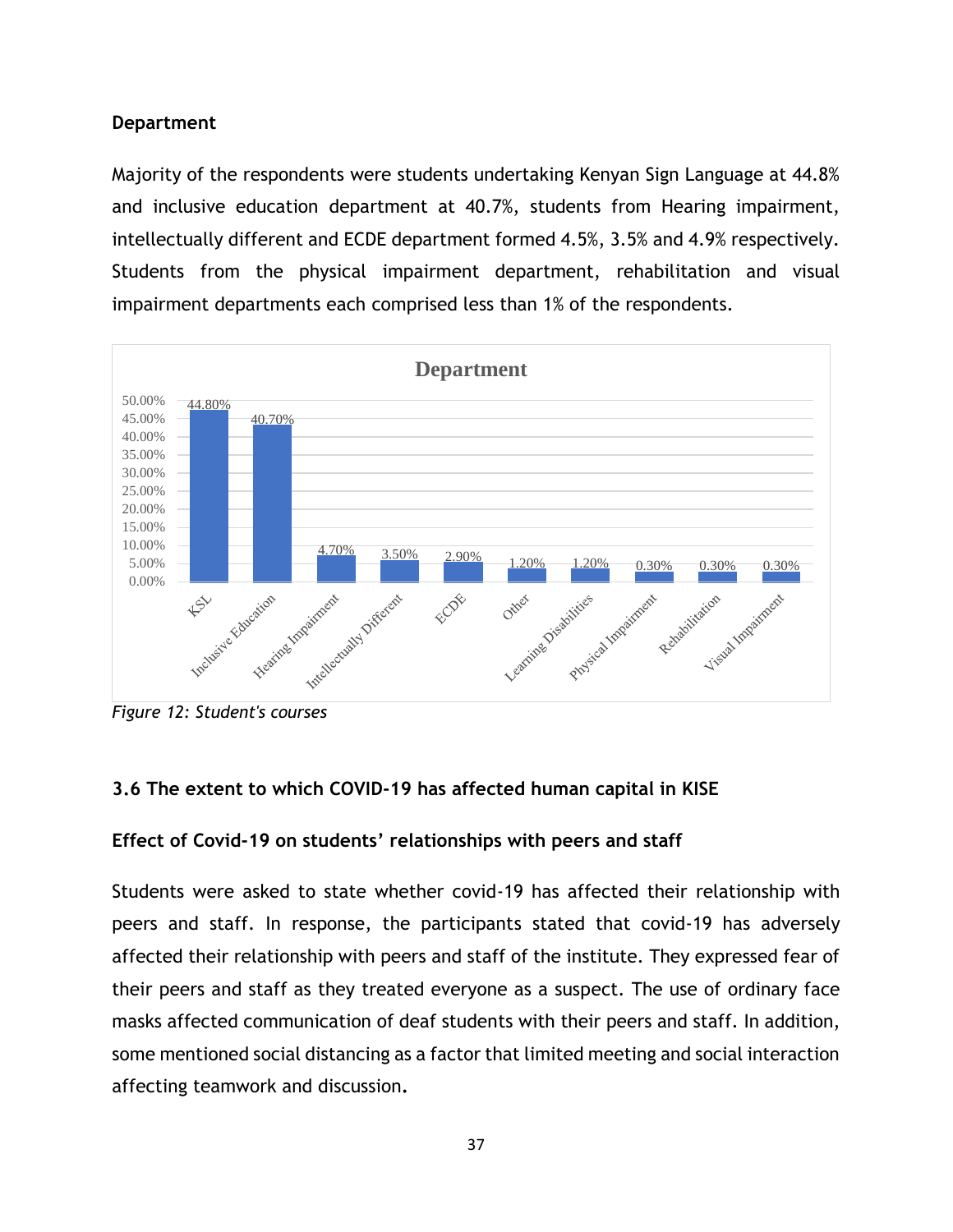#### **Effect of Covid-19 On Daily Routine**

Students were asked whether covid-19 has affected the daily routine. In response to this question most respondents concurred that covid-19 has affected their daily routine stating that covid-19 affected their course completion date and reducing level of their motivation. In addition, there were extra financial costs of buying masks and sanitizers. Some participants especially those who were working in private schools stated that they had lost their jobs, hence loss of income. This has impacted on their fee payment. They also expressed the high cost of transport to distance learning centres. This has forced some to suspend their learning. Furthermore, they articulated that they experienced safety fatigue, hence they no longer kept social distance. There is constant fear of contracting covid-19 and expressed fear of visiting offices and meeting other people. Some respondents expressed that their daily social routines were also affected with one commenting: "I cannot mingle, give a handshake or hug my friend." They worried they cannot borrow written materials; while attending classes over the weekend means that they cannot attend church services.

Students were asked whether covid-19 affected their personal hygiene: *"It has actually helped, no getting colds and stomachaches and diarrhea diseases. It has taught me to always practice personal hygiene on daily basis and not picking nose which is a bad etiquette."* This is how covid-19 has affected the personal hygiene of the students. The response to this question suggested that the majority of students have become more concerned with hygiene issues. They stated that they are sanitizing and washing their hands regularly, and some have even developed a habit of carrying their own sanitizers. Some respondents have resorted to eating home-made meals only and limiting sharing of items used for eating and cleaning. In addition, they expressed that wearing face masks sometimes causes other complications such as headache and challenge in breathing. Furthermore, others noted that there was difficulty in wiping the nose while suffering from the common cold,'' *I find myself using a mask accidentally*''. However, one said that hygiene is the last thing in her mind because she is more interested in raising money for their fees.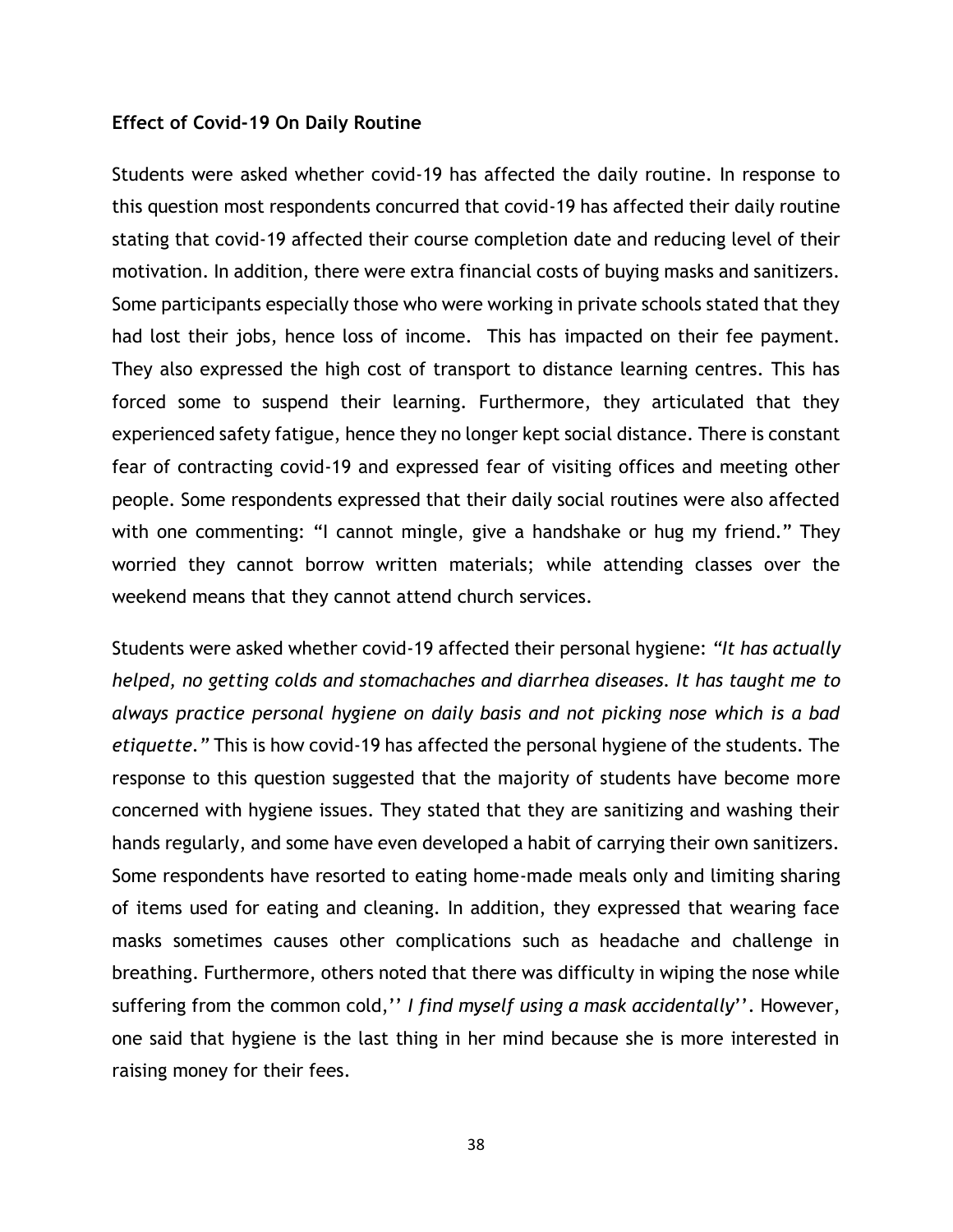#### **Individual Safety Measures**

Students were asked whether they were practicing individual safety measures. In response, the participants articulated that they were wearing face masks, washing hands with soap and water or sanitizing hands regularly. In addition, they kept social distance, adhered to Ministry of Health protocols on covid-19 preventive measures. Some said they carry their own hand sanitizers. They further reported avoiding unnecessary travel and limiting interaction with friends, peers and even family. Others said they prayed, while others maintained one sitting position while avoiding touching surfaces. One said that they drink lemon and warm water daily while another reported to be wearing a mask, boosting immunity, exercising regularly, while some reported to be eating healthy. A student is quoted to have said that "*wearing mask and social distancing is my individual responsibility*."

## <span id="page-46-0"></span>**3.7 The extent to which COVID-19 has affected the Institute operations**

#### **Suspension of Face-To-Face Classes**

To establish the effect of covid -19 on the academic operations at KISE, the study inquired on the extent to which suspension of face-to-face classes affected the students. Majority (74%) of the students reported that the suspension affected them to a great extent, 16.4% to some extent, 5.3% to a very little extent and 3.8% of the student reported that the suspension of face-to-face classes did not affect them at all. In addition, a majority of students with disabilities, distance learning, full time, boarders and day scholars reported to have been affected by the suspension of face-toface classes with 71%, 75%, 73%, 75% and 74% respectively. A minimal percentage of the students in the aforementioned categories were not affected by suspension of face-toface classes at all with 0.3% being students with disability, % being distance learning students, 1% boarders, 3% of day scholars, and % being full time students.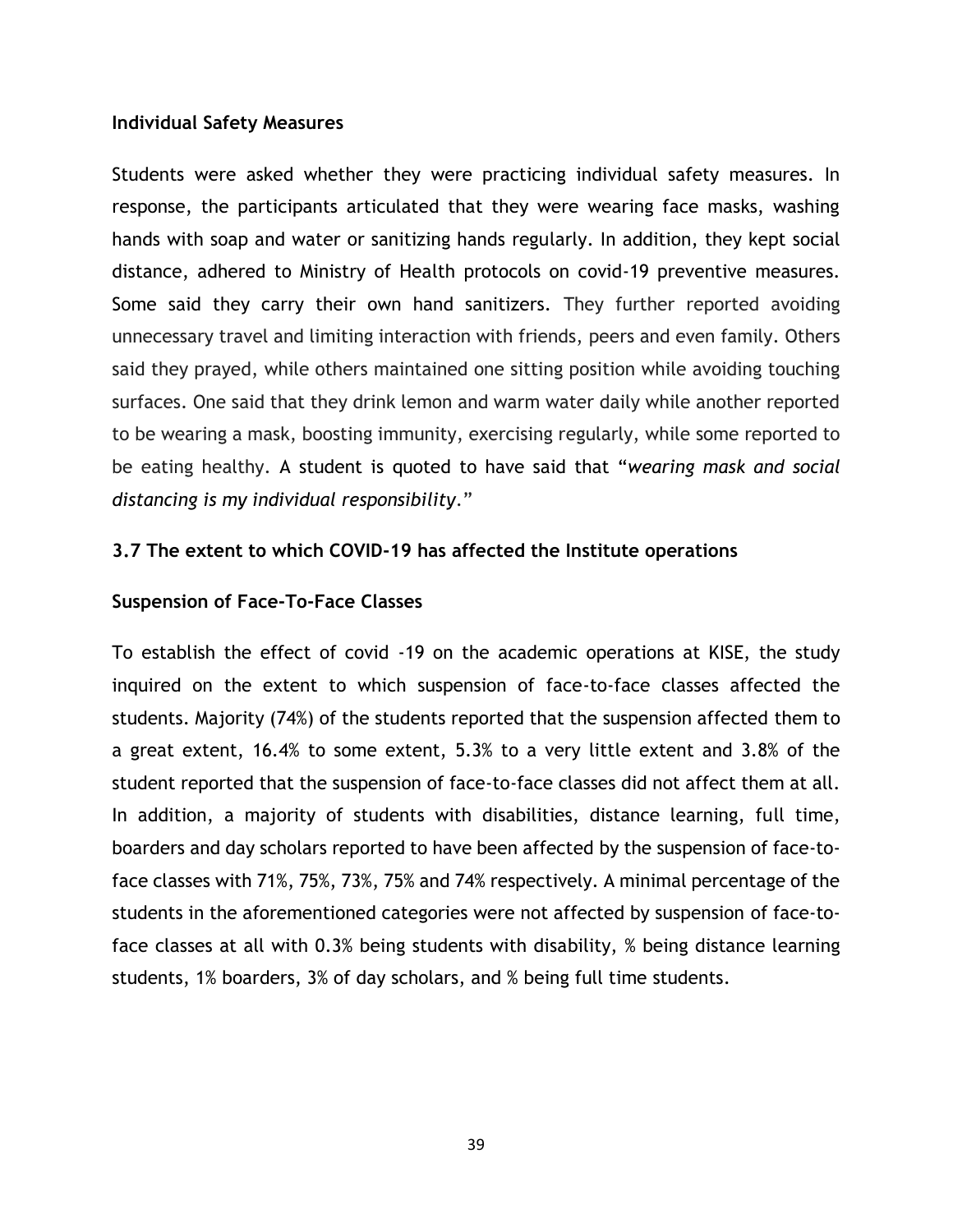

<span id="page-47-0"></span>Figure 13: To what extent did the suspension of face-to-face classes affect student

#### **Effects of COVID-19 on Examination Preparation**

#### *Time*

Students were asked to state whether covid-19 affected their preparation for examination. In response to this question, majority of the respondents expressed that covid-19 affected their preparation for examinations negatively in that syllabus were inadequately covered, less face-to-face contact, difficulty in balancing between family and revision and that they were ambushed with the news of examination dates. One student stated: *"I relaxed thinking that first year exams will be done in December only to be ambushed."* Students expressed that they needed to refresh before they sat for examinations.

#### *Group Discussions*

It came out very clearly that all students valued group discussions and revision with peers expressing that they missed out on proper preparations as they could not hold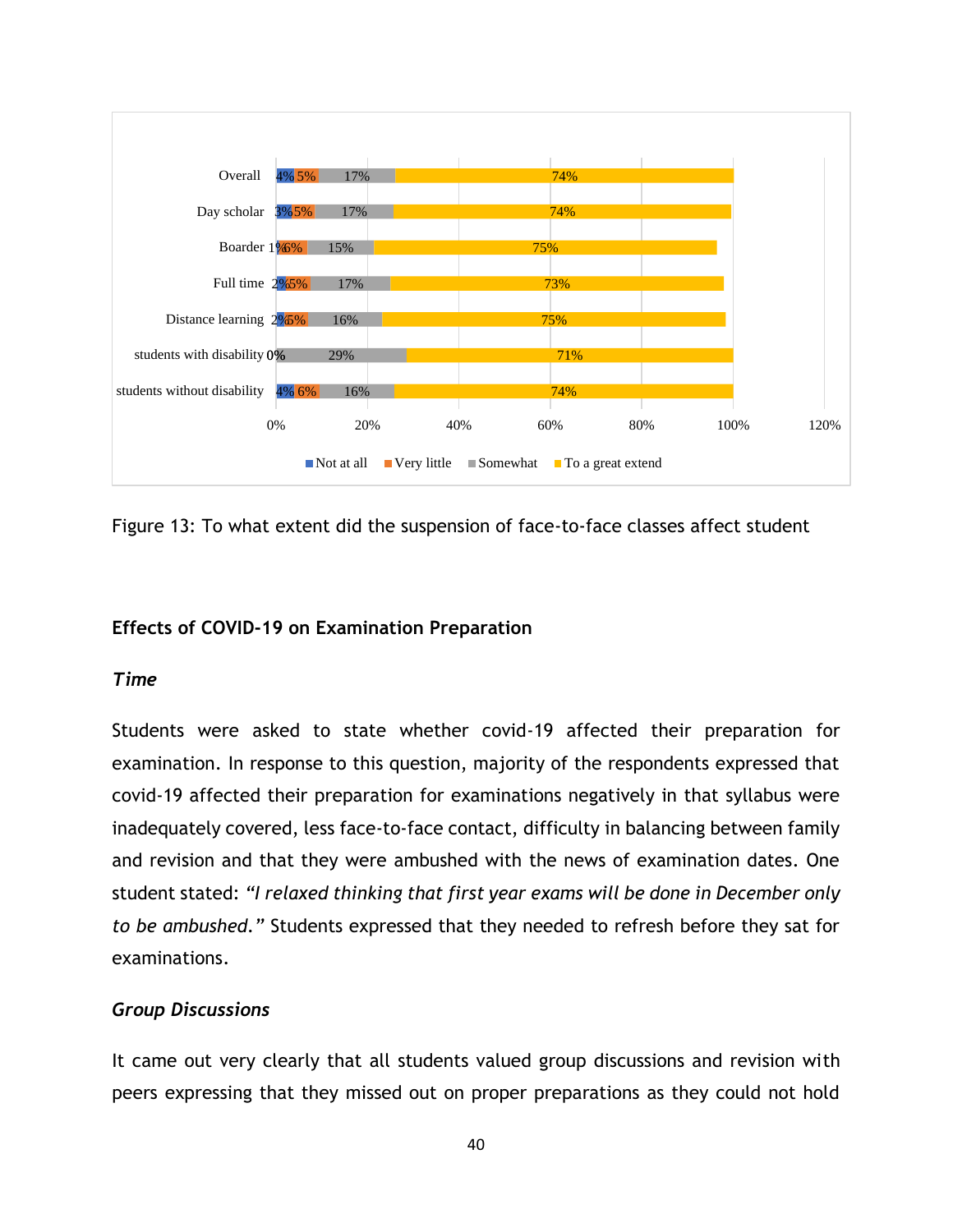group discussions. They further expressed that group discussion enabled them to share ideas since they learn more through interaction. Due to MOH guidelines on social and physical distancing, there was no group discussion in revision and preparation for examinations.

## *Financial Strain*

All students reported having great financial strain. One student said that "*my business has been greatly affected and hence I was not able to raise money for examination preparation*." There was loss of jobs especially for those students working in private schools and those working under BOM terms. A student reported: "this really left us with really hard time in managing our lives/ families minus financial resources. It caused stress and low self-esteem leading to poor study habits.

## *Stress*

Majority of students expressed that they sat for their examination under stress: "There was a long break without learning. It made me forget all signs." A second student expressed: "*I have been unable to acquire the necessary expressive and receptive skill due to lack of practice and face to face exposure."* Students felt disoriented. A third student reported "there was a lot of stress regarding family responsibility because schools were closed."

## **Effects of COVID-19 on Student Accommodation Facilities**

Accommodation of students in the institute plays a role in the fight against the COVID-19. The study sought to find out the effect of the virus on student accommodation. Majority of the students (69.9%) reported that their accommodation facilities were affected by COVID-19 while 30.1% were of the contrast opinion. Additionally, a majority of the distance learning, full time, boarders, day scholars, and reported that their accommodation facilities were affected by COVID-19 with 80%, 59%, 73%, and 69% respectively. In contrast, a majority of students with disability (57%) reported that their accommodation facilities were not affected by COVID-19.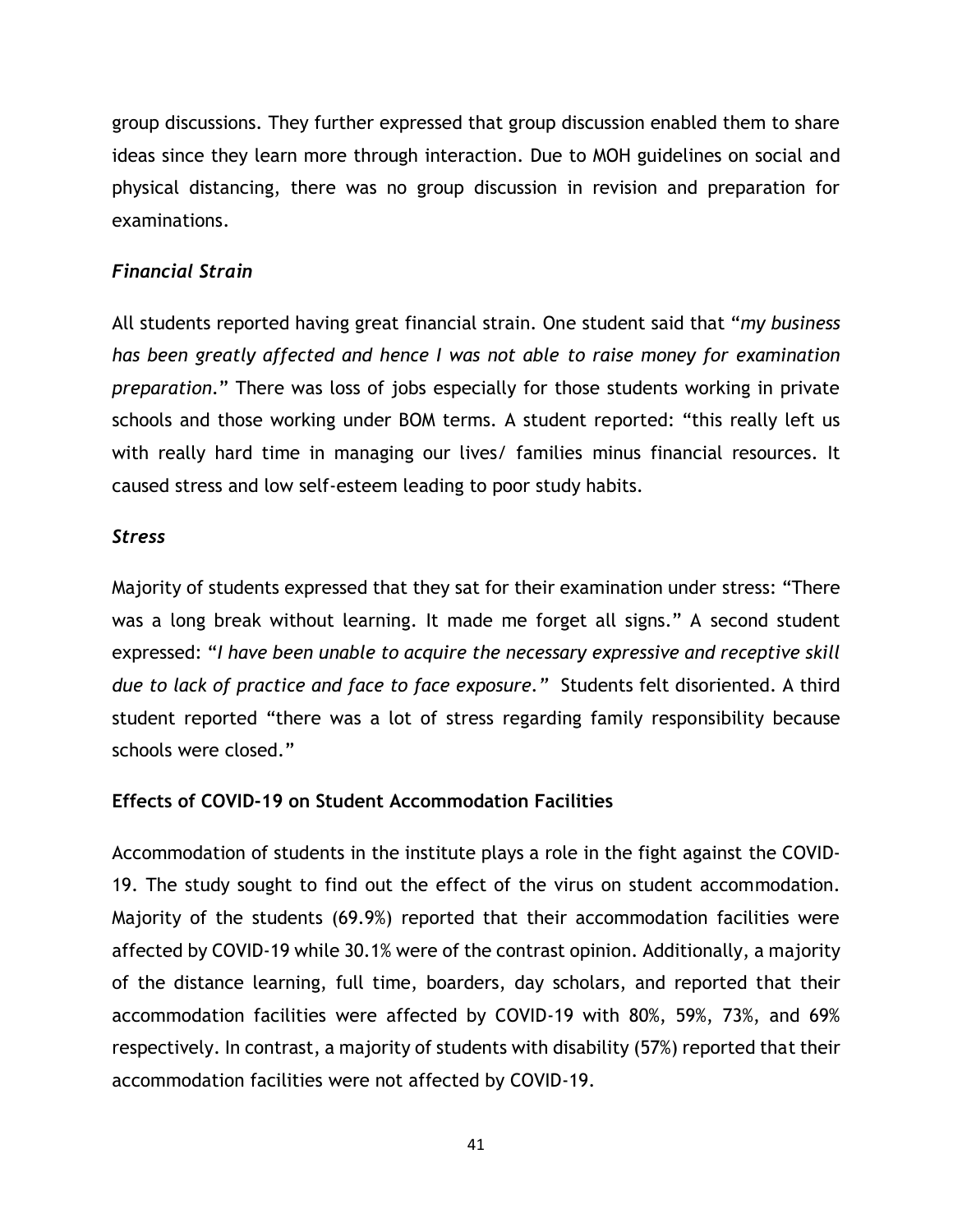

<span id="page-49-0"></span>*Figure 14: Has covid-19 affected student accommodation facilities?*

Most students expressed concerns about accommodations indicating that some facilities had many students which was not good for social distancing. The respondents stated that dormitories were few hence inadequate accommodations for most students. They also expressed fear of contracting covid-19. Some day-scholars lamented that there were no facilities where they could get food and beverage in the institute. Some stated that they were disoriented. Students raised concerns on matters of accommodation in that majority of them were skeptical about hostel facilities outside the centres. They said that accommodation was costly. One respondent commented: "*Ooh it's expensive.*" The students reported that staying outside the centre was risky due to rampant theft cases and additional travel cost with high Covid-19 exposure posing a greater risk on them. The long distance to the tuition block was also an issue. Some reported that the accommodation facilities had many students compromising social distance. In addition, most expressed that they were jobless, hence could not afford paying for boarding facilities. One student stated that "*It is very expensive for the three weeks and also unavailable near to the school. Social distancing has led to hiking of prices and suspension of accommodation within centres."*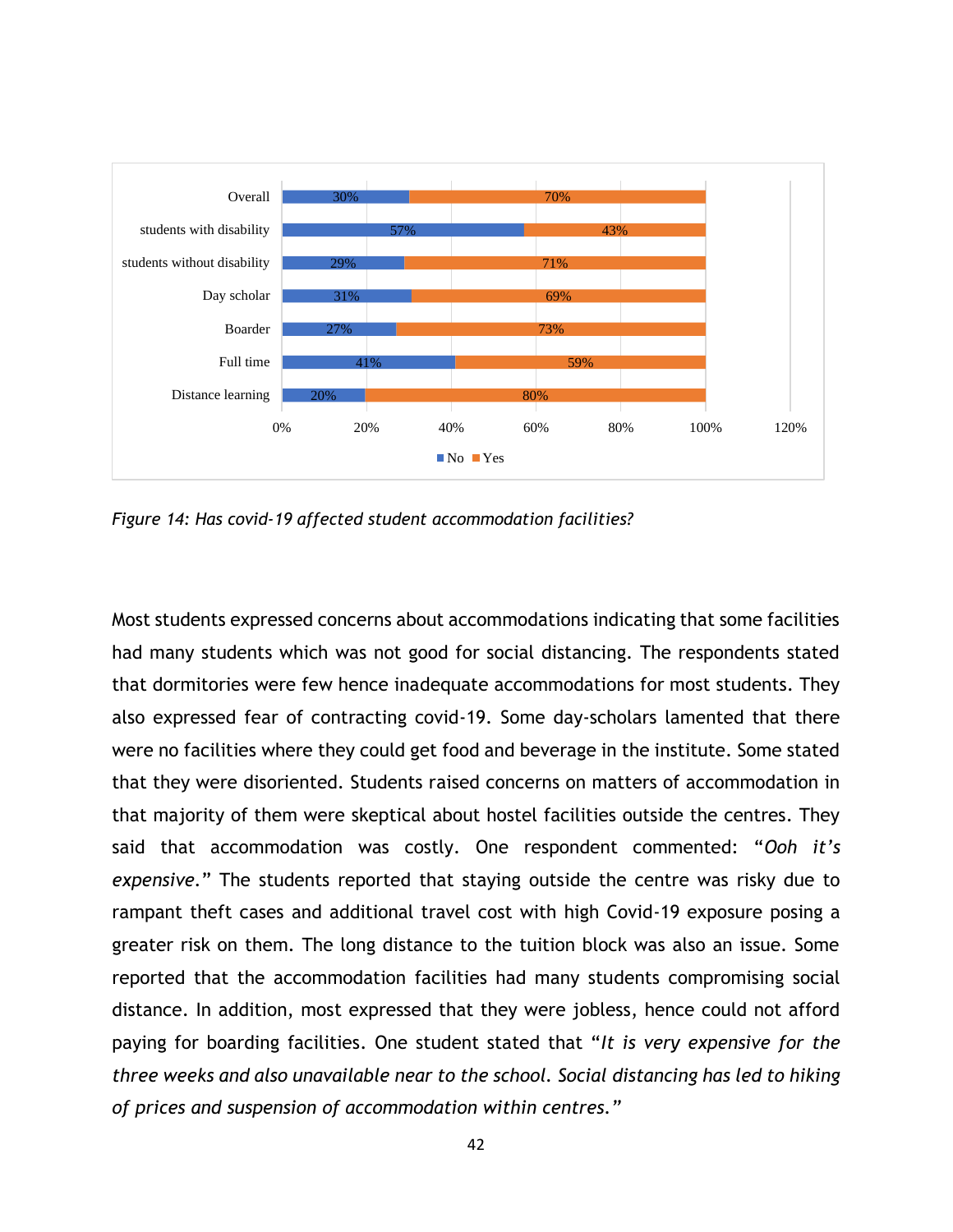#### **Mitigating Effect of Covid-19 On Institutes Operations**

Students were asked to state safety measures the institute should put in place to mitigate the effects of COVID-19. In response to this question, the results revealed that most students shared the same view as far as safety measures to be put in place by the institute were concerned. The range of measures mentioned include the institute's emphasis on wearing face masks, following Ministry of Health protocols, proper guidance and supply of sanitizers in the classrooms.

In addition, they wished the institute could provide adequate hand washing points. Some suggested the need for the institute to provide students with free masks. The need to maintain supply of water, soap and sanitizers was also highlighted. Further the respondents expressed the need to provide a spacious learning environment, random sampling test on students, expansion of boarding facilities, avoiding people with chronic health diseases in physical classes, online classes, fumigating the centers more frequently, lowering boarding cost to allow all to board and prevent frequent movement in and out of the institute. Moreover, some students expressed the need for provision of transparent masks for easy lip reading by the hearing impaired, introducing a public address system in the halls so that people can keep social distance and eat in shifts.

To establish measure the institute has put in place to mitigate the effects of COVID-19 pandemics

#### **Learning Instruction**

On the onset of the pandemic face to face learning was suspended and learners sent home. As a result, students were asked whether they receive any instruction during the suspension of institute activities. Majority (75%) reported that they did receive instructions while 5% did not receive instructions. They stated that they received instruction orally from tutors, friends and during tutorials, Media platforms including WhatsApp, short messaging, zoom meetings, websites, phone calls, letters and television.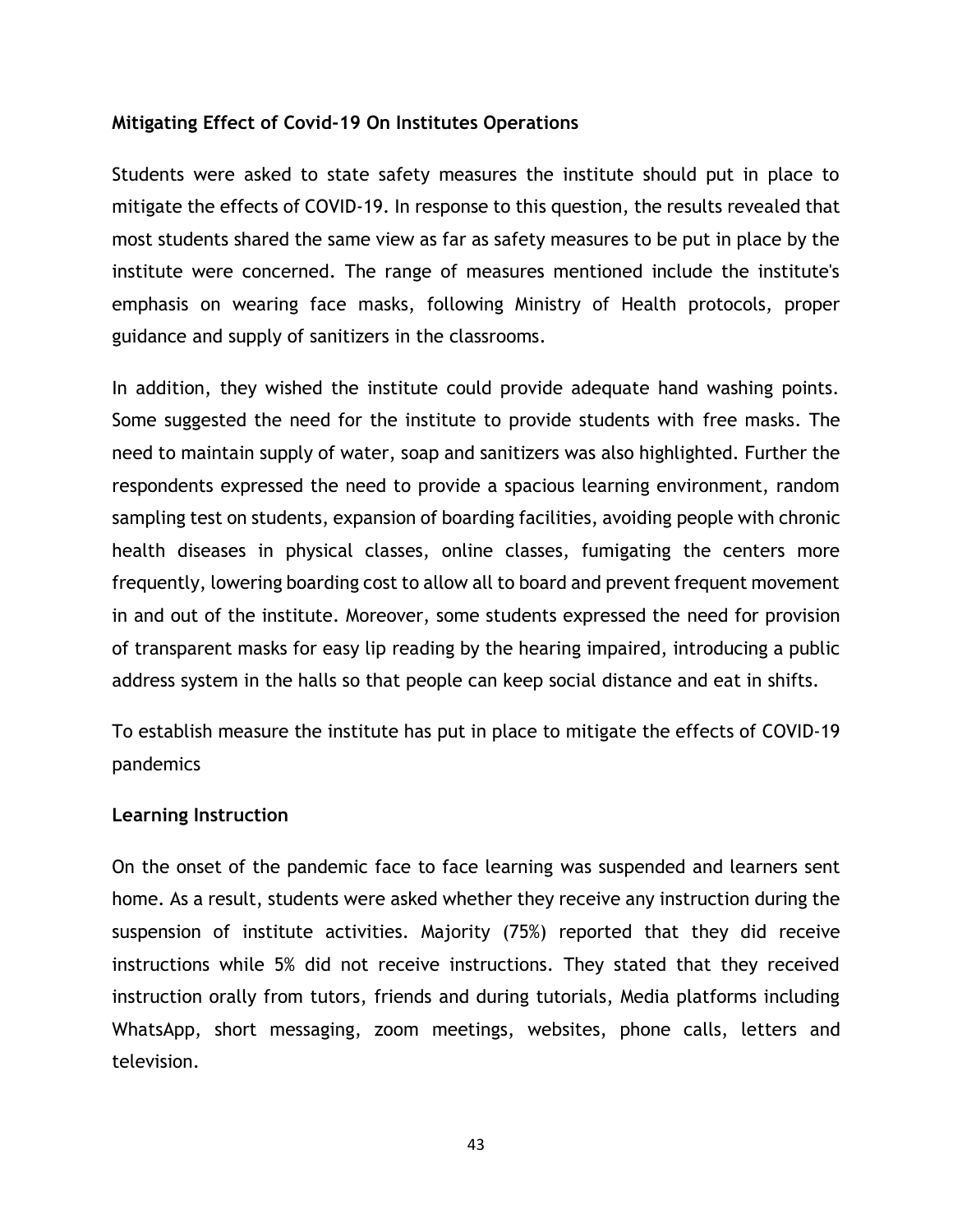

<span id="page-51-0"></span>*Figure 15: Did you receive any instructions during the suspension of institute activities?*

#### **Access to Online Learning**

To facilitate online learning in coping it COVID-19, it is required of every learner to have access to digital devices, reliable internet connectivity, adequate data bundle/Wi-Fi, reliable power source and the necessary access software for persons with disabilities and special needs. Therefore, the study sought to find out the preparedness of the students for online learning. On access to digital devices such a computer, laptop or smartphone, a majority of the students (41%) reported to have access, 40% had limited access while 19% of the student did not have access. On the internet access, a majority of the students sometime/seldomly had access, 30% had unlimited internet access while 19% did not have internet access at all. On the necessary access software for persons with disabilities and special needs, a majority of the students reported that they occasionally had access to the software at 43.7%, 19.5% had the necessary access software always while a majority at 37% had no access to necessary software. Majority of the students at 44% had a reliable power source while 18% had no access to a reliable power source. In addition, the majority (47%) of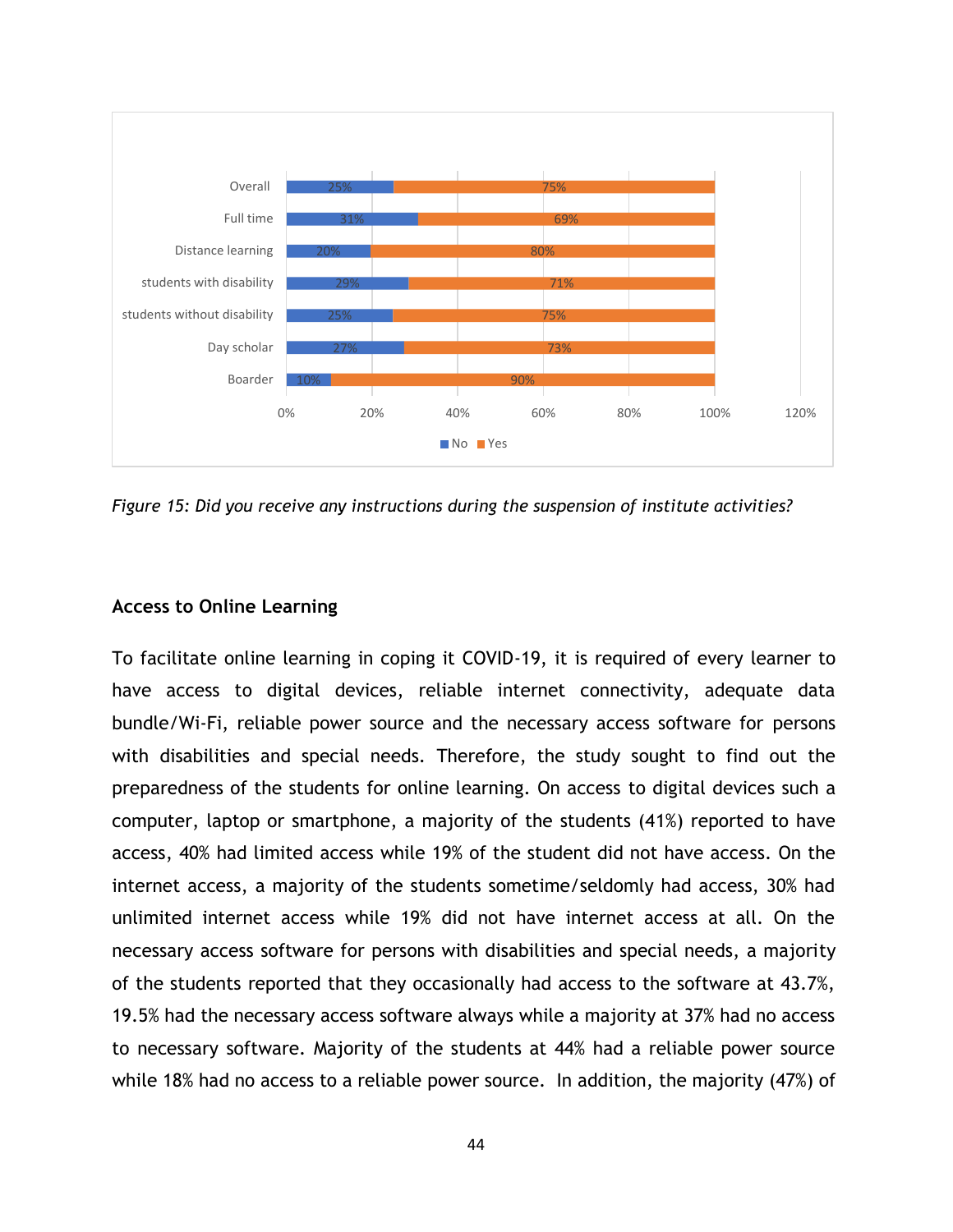the students sometimes had access to data bundles, 24% had unlimited access while 29% had no access to data bundles at all.



<span id="page-52-0"></span>*Figure 16: Access to online learning enablers*

For students with disabilities, on access to digital devices such a computer, laptop or smartphone, a majority of the students (43%) reported to have access, 29% of the student had occasional access while 29% had no access to the devices. On the internet access, a majority of the students (57%) occasionally had access, 21% had unlimited internet access while 21% did not have internet access at all. On the necessary access software for persons with disabilities and special needs, a majority of the students reported to have no access at all at 57%, 29% had occasional access to the software while 14% had full access to the necessary access software. students with reliable power supply and those without each were at 29% whereas 43% had occasional power supply. On access to data bundles, 14% of the students had unlimited access while 29% had no access at all. In addition, 57% of the students had occasional access to data bundles.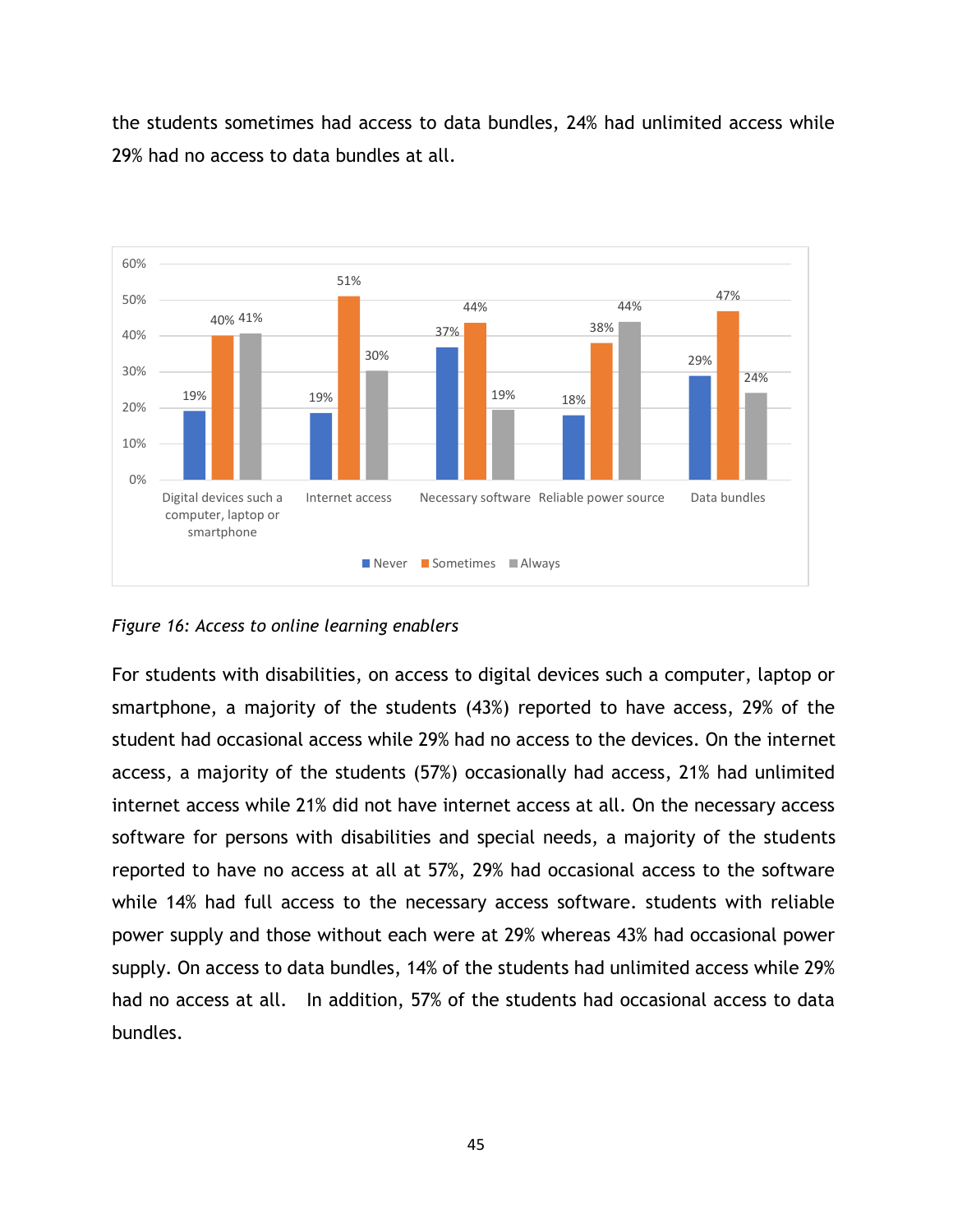

<span id="page-53-0"></span>*Figure 17: Access to online learning enablers for students with disabilities*

## **Time for Online Classes**

To facilitate online learning, students were asked to specify their most preferred time to attend online classes. Majority of students at 44.5% preferred 5-7p.m.



<span id="page-53-1"></span>*Figure 18: Best time to attend online classes*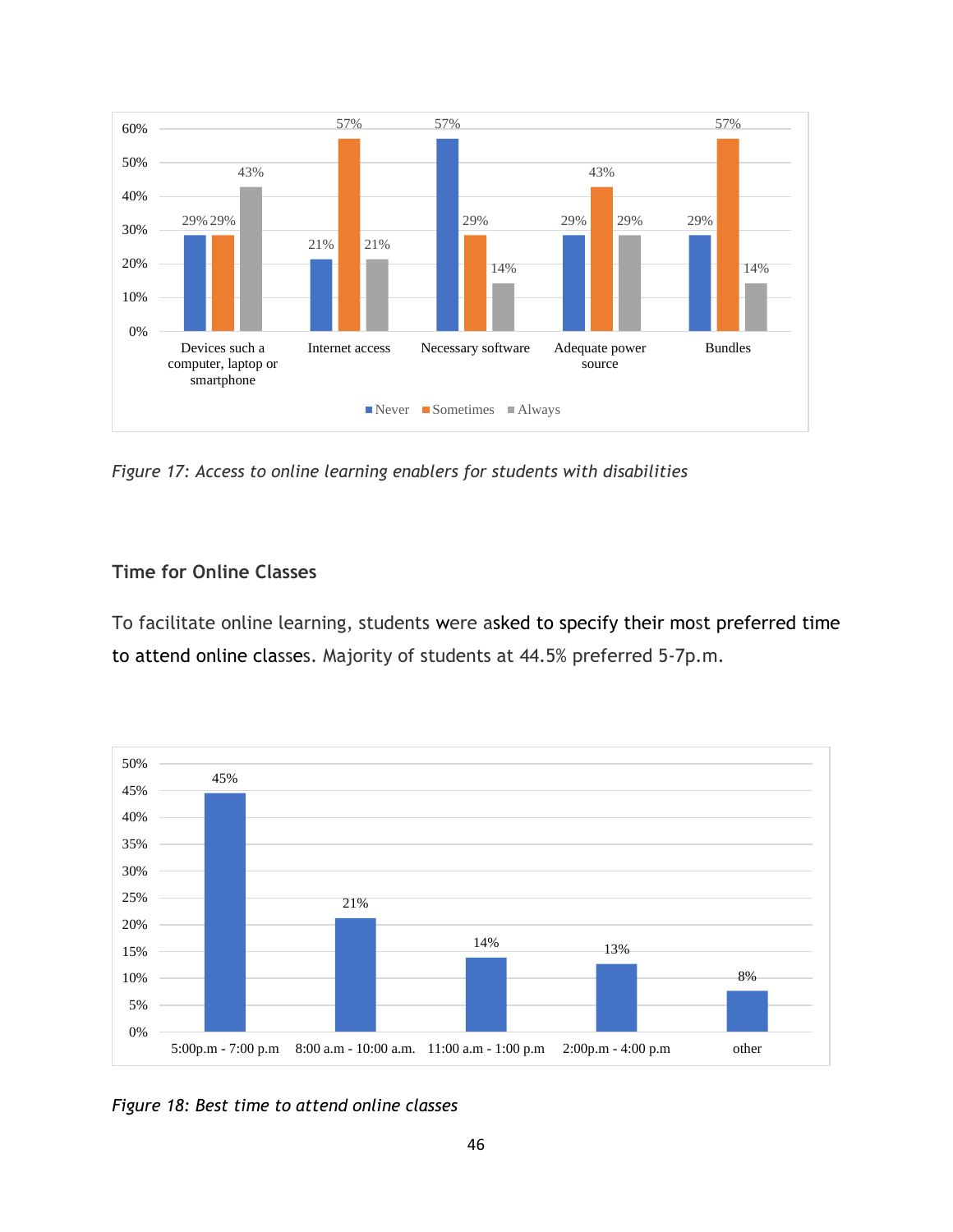#### **Improvement of Online Learning**

In response to how the institute can improve online learning, most students stated that they should be sent soft copies of materials to be learnt in advance. The Institute should also provide bundles to the students. One student stated: "*The institute to at least buy some bundles for their students, the way I saw some student do."* find conducive time to conduct classes and tutors to answer questions on the walls, including the chart box. Further the respondents suggested that a survey be carried out among the students to verify that students have gadgets such as smartphones, laptops and computers and are able to raise bundles for online classes. Lectures need to be conversant with technology, and ready bundles and provided with ICT support. A student stated that: "tutors offering online lessons should be well informed because we will be sacrificing our time and hence we need a complete lesson."

The students expressed the need to keep the online learning schedule and the need for updating students in case of any changes. They also stated the need to use an app that can accommodate larger student capacity or multiple classes, set up an active students' portal with an active link for all KISE students, have contact hours, build lecturers capacity on use of ICT technology and induct students on online learning. One quoted: *"improve on online learning, it doesn't bear much fruit when there is no orientation, some students did not mute hence noise throughout the lesson."* Students suggested the need to avail more video clips on diverse topics, including KSL. They further advised the need to install stable network connectivity.

The participant expressed the need to be updated in case of any changes, provision of face masks, enhanced adherence to covid-19 regulation, education on covid-19. In addition, they are requesting more for braille and KSL tutorials, they also expressed the need for bigger halls and more tables and chairs.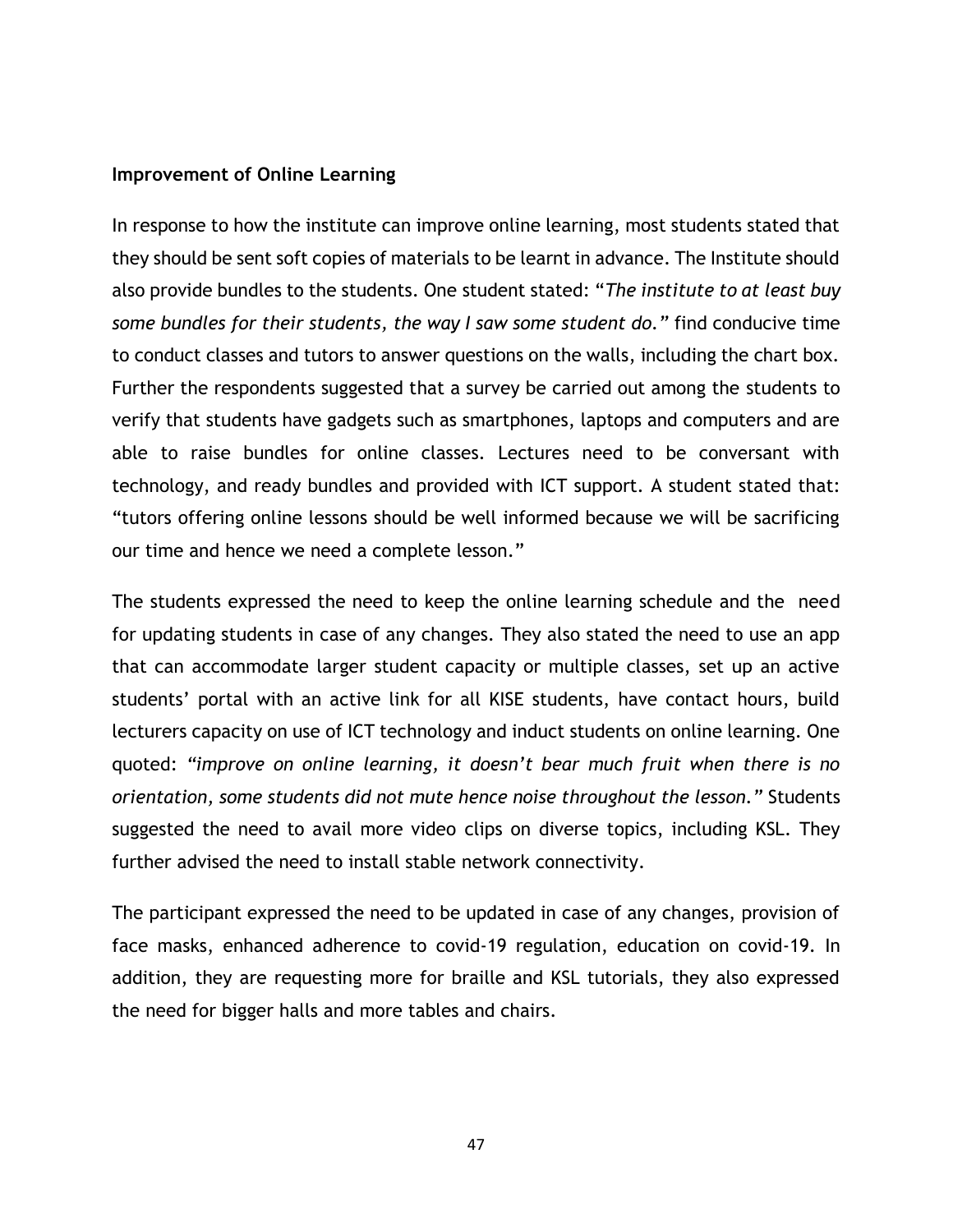Some students expressed that the institute should be more understanding in collection of fees during this period of covid-19. One is quoted to have said: *"they should not be too harsh with school fees now that most of us have not been working since March."*

## **Key Support for Online Learning**

Majority of students at 52% reported that the lecturers were their key support during online learning while 26% received support from their fellow students, 8% from ICT experts, 6% from heads of departments, 4% received no support and the least number of students received support from self and family member at 2% each.



<span id="page-55-0"></span>*Figure 19: Key support during online learning*

## **Accessibility of Online Learning**

Regarding measures the institute has put in place to make online learning accessible, the respondents with disability stated that they were not aware of any specific measures that have been put in place to make online accessible to them.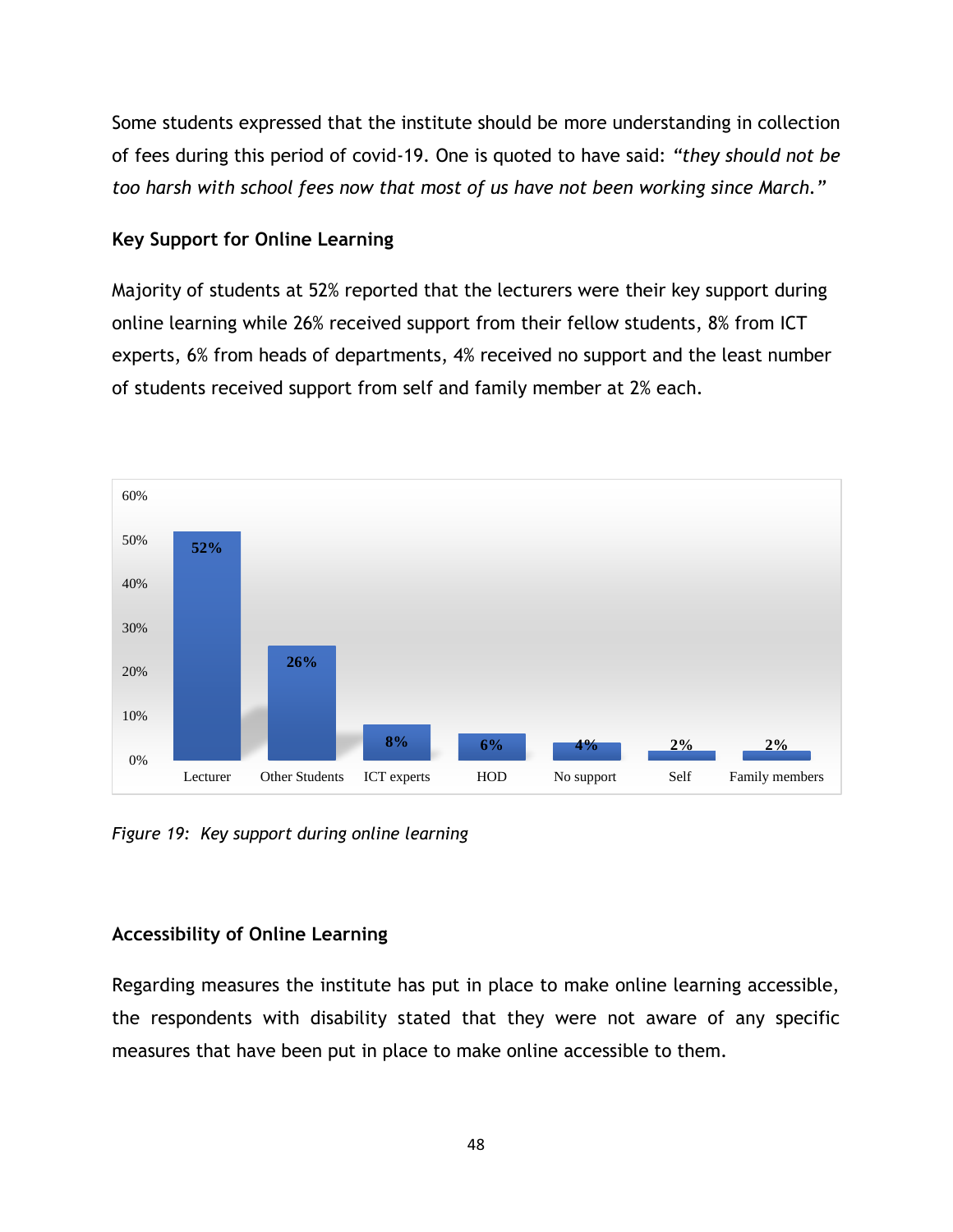#### **Covid-19 Management Preparedness**

As a measure to cope with COVID-19, there is a need for processes and procedures put in place to stipulate steps to undertake in managing COVID-19. One of the measures is establishment of institutional COVID-19 policy. The awareness of the policy by the user is key in implementation; therefore, the study sought to find out whether the students were aware of the existence of the policy. Majority at 70% were aware of the policy, 2% were not aware while 29% did not know whether the policy existed or not. On infrastructure, only 33% of the students reported that the institute had a health facility well equipped to respond to COVID-19 while 20% felt that the institute did not have a health facility well equipped to respond to COVID-19. Majority of the students did not know at 46.3%. Further, 24% of the students reported that there is a trained COVID-19 crisis management team that can be reached at any time day or night while 19% reported that there was no team. Majority (56%) did not know.



<span id="page-56-0"></span>*Figure 20: Covid-19 Management Preparedness*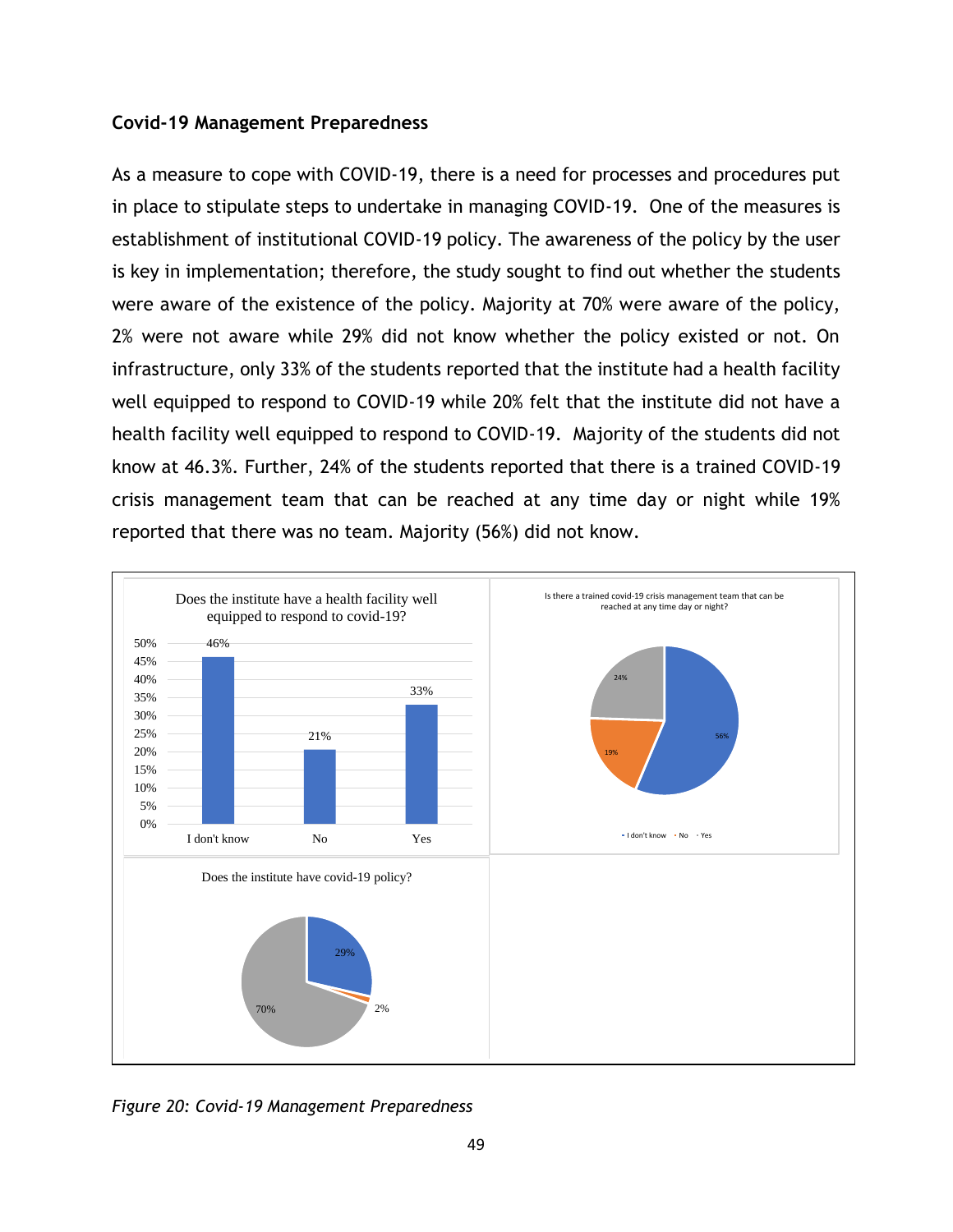#### **Institute's level of response in the precautionary measures**

To measure the institute's level of response in coping with COVID-19, the study evaluated the institute's level of response in the given precautionary measures. On provision of hand washing points complete with soap and adequate supply of water, a majority of the students (63%) reported that the measure was implemented to a good extent; on provision of hand sanitizers a majority of the students (44%) reported that the measure was implemented to a good extent, on limiting of physical meetings and social distancing, a majority of the students (51%) reported that the measure was implemented to a good extent; on limiting equipment sharing, a majority of the students (46%) reported that the measure was implemented to a good extent; on provision of alternative log in/log out measures, a majority of the students (35%) reported that the measure was implemented to a good extent; on limiting greeting by hands, a majority of the students (65%) reported that the measure was implemented to a good extent; on creation of awareness on the COVID-19 preventive measures, a majority of the students (60%) reported that the measure was implemented to a good extent; whereas on provision of facemasks, a majority of the students (62%) reported that the measure was implemented poorly.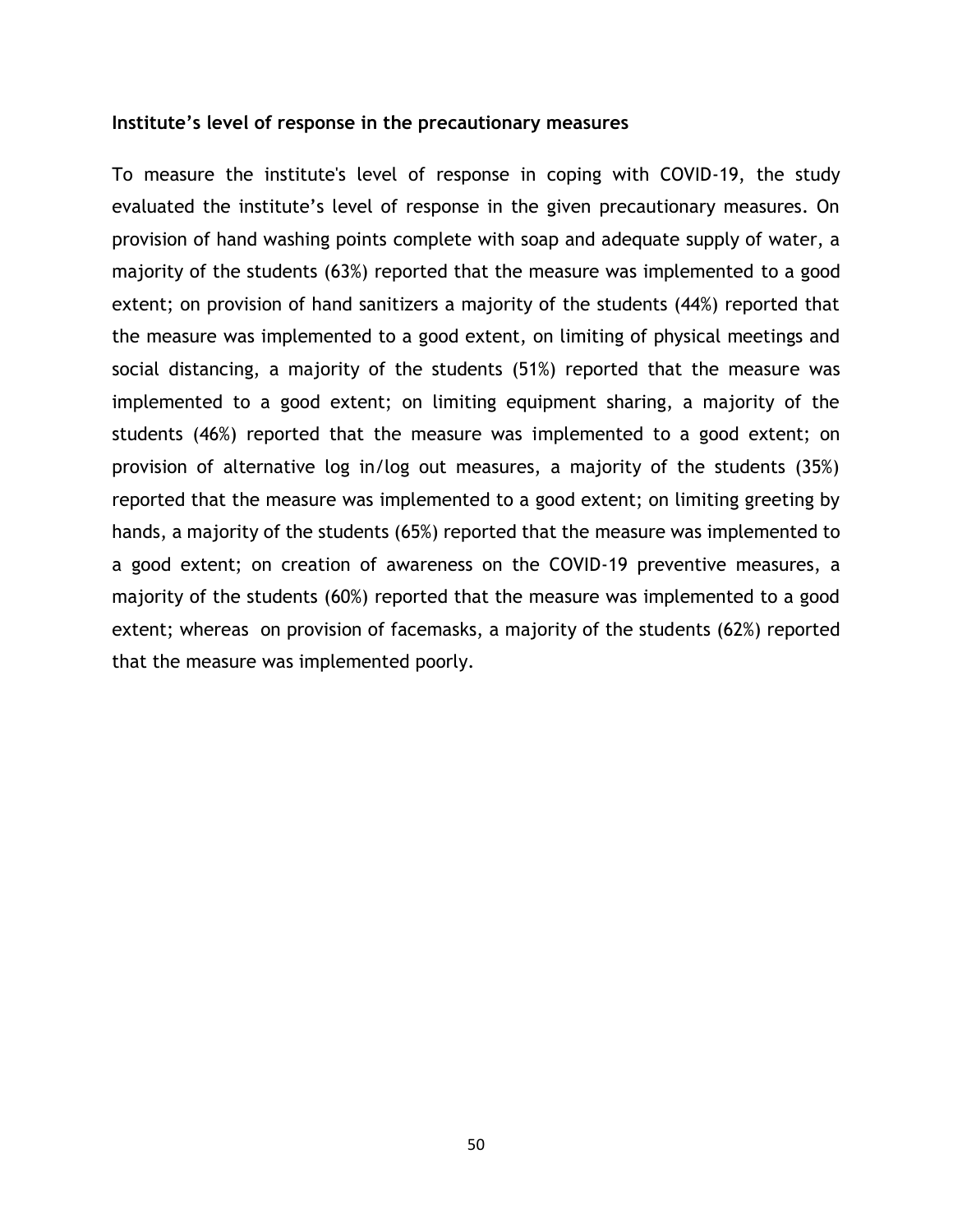

*Figure 21: Institute's level of response in the precautionary measures*

For students with disabilities and special needs: on provision of hand washing points complete with soap and adequate supply of water, a majority of the students (36%) reported that the measure was implemented poorly; on provision of hand sanitizers a majority of the students (43%) reported that the measure was implemented poorly, on limiting of physical meetings and social distancing, a majority of the students (57%) reported that the measure was implemented to a good extent; on limiting equipment sharing, a majority of the students (46%) reported that the measure was implemented fairly; on provision of alternative log in/log out measures, a majority of the students (50%) reported that the measure was implemented poorly; on limiting greeting by hands, a majority of the students (43%) reported that the measure was implemented fairly; on creation of awareness on the COVID-19 preventive measures, a majority of the students (43%) reported that the measure was implemented to a good extent; whereas on provision of face masks, a majority of the students (57%) reported that the measure was implemented poorly.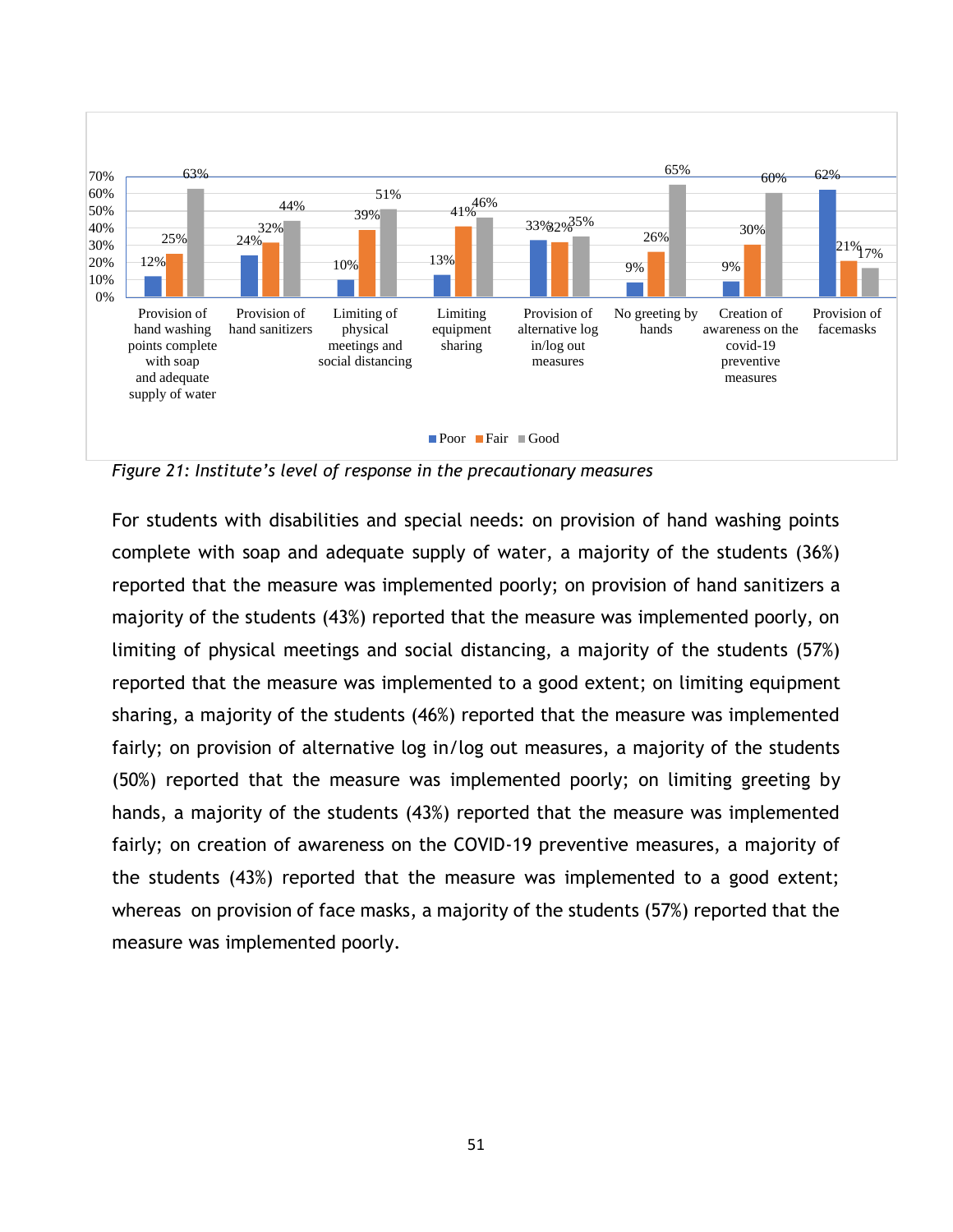

<span id="page-59-0"></span>*Figure 22: Institute's level of response in the precautionary measures for students with disabilities*

## **Continuity of Learning**

To ensure continuity of learning, the majority of students articulated the need for provision of data bundles by the institute, use of e-learning and capacity building lectures on ICT skills. Some students had reservations for online classes as they felt that not everyone was available for these classes.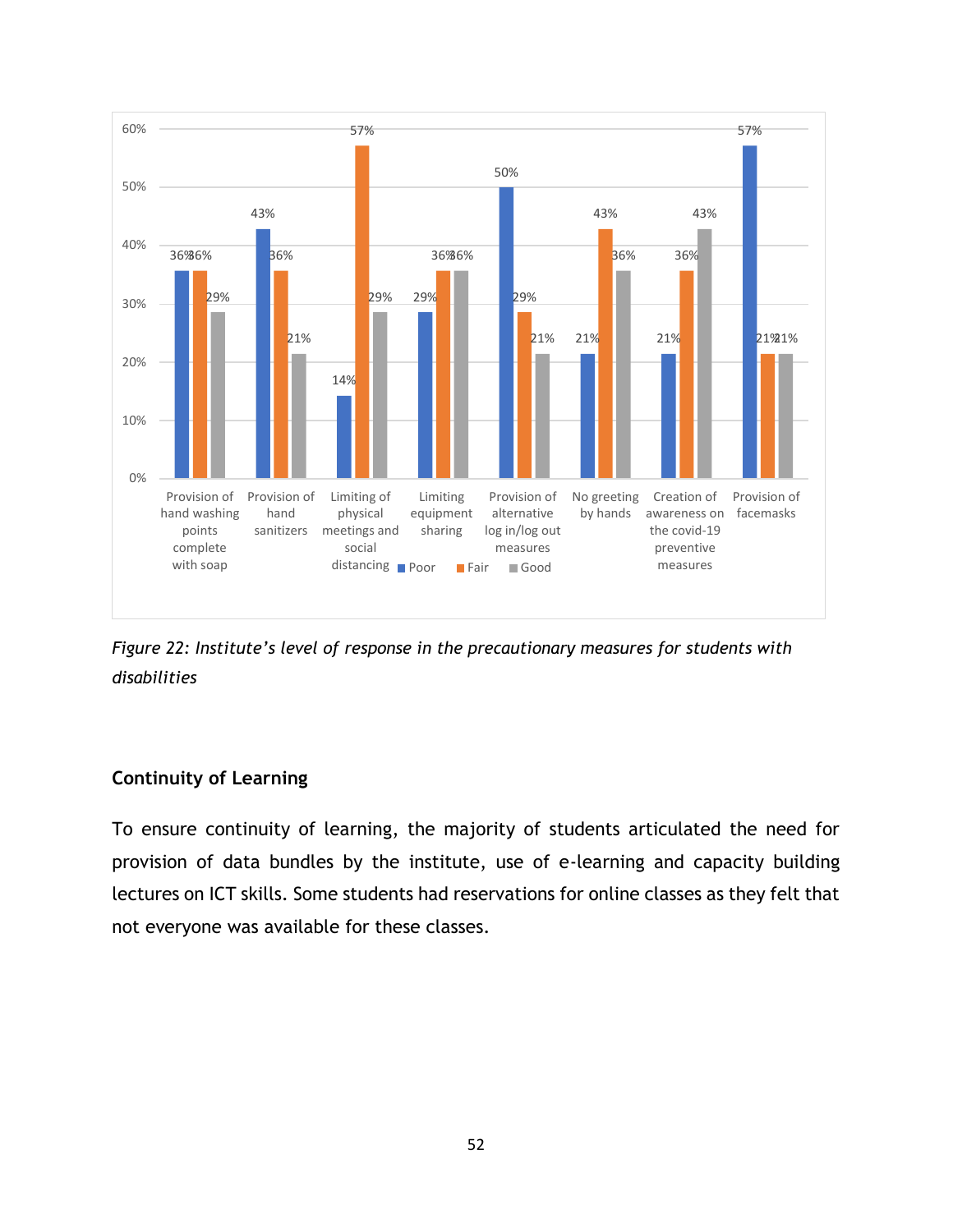## **Support Services**

On learning the students indicated that; More learning materials should be provided especially sending notes from lecturers. They suggested that lecturers should provide tutorials frequently and modules and revision questions;

*"allow the learning to continue even if through online, so that we get moving and focus on our other plans after the course."* In addition, Students seemed to recommend that psycho-social and improved health services would do a lot of good to them. Most students expressed a need for guidance and counselling, this is an indicator of emotional burden of COVID -19. Further they were of the opinion that the Institute needed to provide a trained covid-19 management team*.* Moreover, they suggested that mode of sharing information should be improved. They recommended that relevant information needed to be shared in a common platform where everyone can access*.*  They also suggested reduction of their school fees and given favourable duration for payment. A respondent stated: *"Could we have a fee for online learning that is different from the face-to-face fee."*

## **Communication during COVID-19**

The WhatsApp communication channel was reported by majority of students (52.6%) as the most used channel, the SMS, email, notice board and assemblies had 31.5%, 9.7%, 2.8% and 1.4% of the students respectively.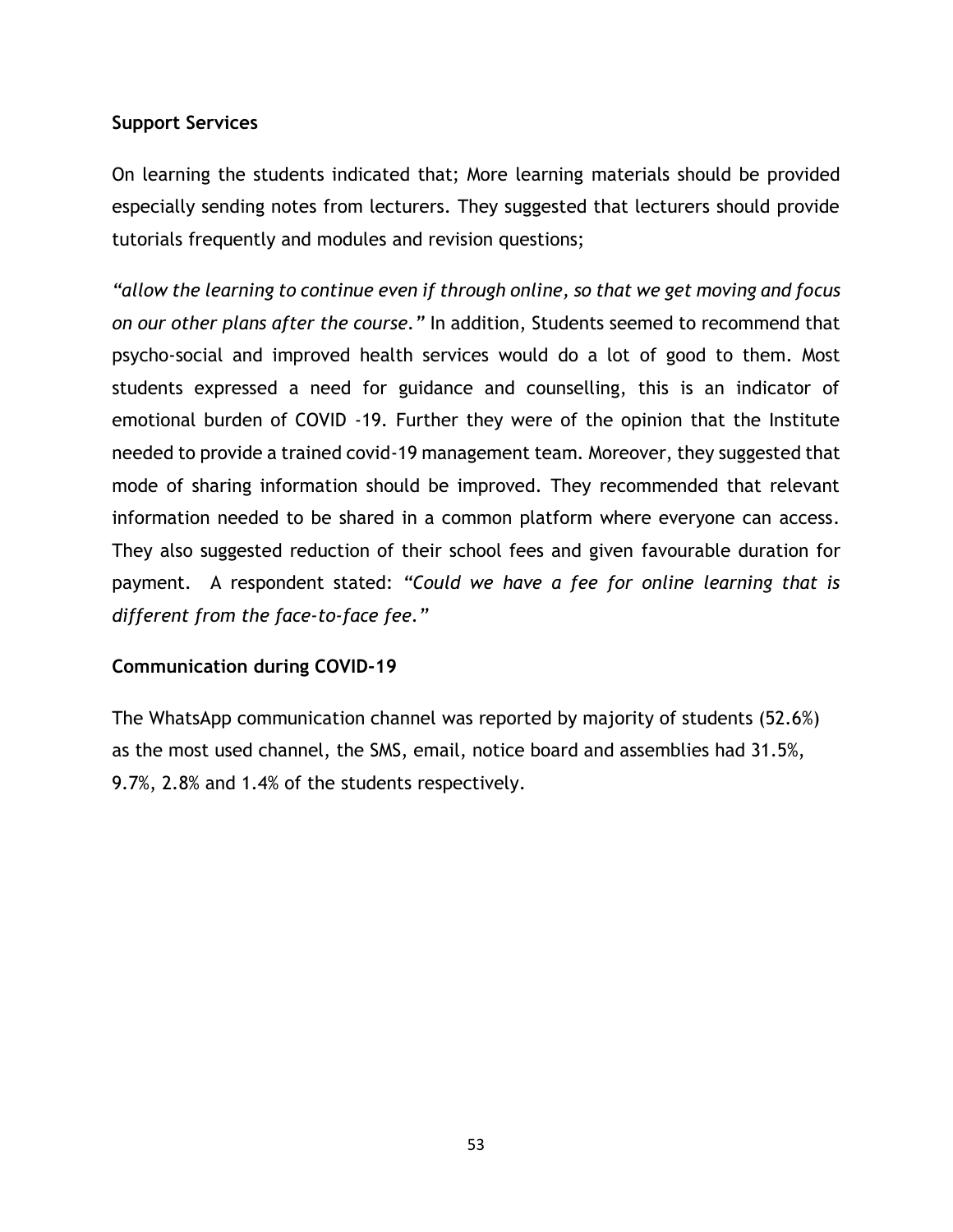

<span id="page-61-0"></span>*Figure 23: Channels KISE used to communicate to students during COVID-19*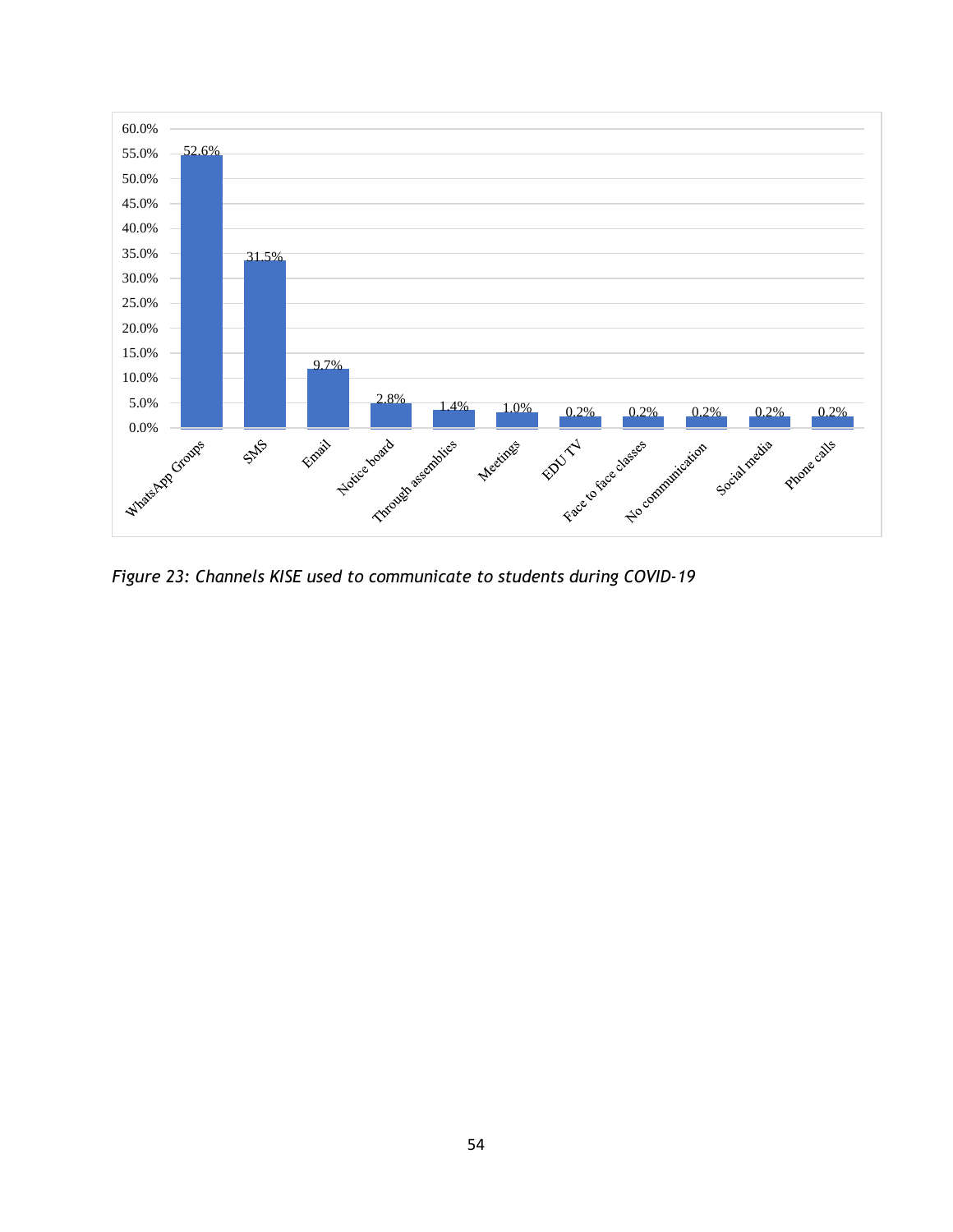#### <span id="page-62-0"></span>**CONCLUSION AND RECOMMENDATIONS**

#### <span id="page-62-1"></span>**4.1 Conclusion**

Based on the findings of this study, the following conclusions were drawn. To begin with, this study elaborates the impact of COVID-19 pandemic to the staff and learners and the role of the KISE in providing health and safety measures as instructed in the institutions' mandate. The qualitative nature of the study succeeds in elucidating expressions of strengths and weaknesses, at the individual and institutional level. Moreover the study has provided more insight to the disruptions evoked by the outbreak of COVID-19 and how the Institute sorts out solutions to regain control on its operations. Consequently, a synergy of institutional-wide efforts affords a thrust to project the Institute from an "emergency mode" of planning to a more stable strategic approach in delivering the KISE mandate.

Moreover, the study creates a better understanding of the impact of COVID-19 on the human capital. At the individual level, COVID-19 evokes hopelessness, fear, psychological torture as well as disruption of social interactions and norms. It has also led to disruptions, losses and risks in schedules and norms. On the effect of covid-19 on students' social and emotional wellbeing, the study concludes that the relationship amongst themselves as well as members of staff was affected for fear of contracting the virus as a result of interaction. Communication between students with hearing impairment was hampered because of use on non-transparent face masks thus hindering effective teamwork and group discussions. There was loss of social interaction and delayed course completion. Personal hygiene was greatly improved. In addition, the majority of students took great caution by strictly observing MOH measures.

The study revealed that during suspension of institute programmes the majority of students received instructions. However, they had challenges with internet connectivity, power and appropriate digital devices to facilitate online learning. In addition, preparation of examination was affected by limited time that affected curriculum coverage, being ambushed with examination, inability to participate in group discussion during revision, financial strain and fear. Furthermore, COVID-19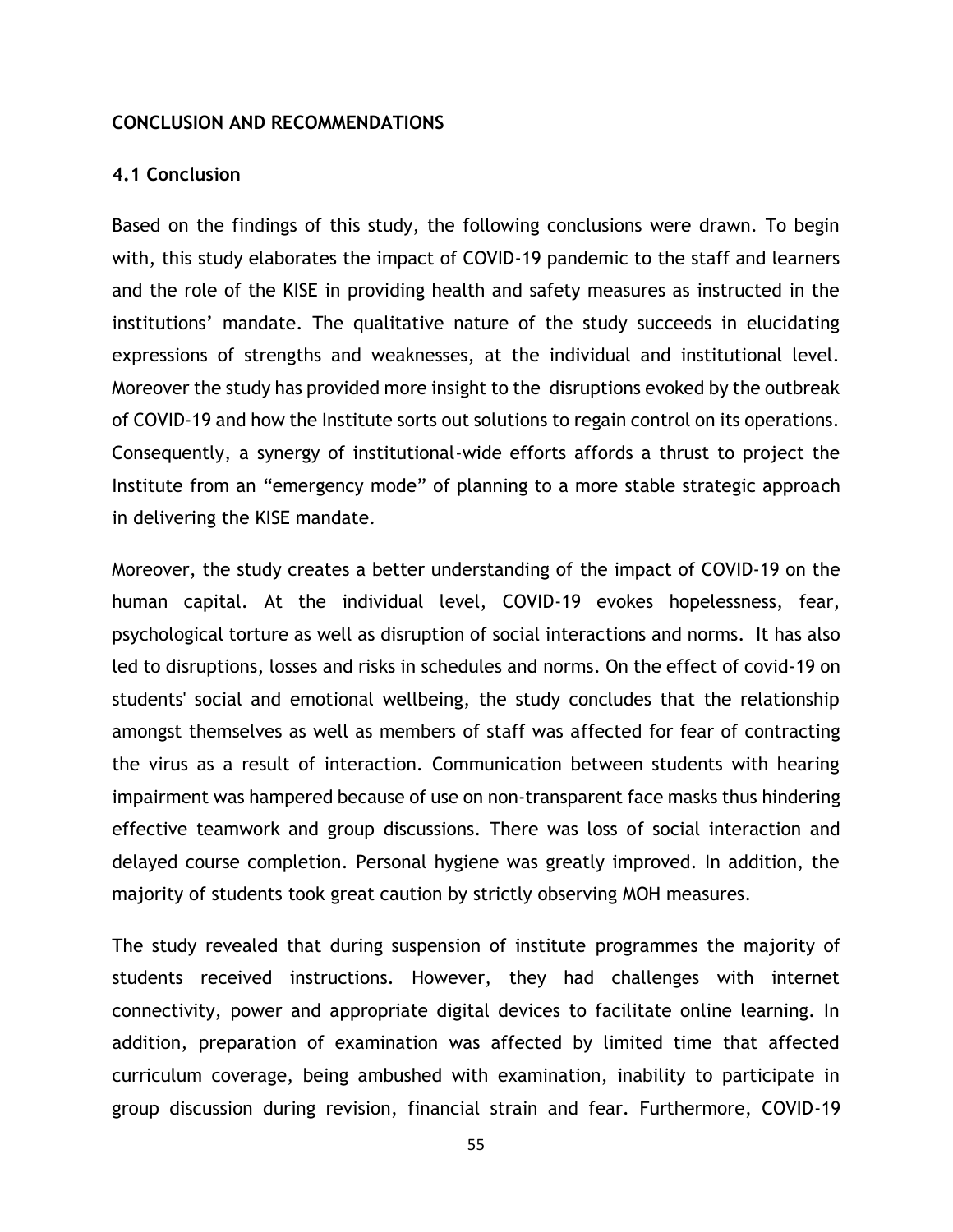affected student's accommodation facilities. It uncovered that students who had to find accommodation outside the centres experienced insecurity, fear of exposure to covid-19 and the facilities were expensive.

The study concludes that in coping with covid-19 and ensuring continued learning, the institute put in place the necessary measures. The measure included introduction of remote learning through online platforms such as zoom, KENNET, WhatsApp and google meet. In addition, instructions were sent to students through short messaging, phone calls and email, however, there is need to support students through provision of data bundles. Moreover, the institute did not put in place measures to make online learning accessible to students with disabilities and special needs. The institute has a covid-19 policy, COVID-19 crisis management team and an upgraded health facility but most students do not have the information. The institute responded well by ensuring that the precautionary measures to prevent COVID-19 were in place, however, the measures did not satisfactorily cater for students with disabilities.

#### <span id="page-63-0"></span>**4.2 Recommendations**

On the basis of the findings and the conclusions of this study that aimed to establish the institutional response to the Covid-19 pandemic, the following recommendations are proposed for effective delivery of KISE mandate:

- a) Developing a COVID-19 maintenance schedule and policy to guide the operations and reduce the risks in the provision and maintenance of COVID-19 measures.
- b) Enforce social distancing in classroom delivery and review the accompanying root causes of increased staff workload occasioned by splitting of classes;
- c) Establish and maintain a rapid response unit responsible for the maintenance and audit of the COVID-19 measures and protocols;
- d) Maintain and Repair gadgets that has become non-functional
- e) Provide a forum for staff to brainstorm and develop home-grown solutions that can be utilized in delivering the KISE mandate.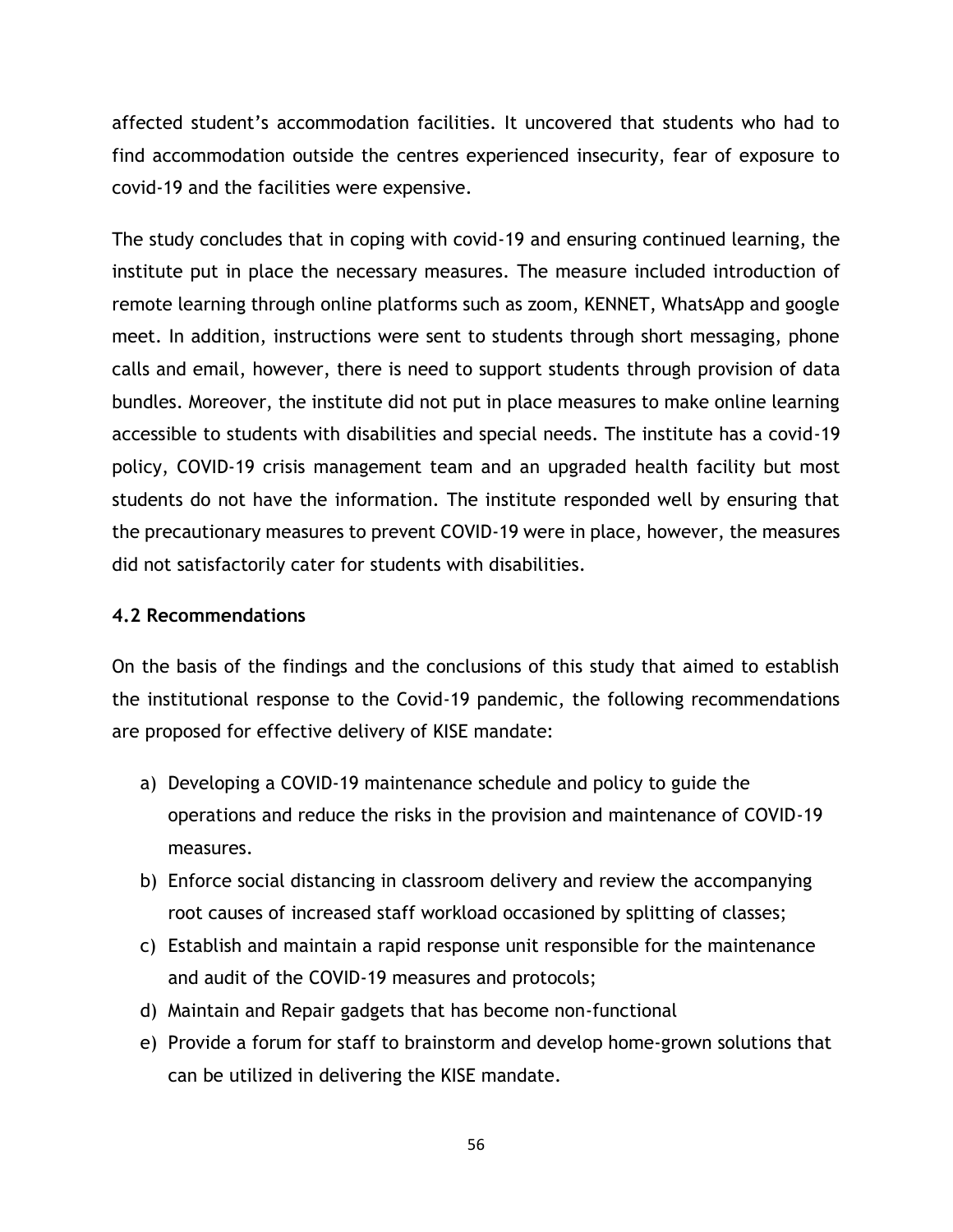- f) Provide psycho-social support to staff especially in essential services to mitigate the feelings of being overworked and over-stretched triggered by low motivation and morale;
- g) Review the available COVID-19 policy response framework to include aspects of a maintenance schedule specific for COVID-19 protocols and measures;
- h) Review the new staff establishments occasioned by the implementation of the government directive, which provides for staff over 58 years and those with underlying conditions to work from home;
- i) Sensitization and updating staff and students using all available electronic and physical means on proper use of COVID protocols and measures
- j) Share with the KISE community the available "COVID-19 policy framework, so that they are aware of the proposals that were made and what the expectations

Using all available electronic and physical means to enforce COVID protocols and measures, while retaining a cardinal duty of inspiring hope and a sense of responsibility;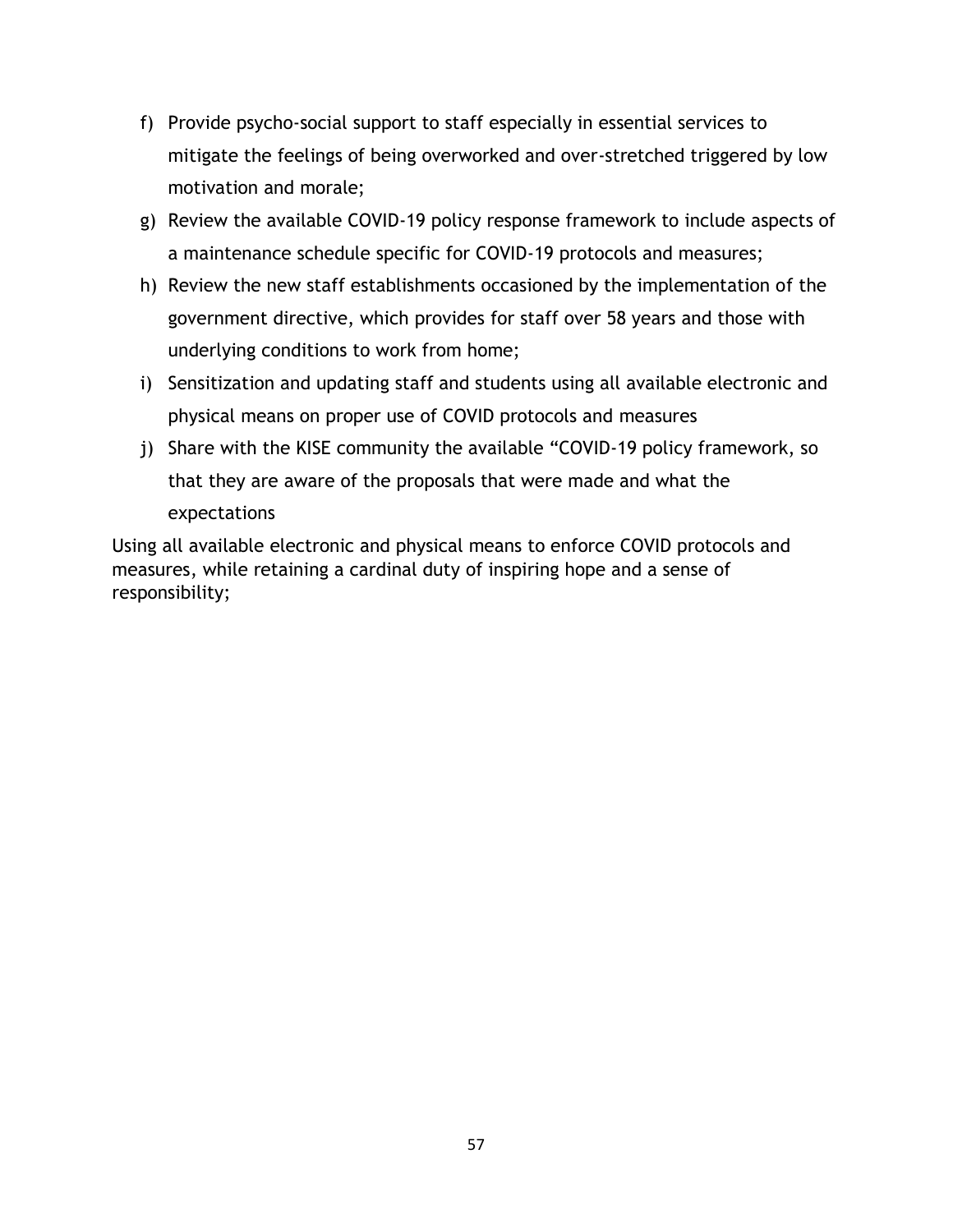#### <span id="page-65-0"></span>**REFERENCES**

- Braun, V., & Clarke, V. (2006). Using thematic analysis in psychology. *Qualitative research in psychology*, *3*(2), 77-101.
- Cohen, L. & Manion, L., 1994. Research methods in education 4th ed., London: Routledge.

<https://www.sciencedirect.com/science/article/pii/S2352673420300421>

- Emond, L., & Maese, E. (2021). *COVID-19 Strategies and Policies of the World's Largest Companies*. Gallup.com. Retrieved 26 January 2021, from [https://www.gallup.com/workplace/292334/covid-strategies-policies-world](https://www.gallup.com/workplace/292334/covid-strategies-policies-world-largest-companies.aspx)[largest-companies.aspx.](https://www.gallup.com/workplace/292334/covid-strategies-policies-world-largest-companies.aspx)
- Khemraj, T & Yu, S, (2020). "Human capital and the COVID-19 pandemic," MPRA Paper 101262, University Library of Munich, Germany. <https://ideas.repec.org/p/pra/mprapa/101262.html>
- Lavrakas, P. J. (2008). *Encyclopedia of survey research methods* (Vols. 1-0). Thousand Oaks, CA: Sage Publications, Inc. doi: 10.4135/9781412963947
- Rahi, S. (2017). Research design and methods: A systematic review of research paradigms, sampling issues and instruments development. *International Journal of Economics & Management Sciences*, *6*(2), 1-5.
- UNESCO (2020): COVID-19: Impact on Education. UNESCO, Available at: https://en.unesco.org/covid19/educationresponse
- Venette, S. J. (2003). Risk communication in a High Reliability Organization: APHIS PPQ's inclusion of risk in decision making. Ann Arbor, MI: UMI Proquest Information and Learning.
- World Health Organization, 2020. *Coronavirus Disease 2019 (COVID-19) Situation Report – 94*. [online] Who.int. Available at: <https://www.who.int/docs/defaultsource/coronaviruse/situation-reports/20200423-sitrep-94-COVID-

19.pdf#:~:text=The%20first%20human%20cases%20of,%2C%20in%20December%202 019.

Yamane, Taro. (1967). *Statistics: An Introductory Analysis*, 2nd Ed., New York: Harper and Row.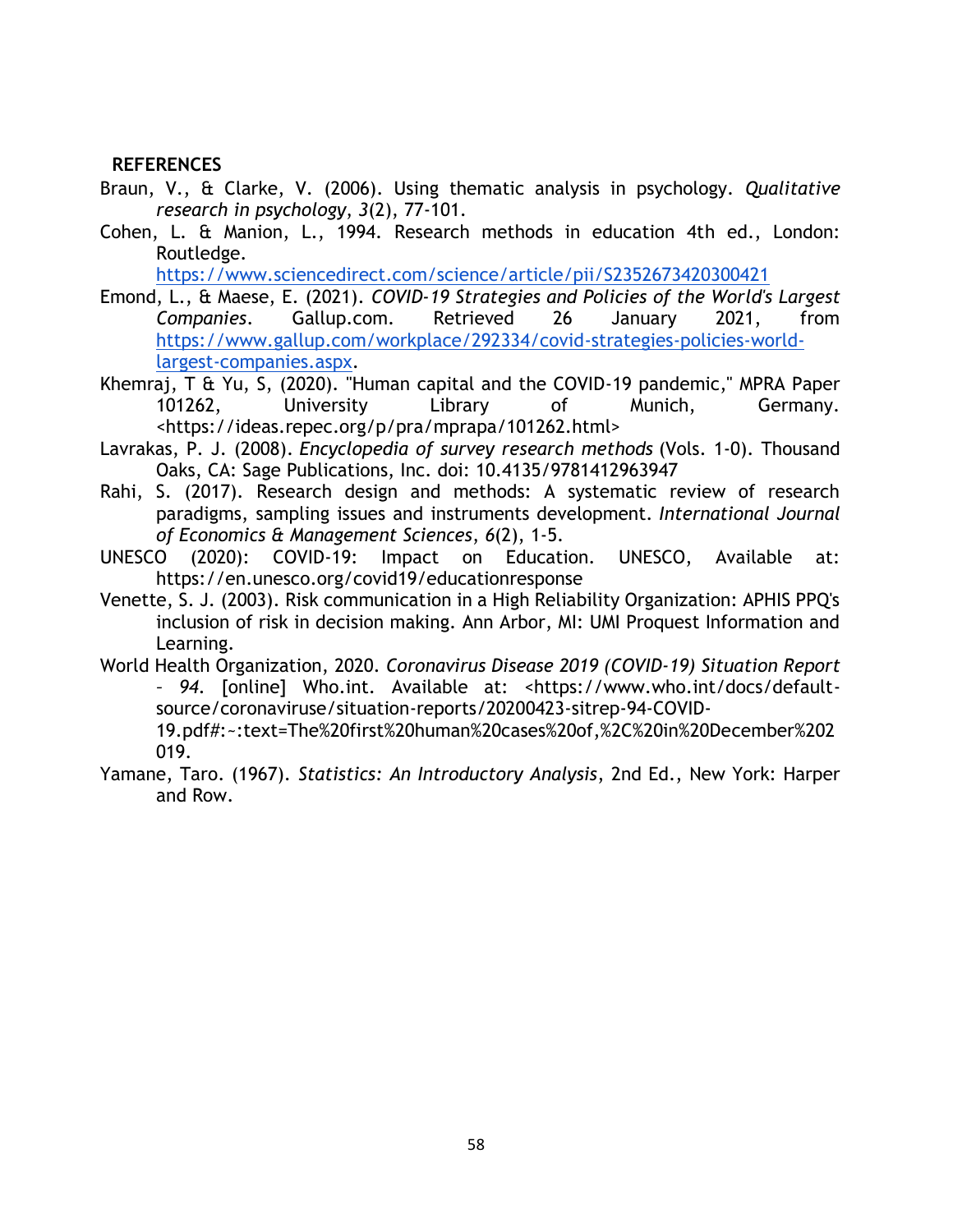## **TECHNICAL COMMITTEE**

- 
- 
- 2. Charles Omboto
- 
- 
- 5. Gideon Kibet Technical Member
- 6. Samuel Juma Technical Member
- 
- 
- <span id="page-66-0"></span>1. Truphena Mbeke Chairperson<br>2. Charles Omboto HOD, Research
- 3. Jane Kiome Technical Member
- 4. Peter Luthron Technical Member
	-
	-
	-
- 7. Lydia Chege Manager Research Assessment & Partnerships<br>8. Peter Ndichu Deputy Director Programmes
	- **Deputy Director Programmes**